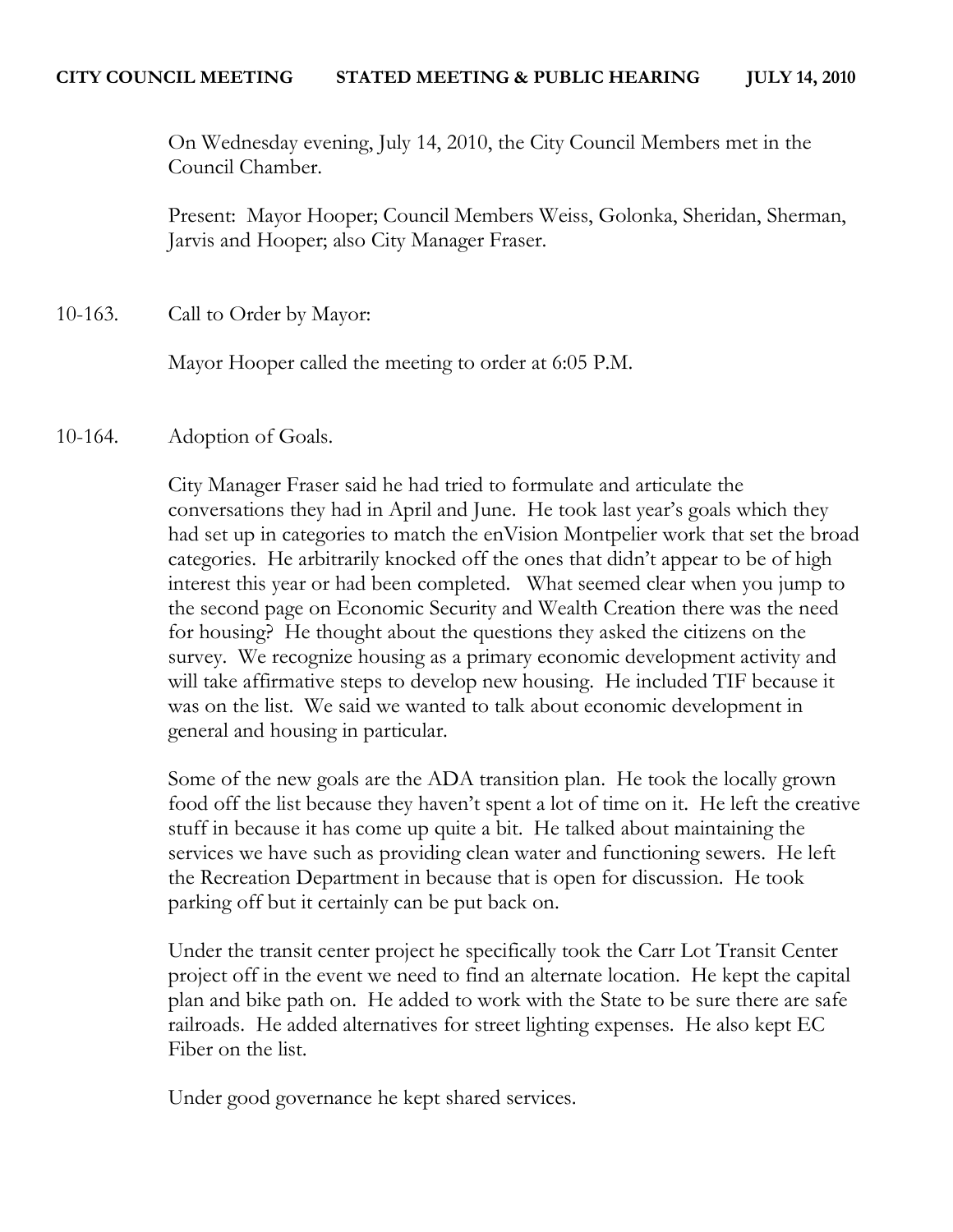City Manager Fraser continued to review the draft goals and priority initiatives. he record. He added that the city has a Master Plan and needs to set hearings. They have talked about having a consultant to do an operations review. They talked about doing the Citizens Survey every two years so he added that to the list. He thought it was important to say the Council is going to address the water fund deficit.

There had been talk about reviewing ordinances and another suggestion about looking at amendments to the city charter. He put something in about supporting a district energy initiative. He included work to develop Sabin's Pasture to enhance the natural and recreational amenities for residents while encouraging housing. He took out the Trust for Public Lands.

Under the flood mitigation efforts he added a sentence about working with the Army Corps of Engineers and the State of Vermont. He added a goal to take action to protect and preserve Berlin Pond as the city's water source.

Mayor Hooper said they could look at the "must do" items, look at the calendar and get realistic about action items that have to come before the City Council. That conversation will focus the Council in terms of some of the other projects they may be interested in pursuing.

Council Member Golonka said he would like to hear about EC Fiber from Council Member Hooper.

Council Member Hooper said it all sounds very positive but with no forward motion. The latest plan is to get enough money privately to build a hub and build out to towns immediately that are joining to use that to demonstrate the project.

Mayor Hooper said she would be happy taking it off the list, but she doesn't want the rest of the world to think we are not interested in it.

Council Member Sherman said she participates with the Harris Webster sidewalk crew and they would be happy to see more maintenance kept on the list. It looks like under efficient infrastructure we mention pedestrians and bike paths but we need to maintain sidewalks and bridges.

Council Member Jarvis said in terms of the capital plan her goal would be to increase it which is different than maintaining it. What does maintain mean?

Council Member Hooper said he was curious about the open space and natural resources inventory. He has seen that on the list as long as he has been here and never seen any piece of it.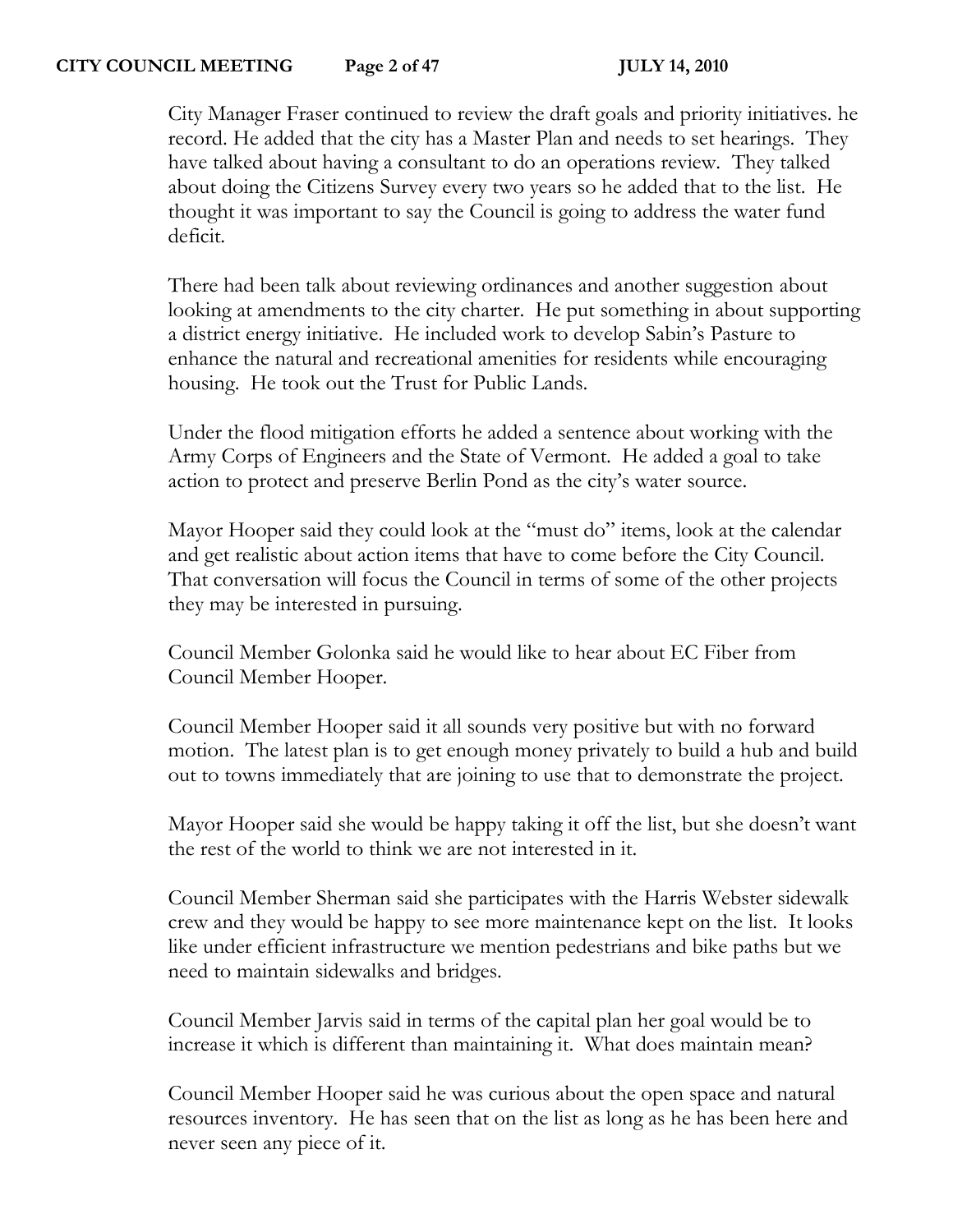## **CITY COUNCIL MEETING Page 3 of 47 JULY 14, 2010**

Mayor Hooper said if they take EC Fiber off they should also take this off. She would like someone to offer a motion to adopt the draft they have before them. She would like to move on to a "must do" list.

City Manager Fraser asked if they had said what they wanted to say about economic development.

Mayor Hooper said a lot more needs to be said about that. However, having looked at the calendar and the things they have to do she doesn't see that the Council has time to be spending on that. They are all in agreement on housing.

Council Member Jarvis said one thing she would like to see is the Council working closer with Montpelier Alive. She is excited about the new Director with all of his experience in downtowns and economic development issues. She would love that to be a goal. Maybe the goal isn't working with Montpelier Alive but focusing on supporting our existing businesses and drawing new businesses and working with Montpelier Alive on other entities. She would love to see Montpelier become a city pushing on economic development and see the Planning Department spending a lot more time on that issue as well. She would like more in here rather than less.

City Manager Fraser said they have for many years a specific plank in the platform that talked about downtown and MDCA. At some point MDCA matured and the Council supporting them wasn't such an active role and he thinks that evolved into the recognized historic character and support of local businesses. We used to say to preserve and protect Montpelier's downtown.

Council Member Weiss asked Council Members Jarvis and Hooper as members on the Committee on Expense and Revenue if they are satisfied that the recommendation made to the Council is included in the goal and initiatives.

Mayor Hooper said one of the principal recommendations of this group was an operational review of city government.

Mayor Hooper said she would like to go back to the economic development discussion. We need to have a conversation about what we mean about this. She agrees that it is important. She believes they have arrived at a consensus on housing development. She isn't sure they all have a common understanding about what they mean by economic development and she thinks they need to have that conversation. We need to inventory our assets without an end game in mind.

City Manager Fraser said a lot of this is in the Master Plan.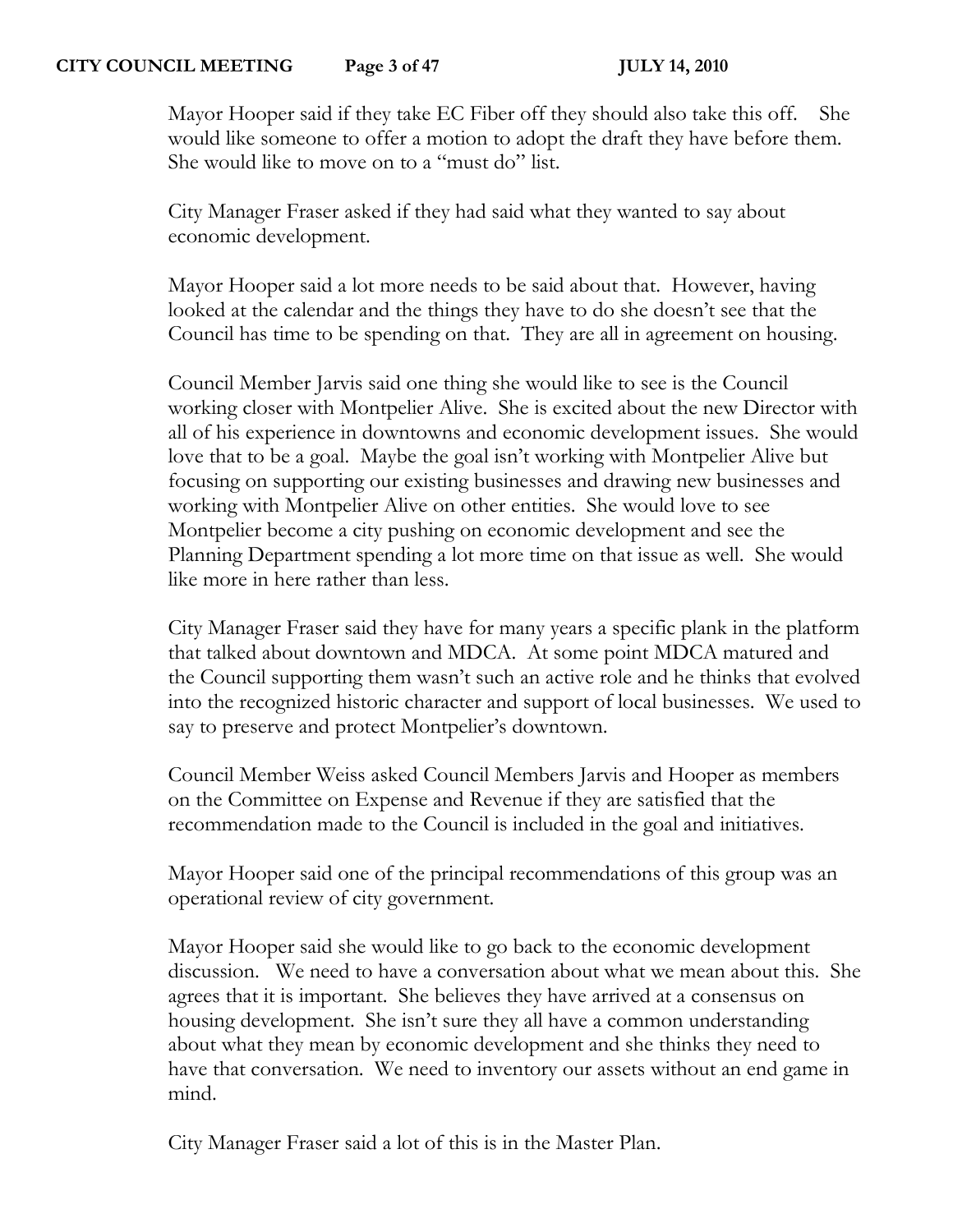#### **CITY COUNCIL MEETING Page 4 of 47 JULY 14, 2010**

Council Member Jarvis said one of the most important goals they can have is focusing on taxes. She doesn't want to have that as a goal. She would love to say to reduce taxes but she doesn't know if that is a realistic goal. We need to focus on how we might reduce taxes and to her that means in large part growth, both growth within our business and residential grand list.

Mayor Hooper said they need to provide some direction in terms of what it is we mean.

Council Member Jarvis said she is not in favor of #2. This segment is really important to her.

City Manager Fraser said they could say to identify areas where Council action is needed to provide economic security for our residents in accordance with the Master Plan and in collaboration with Montpelier Alive.

Mayor Hooper said they need to create wealth and economic security.

Council Member Jarvis said she would like them to come out with a strong statement saying that we want to spend some time and energy trying to figure out how we can provide economic security.

City Manager Fraser said they could say identify areas where Council's action is needed to expand the grand list, stabilize the tax rate and provide economic security for our residents.

Council Member Weiss said he would like to include in Mr. Fraser's list the word budget. He would like to be specific and call it a no growth budget, but that is a difficult goal.

City Manager Fraser said if they stabilize the tax rate it affects expenses and revenues.

Mayor Hooper said she thinks they really need to spend time being thoughtful about what it is we mean rather than throwing out ideas.

Council Member Sheridan said his preference is #3, #7, #11 and #3. These items are things you do when you are on the Council no matter what council you are in his opinion. It's a way of culling out the list a little bit. Is he not going to support the city workforce and provide excellent services if he doesn't say it?

Council Member Sherman said the goals are a public document as well.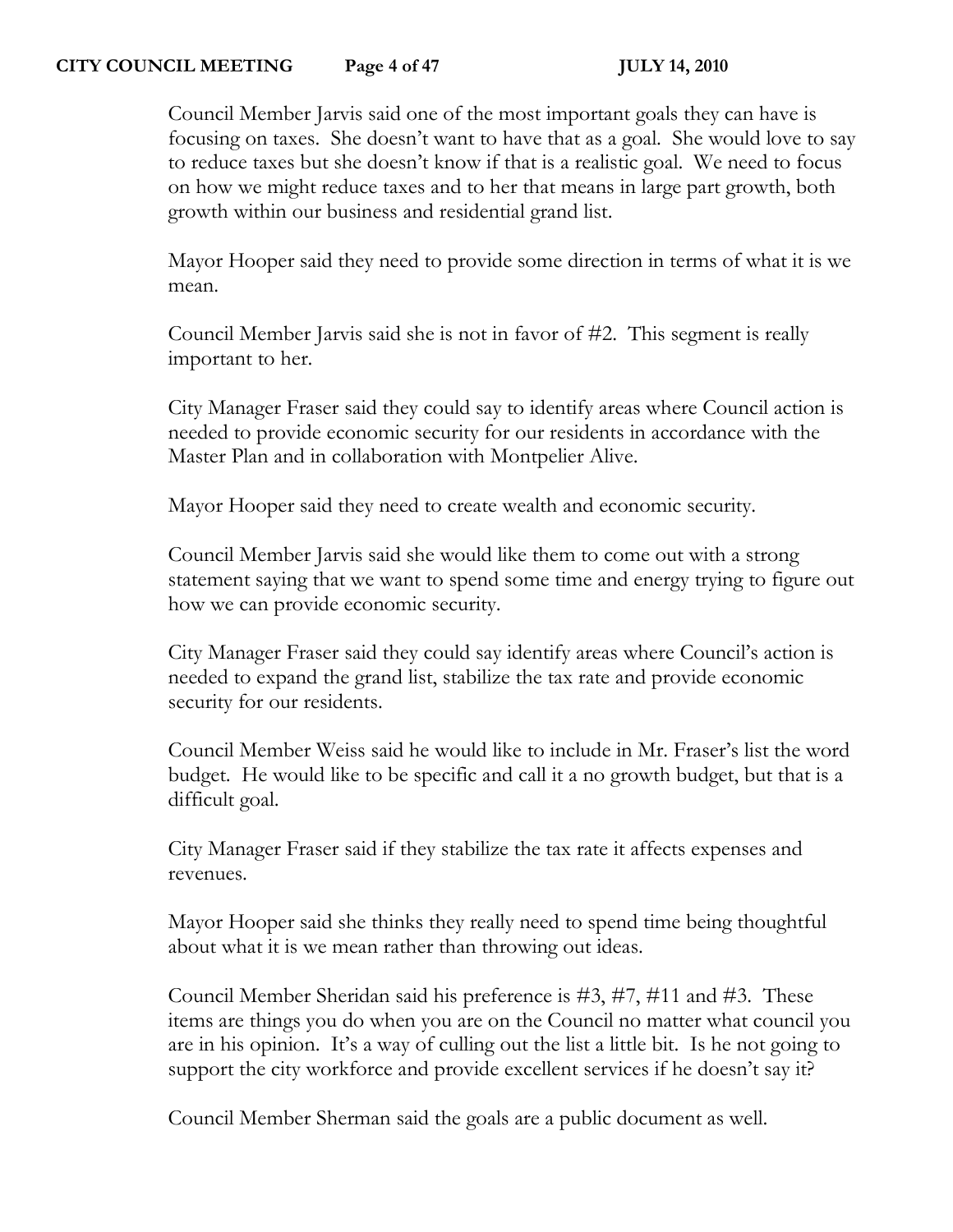# **CITY COUNCIL MEETING Page 5 of 47 JULY 14, 2010**

Council Member Sheridan said those are policies and not necessarily goals. Goals are things they want to try to accomplish. These are things he thinks every Council every year would feel is just a general policy of the city.

City Manager Fraser said he specifically asked for the first couple to be included on the list and his thought that providing services and doing all those kinds of things is core; it is actually the most important thing and it is the most time consuming certainly in terms of the staff during the day. What we really spend on the Council is what we really deal with projects and future planning and policies. While the Council is all thinking about economic development and those kinds of things the staff are answering fire calls. He feels it is important that the Council make a statement that amongst everything it does it also pays attention to all of the services being delivered. It is a reminder to themselves and the community that it is an important goal for us to do that. We could almost have a preamble that says the city is committed to providing excellent service.

Council Member Sheridan said his point is they aren't going to stop doing any of them just because we don't say it here.

Mayor Hooper said she would recommend leaving this as it is.

Council Member Golonka said he agrees with Council Member Sherman.

Mayor Hooper said one of the things that is on the list we must do is the charter change and understanding whether or not we should separate out the Clerk-Treasurer position and make the Treasurer position an appointed position rather than an elected one. She wonders if there should be something in this statement so we do have it on our list of things to get done.

Council Member Jarvis said that might come out of the operations review in the governance section. The charter changes should be done in November.

Council Member Weiss asked the Mayor if they had to also identify other charter changes.

City Manager Fraser said under 10 in Good Governance you could say include the election/appointment of Treasurer, district energy, local options tax, etc.

Motion was made by Council Member Jarvis, seconded by Council Member Hooper to adopt the goals as amended. The vote was 6-0, motion carried unanimously.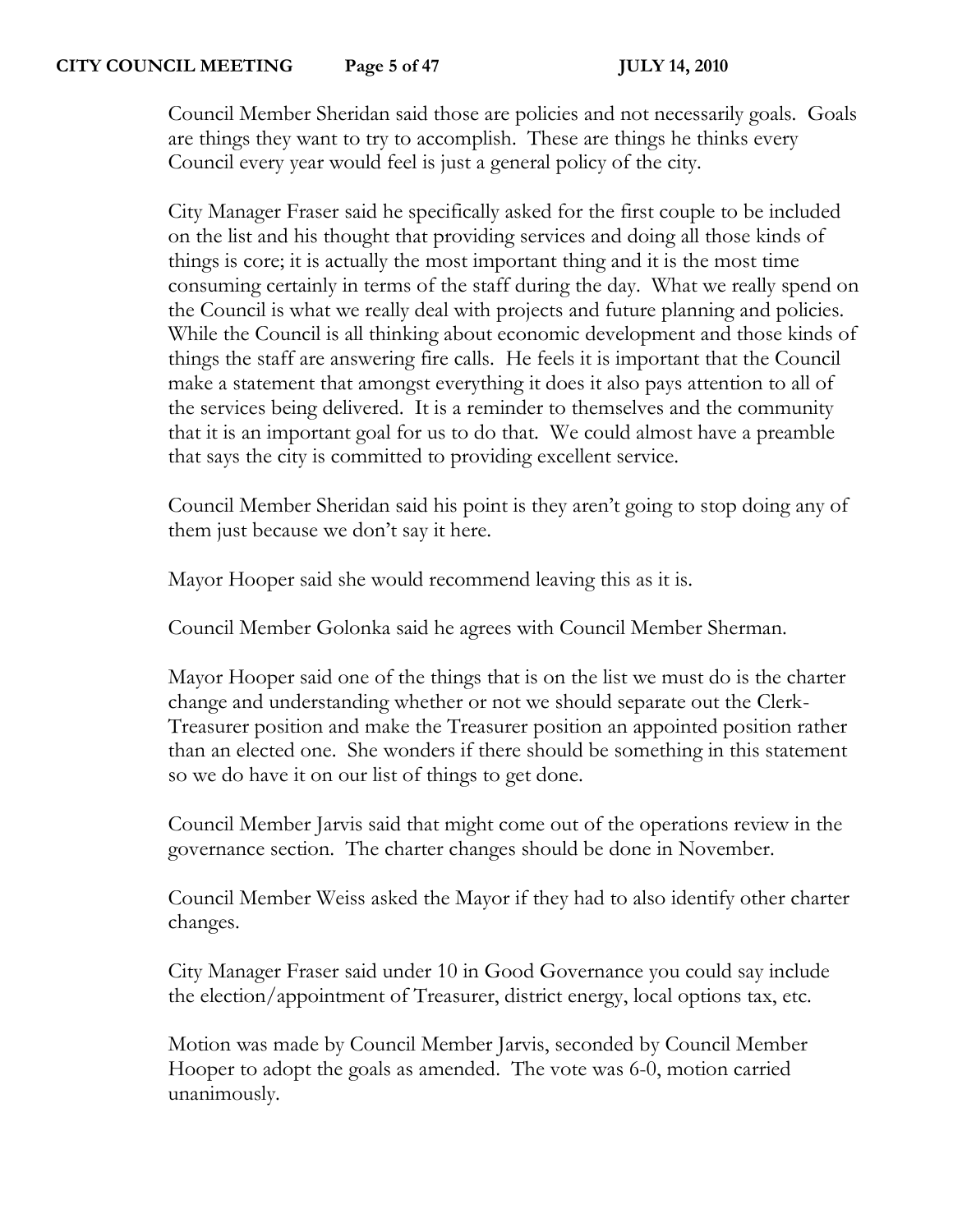City Manager Fraser would prepare the 2010-2011 Goals and Priority Initiatives and they will be attached to the minutes.

Council Member Weiss said he would like to move as follows, that in February 2011 at a regular or special meeting the Council shall assess the status of each goal and priority. Council Member Golonka seconded the motion. The vote was 5-1, with Council Member Sherman voting against the motion.

Mayor Hooper said she wants to talk about the list of things that have to get done. The City Manager gave them a document called Goals Discussion Outline. This is as useful reminder of the work that needs to be done. She was looking at the "must do" items they have in front of them and thinking about the timeframe for doing that. There are bond votes they are going to have to consider with the district heat and the potential of the revote on the Carr Lot as well as the charter changes that include the fire district, the district heat and the Clerk-Treasurer position and local options tax. When you start looking at the Council's time to accomplish that the City Manager gave us an outline for doing charter changes. We need to have agreed upon the charter changes by August  $25<sup>th</sup>$ , and that starts in motion the series of hearings we will need to have. In addition, there are the Master Plan hearings. She believes they need to have a meeting on the Carr Lot Transit Center and the public needs to be aware of our thought process. They are looking at another Senior Center meeting. That takes us into the budget season just dealing with that list. What is going unsaid is there are a lot of things that will not be done and left behind.

She and Council Member Golonka were having a discussion today and she is worried about how to think about financial issues. She would love for the Council to spend an hour understanding the finances of the community and what some of the factors are that we ought to be considering. She wants to know if Council Members believe there is anything else that needs to be added to this list of things that have to get done before budget time.

Council Member Jarvis said she would argue that having a discussion about economic development is a must do item.

Mayor Hooper said the agenda for the next three or four months is the Master Plan, Carr Lot, Senior Center, district heat and the charter changes associated with the water district and the Clerk-Treasurer.

10-165. General Business and Appearances: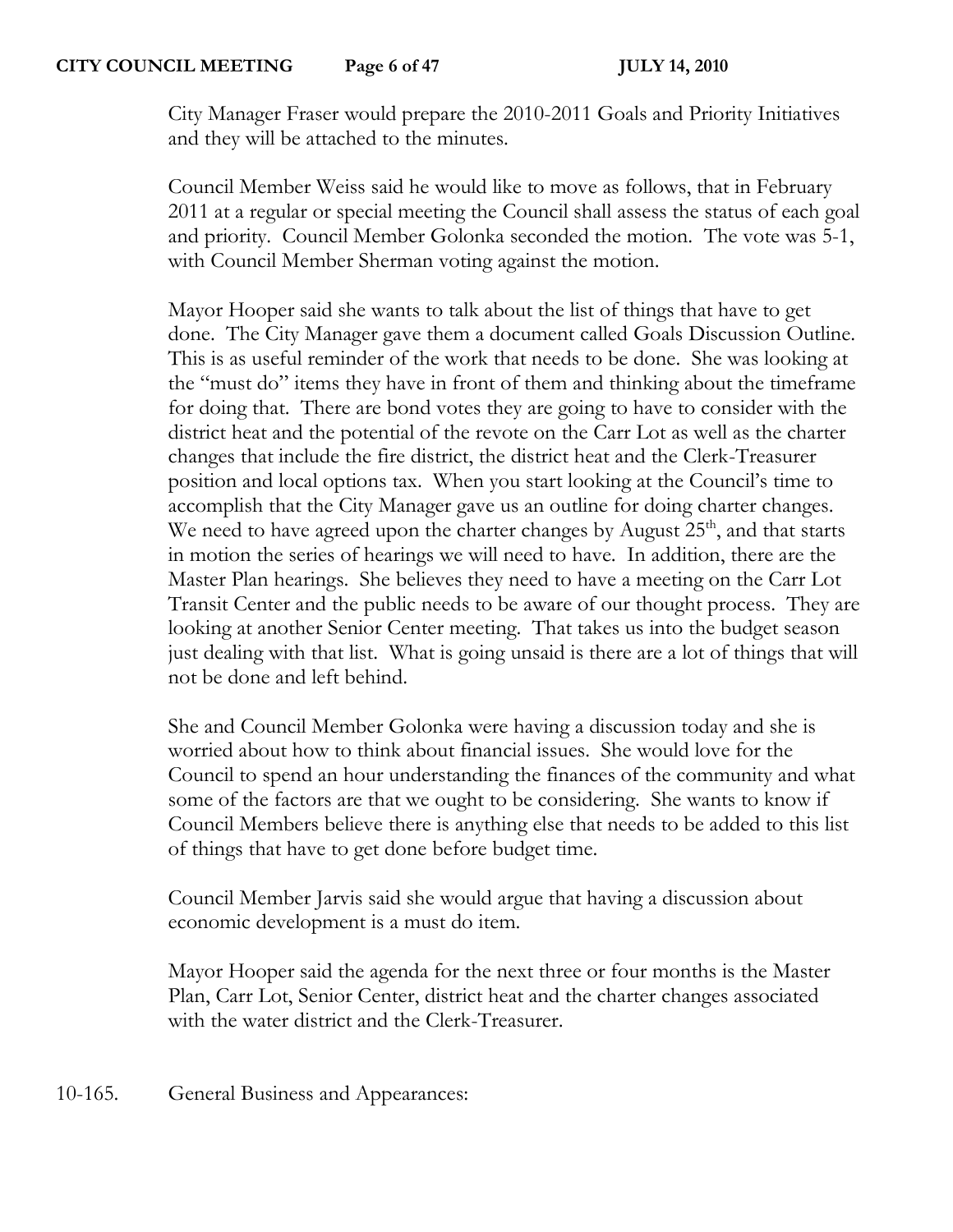Assistant City Manager Bev Hill said Suzanne Day called late this afternoon. She brought in a picture and wanted to present it to the Council. Next year, May 21<sup>st</sup>, will be the  $100<sup>th</sup>$  Anniversary of the Dedication of City Hall. Suzanne Day and her husband live on Hubbard Park Drive and their daughter Jennifer Day Minano works for someone who had this picture and wanted to donate it to the city. The diner is sitting just about where the bus pulls up in the front. First In Fitness used to be the Community Hall. Next year is a big year and we should do something to celebrate 100 years of operating city government in this building.

10-166. Consideration of the Consent Agenda:

- Consideration of the Minutes from the June 9 and June 23, 2010 Regular Meetings.
- Consideration of approval of payroll and bills.
- Consideration of becoming the Liquor Control Commission for the purpose of acting on the following:

Request to cater malt and vinous beverages and spirituous liquors. Consideration of a request by Vermont Hospitality Management (New England Culinary Institute) for a reception on Friday, July 16, 2010 at the T.W. Wood Art Gallery/VCFA

Consideration of a request by the Vermont Hospitality Management (New England Culinary Institute) for a reception on Saturday, July 17, 2010 at Noble Lounge/VCFA.

• Consideration of street closings requests.

State Street between 130 State and Governor Davis Avenue – August 15, 2010 from 2 P.M. to 10:00 P.M. – State House lawn for the Great Community Picnic with food being prepared by NECI and local restaurants. A noise variance is also requested.

Summer Street – from Spring Street to Winter Street – Meadow neighborhood block party on Saturday, July 31, 2010 from 3:00 P.M. to 10:00 P.M. with a rain date of Saturday, August 7, 2010. Also, requested is a noise variance.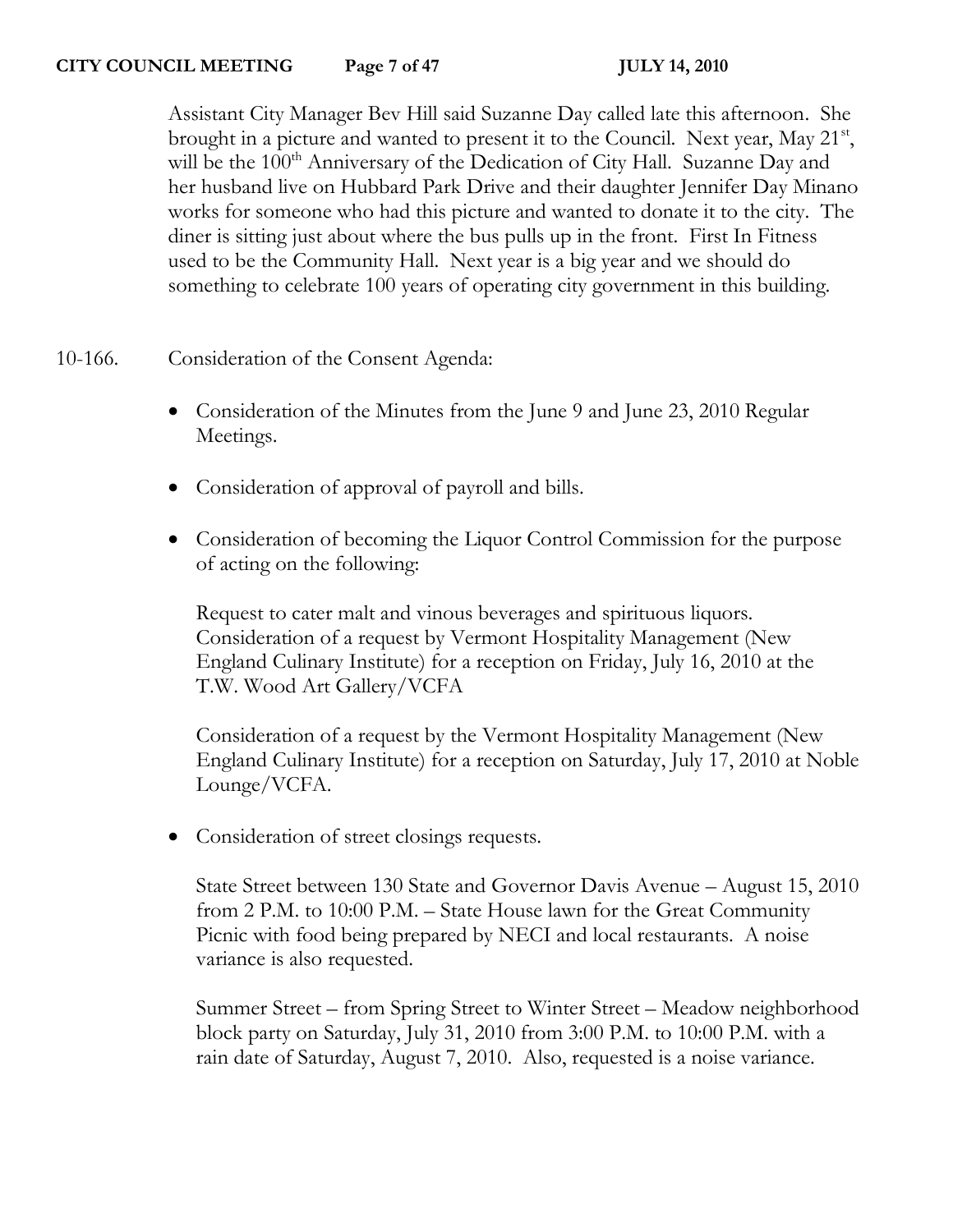Loomis Street from Park Avenue to Liberty Street on Saturday, August 28, 2010 from 4:00 P.M. to 8:00 P.M. for the Eighth Annual Block Party. Rain date is Saturday, August 29, 2010 from 2:00 P.M. to 6:00 P.M.

- Request for approval from Uncommon Market on Elm Street to reserve one parking space  $(1<sup>st</sup>$  parking space in front of the School Street side of their store) on Thursdays and Fridays, July 29<sup>th</sup> and 20<sup>th</sup>; August 19<sup>th</sup> and 20<sup>th</sup>; September  $16^{\text{th}}$  and  $17^{\text{th}}$ ; and October  $7^{\text{th}}$  and  $8^{\text{th}}$ .
- Request to Approve Highway Pavement Markings Contract

Three bids were received. Council has been provided with tabulation of bids.

Staff recommends bid be awarded to Hi-Way Safety Systems, Inc., of Rockland, MA in the amount of \$6,127.21 and authorizes the City Manager to sign all contracts and other documents.

Approval of Payroll and Bills:

Payroll Warrant dated June 10, 2010, in the amount of \$26,454.70 and \$108,357.23. Community Development Warrant dated June 16, 2010, in the amount of \$12,500. General Fund Warrant dated June 30, 2010, in the amount of \$32,838.57 and \$373,079.07. Payroll Warrant dated July 8, 2010, in the amount of \$115,753.81 and \$28,682.16.

Motion was made by Council Members Sheridan, seconded by Council Member Sherman to approve the consent agenda.

Council Member Weiss said he would like to talk about the Uncommon Market request.

Mayor Hooper called for a vote on the remainder of the consent agenda. The vote was 6-0, motion carried unanimously.

10-166(A) Request for approval from Uncommon Market to reserve one parking space  $(1<sup>st</sup>$ parking space in front of the School Street side of their store) on Thursdays and Fridays, July 29<sup>th</sup> and 30<sup>th</sup>; August 19<sup>th</sup> and 20<sup>th</sup>; September 16<sup>th</sup> and 17<sup>th</sup>; and October  $7<sup>th</sup>$  and  $8<sup>th</sup>$ .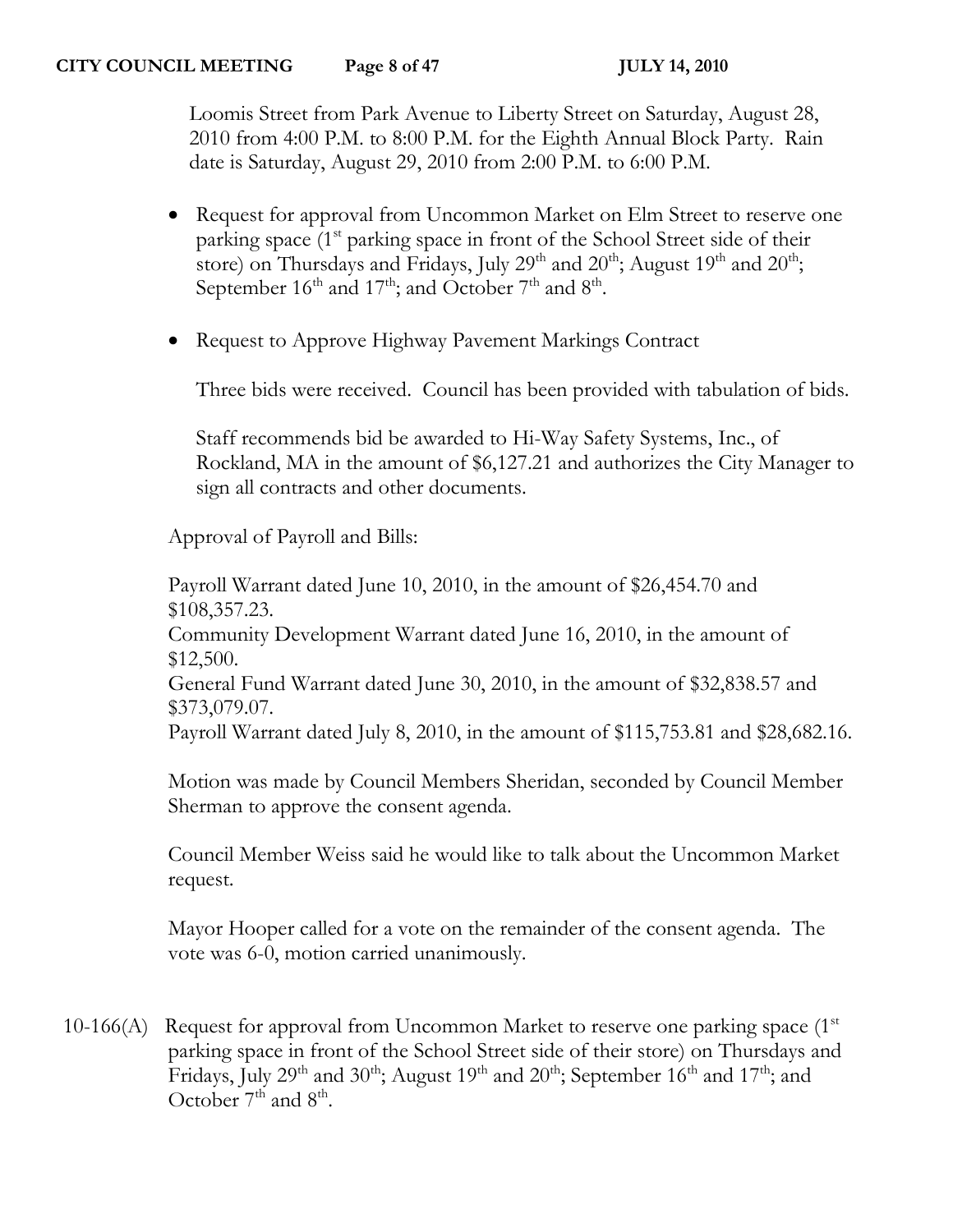#### **CITY COUNCIL MEETING Page 9 of 47 JULY 14, 2010**

Council Member Weiss asked if the request by the Uncommon Market, if approved, require that the Uncommon Market folk to apply for a vendor permit and pay a fee.

City Manager Fraser said they haven't contemplated that.

Sharon Allen from the Uncommon Market said they would go back into the market to the pay.

City Manager Fraser said it isn't really a vending cart. It is a transaction sale there related to the business. It's a sidewalk sale.

Assistant Manager Hill said she wants to make sure it is understood that when this is requested to bag a meter they are responsible for paying for the cost of the meter for the days requested.

Motion was made by Council Member Weiss, seconded by Council Member Jarvis to approve the request. The vote was 6-0, motion carried unanimously.

# 10-168 Appointments

• District Energy Committee

The following people have applied:

| <b>Bill Neuburger</b>     |
|---------------------------|
| Johanna Miller            |
| Ken Jones                 |
| Justin McCabe             |
| Paul Markowitz (withdrew) |
|                           |

Planning & Development Director Hallsmith said Karl Bissex and Carl Etnier couldn't be here tonight. She does have biographical information about them. Karl Bissex is a local energy consultant that has been active on our district energy committee already. Paul Markowitz withdrew his name from consideration. The other candidates are present. She envisions the committee overseeing our energy development. The energy development is larger than the district energy plant. It is also the PACE Program and the Clean Energy Assessment District Program. The committee can serve as a vital advisory group to the city on energy issues which are increasingly pressing and also costly. She knows that some of the committee members are interested in an energy item that is on tonight's agenda.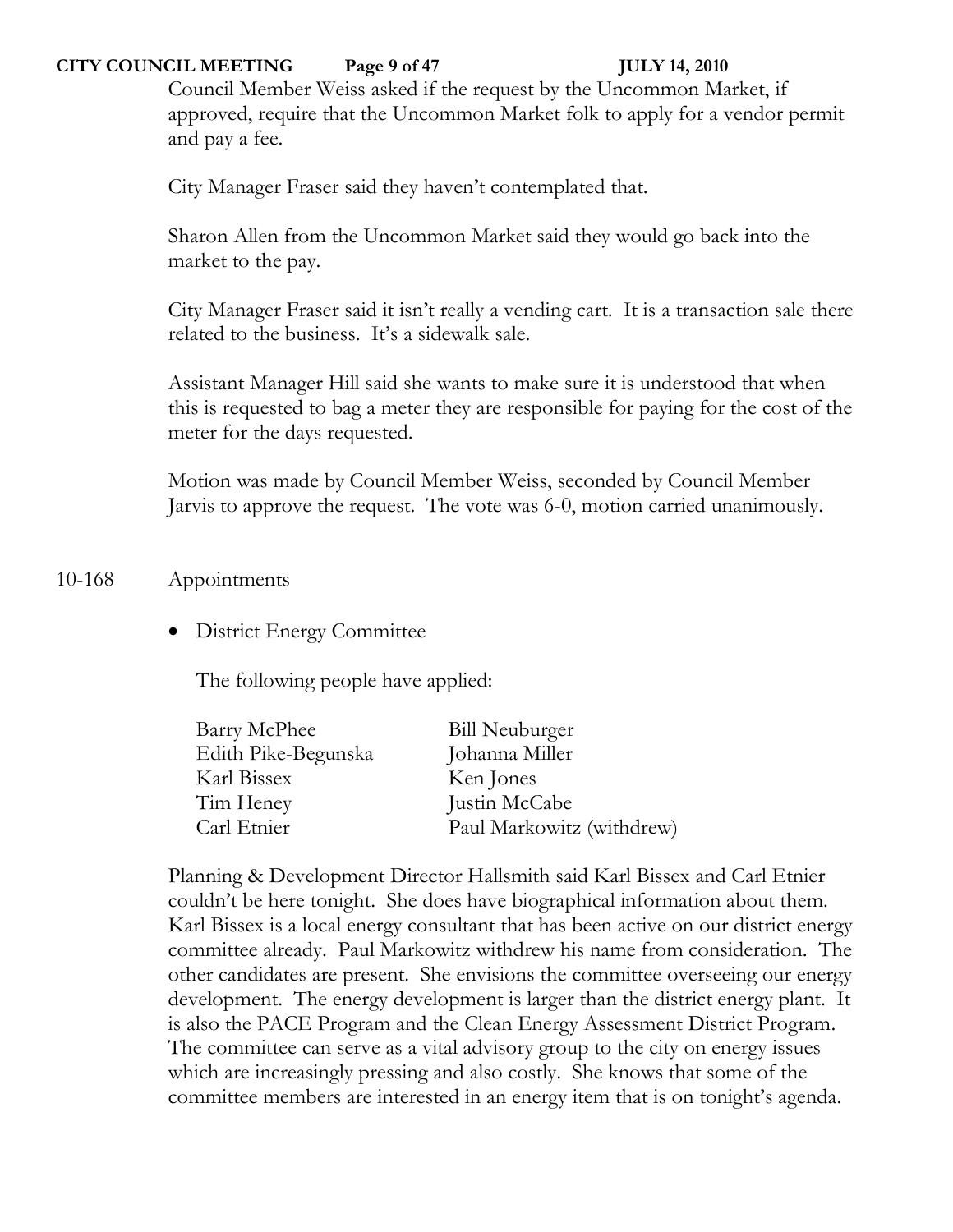# **CITY COUNCIL MEETING Page 10 of 47 JULY 14, 2010**

Mayor Hooper said she had thought this was specifically for the district energy grant and associated activities. Now she is saying it would be advisory as it relates to energy. How does that interact with the Montpelier Energy Team?

Planning & Development Director Hallsmith said she thought this was formalizing more of the role of the Energy Team and they have invited members from all of the energy committees that have been formed, and there are a lot of people that are participating in ad hoc basis to apply for this committee. Several members who have been active on the Energy Team are being considered for the committee. The Energy Team is a larger ad hoc group as has been the District Energy Group and as has been a lot of the groups associated with energy. It seemed it would be a good idea to have a committee that would advise the

Council on those issues in general. Obviously, for the first period of time the energy grant they are working on that includes the energy plant and the Clean Energy Assessment District are the two top priorities for this group. The Clean Energy Assessment District and the plant are big projects that could encompass other forms of energy sales and services as well.

Mayor Hooper asked if she was imagining that this would supplant the other groups.

Planning & Development Director Hallsmith said other committees can continue to meet.

Mayor Hooper said this would be the group that talked to City Council about energy related issues.

Planning & Development Director Hallsmith said one of the downsides of ad hoc groups is special interests can come in enmasse and change the group's opinion if there isn't a fixed membership. Energy at this point is getting to that point in the city where we are contemplating millions of dollars of expenditure, and it is important that we have a fixed group that the Council appoints to advise the Council.

Mayor Hooper said she was thinking this as it just relates to grants but it is becoming a larger more formal advisory body and we should have a City Council member on it. Council Member Weiss has been serving on the District Energy Committee.

Council Member Jarvis asked Planning & Development Director Hallsmith what her suggestion was in terms of the number of people that should be appointed to the committee.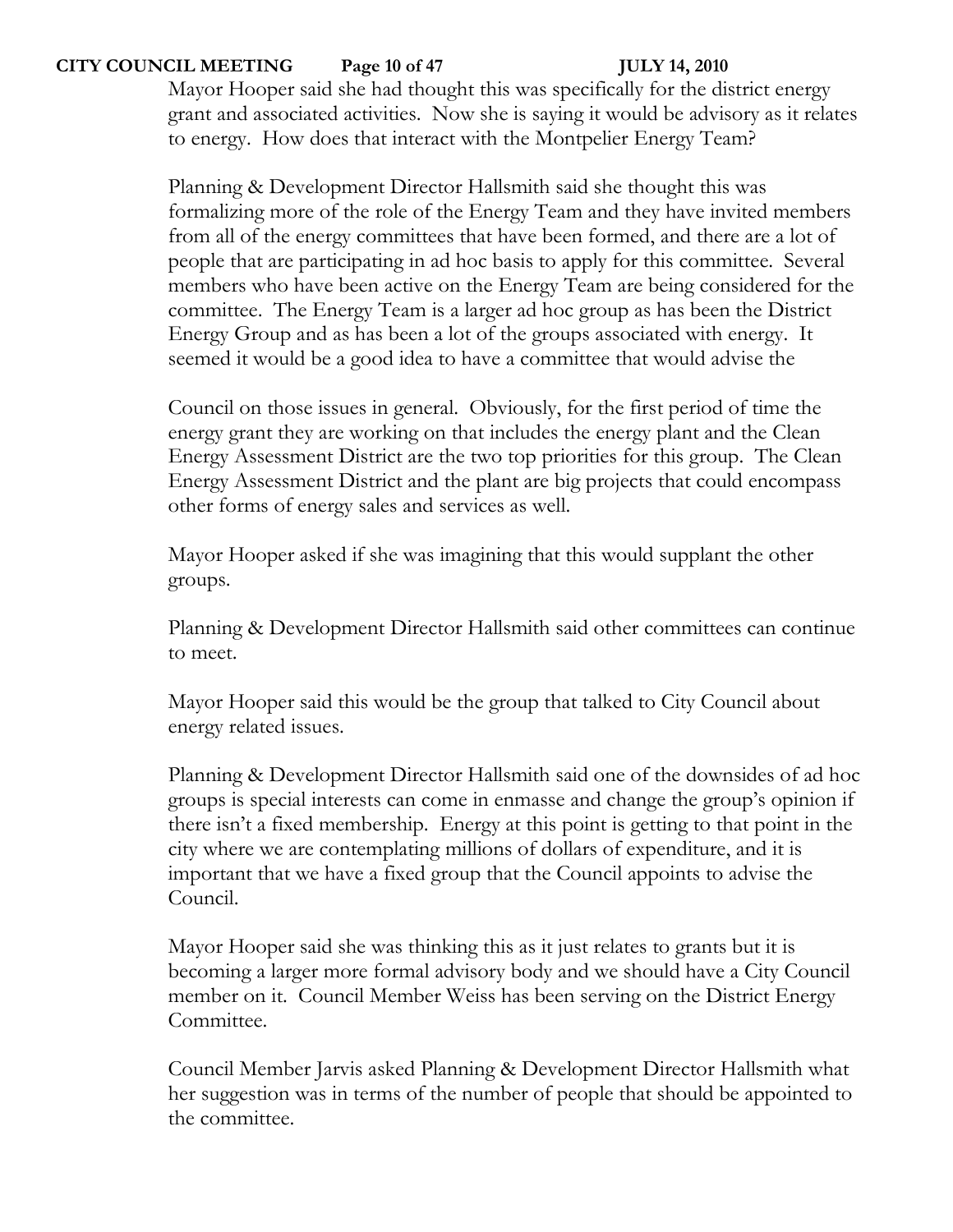Planning & Development Director Hallsmith said they have been recruiting for this for some time. They haven't restricted it and have recruited a lot of people.

Mayor Hooper said she would be interested in seeing at some point what they are doing rather than just the name of the group.

Council Member Jarvis said usually when there is a formal committee they have a charge.

City Manager Fraser said the district energy project and the PACE project are both enormous and they are going to have plenty to do. He thinks the Council with an item like something that is on the agenda tonight refers it to the Energy Committee for review and come back with recommendations.

Mayor Hooper said she understood that this group would replace the Montpelier Energy Team and they do different things than what was just described. For example, there is a small group of people working on transportation issues.

Planning & Development Director Hallsmith said if the Energy Team is contemplating the city taking action and spending money and engaging taxpayers in energy related issues it isn't a bad idea for an energy advisory board to review it before it comes to the City Council. That is the piece they were looking for in the district energy project and the PACE project and moving forward to the bond vote, which is formalizing it rather than having it be the ad hoc group. This group isn't meant to stop the other initiatives, but as it interfaces with the city government and the city expenditure it does seem to her to make sense to make it more formal.

Ken Jones, President of the Montpelier Energy Team, said he did put his hat to be part of the District Energy Committee. It was his understanding that it would be focused on the district energy portion and the Energy Assessment District because of the grant funding. He would suggest they start with that as the focus because it is such a large set of projects. He thinks they should focus on those pieces. There are other activities going on, with transportation being a significant one. Not all of the people participating on the Energy Team have signed up to be a part of this. He would recommend the group that has asked to be a part of this be allowed to get started with that initial focus being on these two very large projects.

Mayor Hooper said there is a proposal to appoint this group of people, including Council Member Weiss, to a District Energy Committee.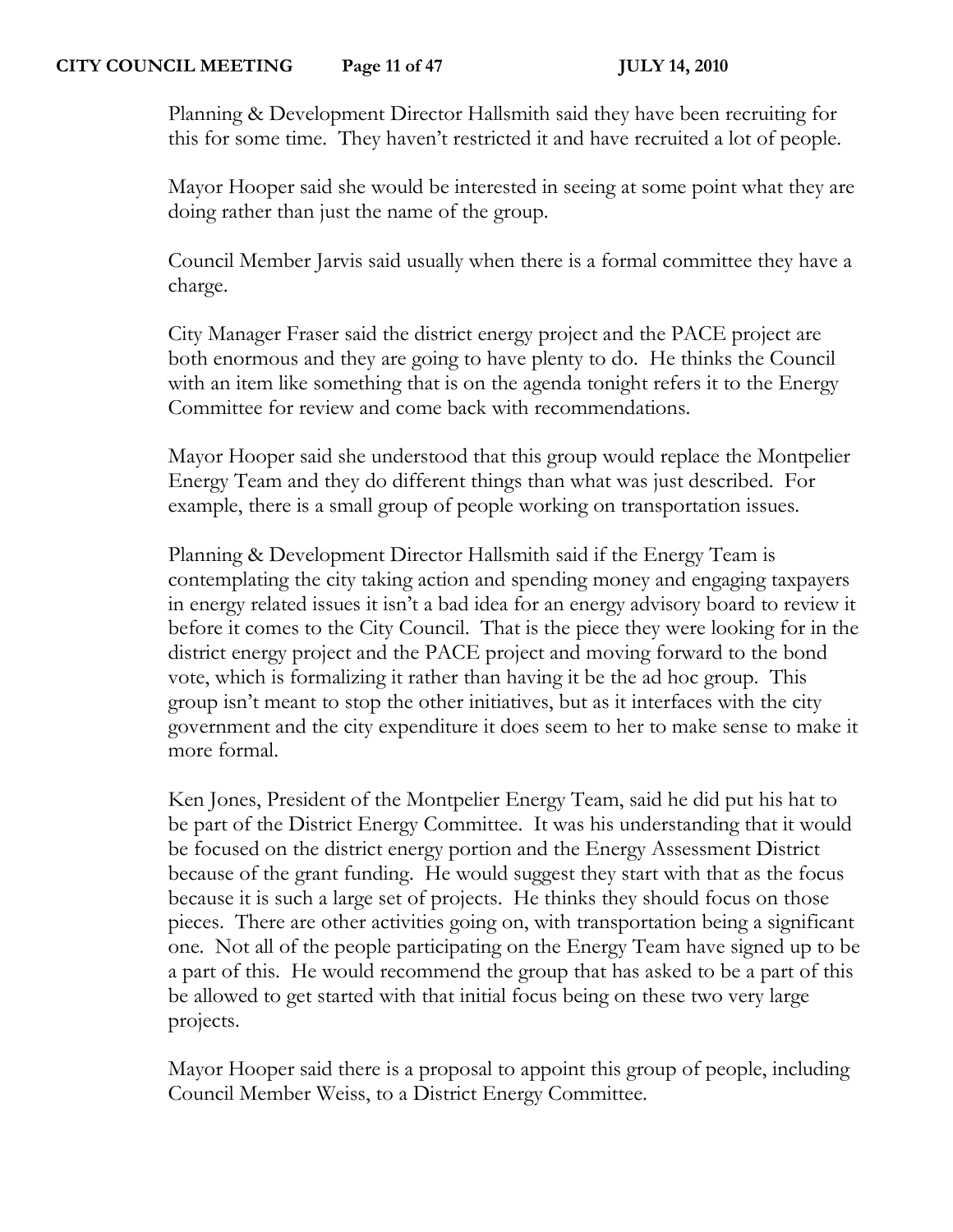#### **CITY COUNCIL MEETING Page 12 of 47 JULY 14, 2010**

Council Member Sherman moved that the Council form a Energy Committee with the members recommended in the agenda item to convene herewith. Council Member Hooper seconded the motion.

Mayor Hooper called for a vote on the motion. The vote was 5-0, with Council Member Weiss abstaining.

10.168. Appointments to the Development Review Board

Staff advertised the vacancy for the Development Review Board.

At the time the agenda went to press the following applications had been received:

The terms of Jeremy D. Hoff (who has moved away) and Daniel Richardson expire on August 8, 2010.

Daniel Richardson has requested reappointment.

Sabina Haskell has requested appointment to the vacancy.

S. Mark Sciarrotta has requested appointment to the vacancy.

Recommendation: Opportunity to meet the applicants; possible Executive Session in accordance with Title 1, Section 313, Subsection (a) for the purpose of discussing this appointment; return to public session; announce appointment to fill the expiring three-year terms, said term which will expire August 8, 2010.

Mayor Hooper asked the people requesting appointment to tell them why they wanted the appointment.

Sabina Haskell said she is new to town and has lived here since July of last year. She has been a reporter and an editor and is now PR Manager at Fairpoint. She loves the character of Montpelier and would like to be a part of the city. She has lived most of her time in southern Vermont and spent many years covering Select Board meetings and Act 250 and Planning Commission meetings. She understands there is a real necessity to keep the overall picture of who you want to be as community in mind when you are thinking about growth and preserving what you have.

Council Member Sherman asked if she had read the zoning regulations.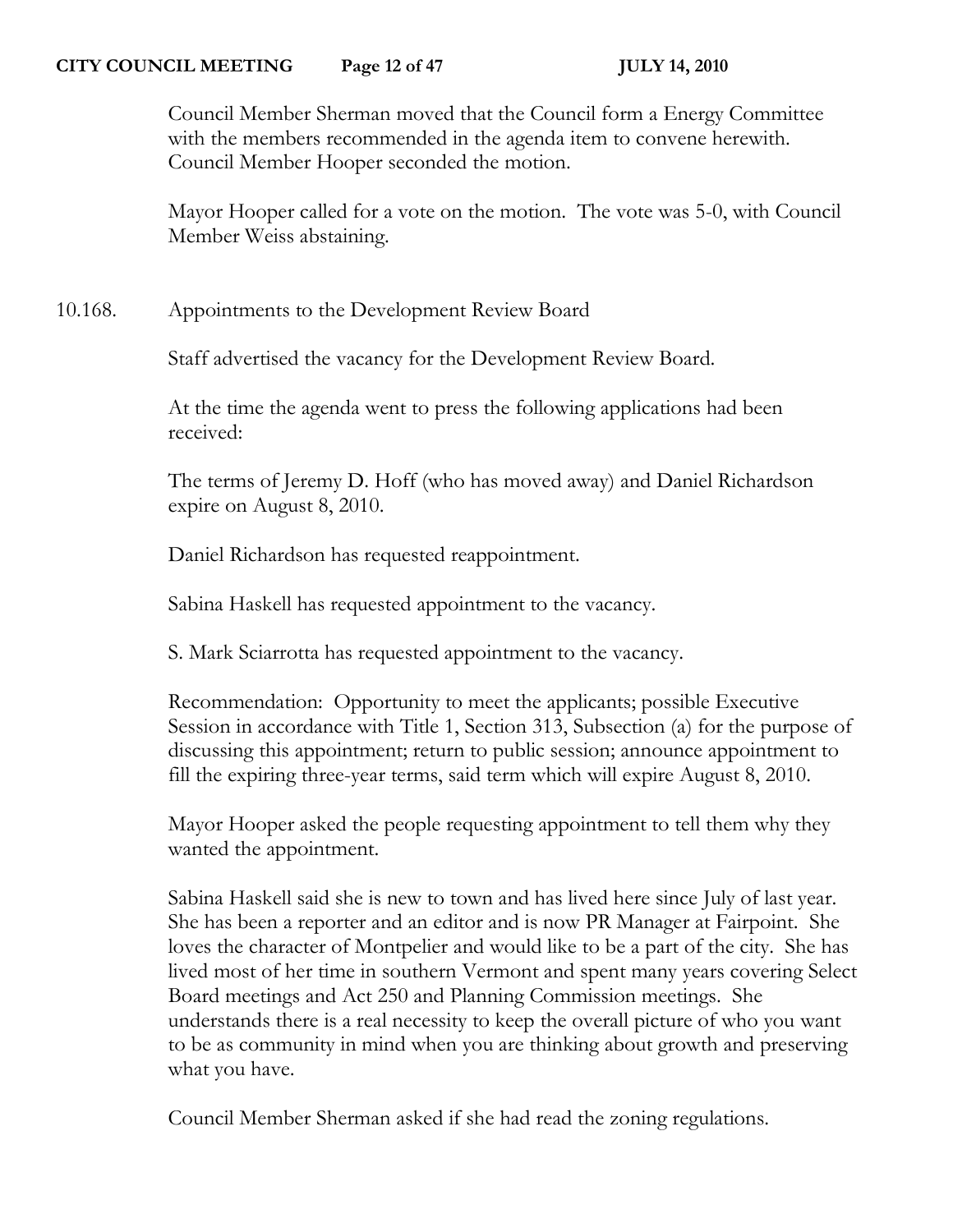Ms. Haskell said she hasn't read them all but has started. She knows there are a lot of things that go into zoning regulations.

Council Member Sherman asked if she had attended any meetings.

Ms. Haskell replied she has not..

S. Mark Sciarrotta said he has been a resident of Montpelier for about five years but has worked in Montpelier for 12 or 13 years at the Farmer's Market and at the Attorney General's Office. He is an attorney and a lot of his experience is in land use and environmental law. Right now he is working for an electric transmission company. Previously he worked for the Attorney General's Office so he has seen environmental law and zoning law from the development side and from the enforcement and regulatory side. He has some zoning experience through representing the Act 250 Board. He has also represented the Agency of Natural Resources and the Vermont Water Resources Board when he worked at the Attorney General's Office. He was excited to see the opening. He also loves Montpelier and thinks he can bring some experience to the Board.

Council Member Sherman asked if he thought there might be any instances where he would have a conflict of interest with the Development Review Board and the line of work he does.

Mr. Sciarrotta said he didn't think so. This opportunity is great for him because at his old job at the Attorney General's Office he was essentially conflicted out of everything. In that job he wasn't allowed to sit on boards because there was always potential for conflict because the Attorney General's Office represents the state. The electric transmission companies are exempt from local zoning and Act 250 because they have a special regulatory regime under Title 30 they fall under so there wouldn't be any conflicts there. When he first moved to Montpelier he bought a house and read the zoning regulations.

Motion was made by Council Member Jarvis, seconded by Council Member Sherman to go into Executive Session at 7:25 P.M., in accordance with Title 1, Section 313, subsection (a), for the purpose of discussing the appointments to the development review board. The vote was 6-0, motion carried unanimously.

Present: Mayor Hooper; Council Member Jarvis, Golonka, Hooper; Sheridan, Weiss and Sherman; also City Manager Fraser.

Motion was made by Council Member Sherman, seconded by Council Member Jarvis to come out of executive session at 7:35 P.M., in accordance with Title I,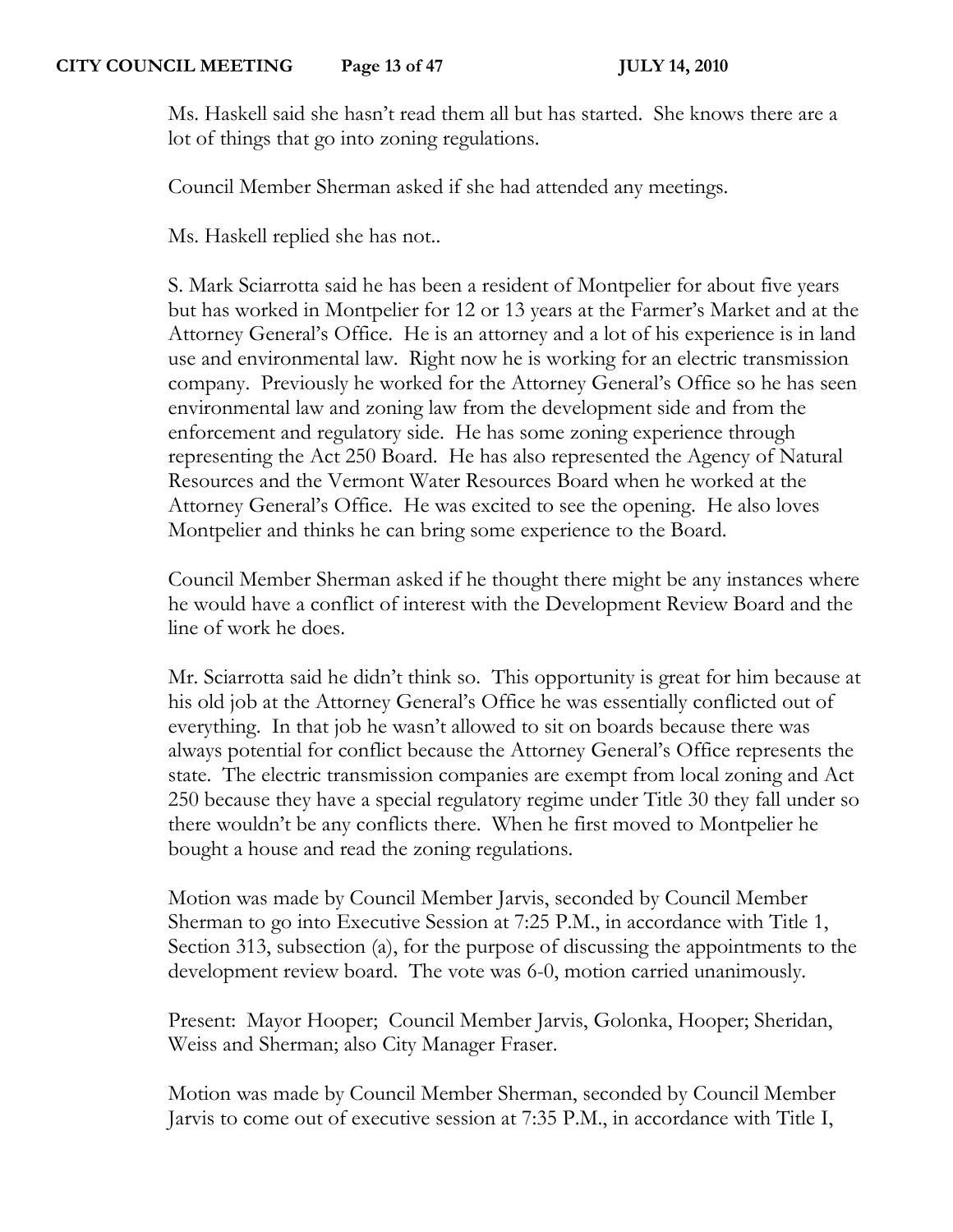Section 313, Subsection (a) whereby they had discussed appointments to the development review board. The vote was 6-0, motion carried unanimously.

Mayor Hooper thanked the candidates for applying for the DRB position.

Motion was made by Council Member Sherman, seconded by Council Member Hooper to reappoint Daniel Richardson and appoint Sabrina Haskell to the Development Review Board. The vote was 6-0, motion carried unanimously.

10-172. Consideration of a Power Purchase Agreement.

- Members of the Montpelier Energy Team will be present to discuss lastminute matters relating to the City's consideration of a "Power Purchase Agreement" with All Earth Renewables (AER).
- Under this agreement a number of solar panels would be installed on cityowned open space; through the group-net-metering capability of GMP's grid these would supply City Hall with some or all of its electrical power at little to no cost through the first five years and at significantly reduced rates over the longer term.
- The City must enter into this agreement by July  $15<sup>th</sup>$  to qualify for incentives enabling this arrangement

Committee members and staff will be present to answer questions and discuss details.

City Council has received numerous documents from the Montpelier Energy Committee and city staff relative to applying for a Certificate of Public Good by the July  $15<sup>th</sup>$  deadline.

Recommendation: Discussion and direction to staff.

Barry McPhee and Ken Jones appeared before the Council along with Will King from All Earth Renewables.

Mr. McPhee handed out analysis spreadsheets that Finance Director Gallup and he had put together with very conservative numbers for the payoff and final cost per kilowatt hour.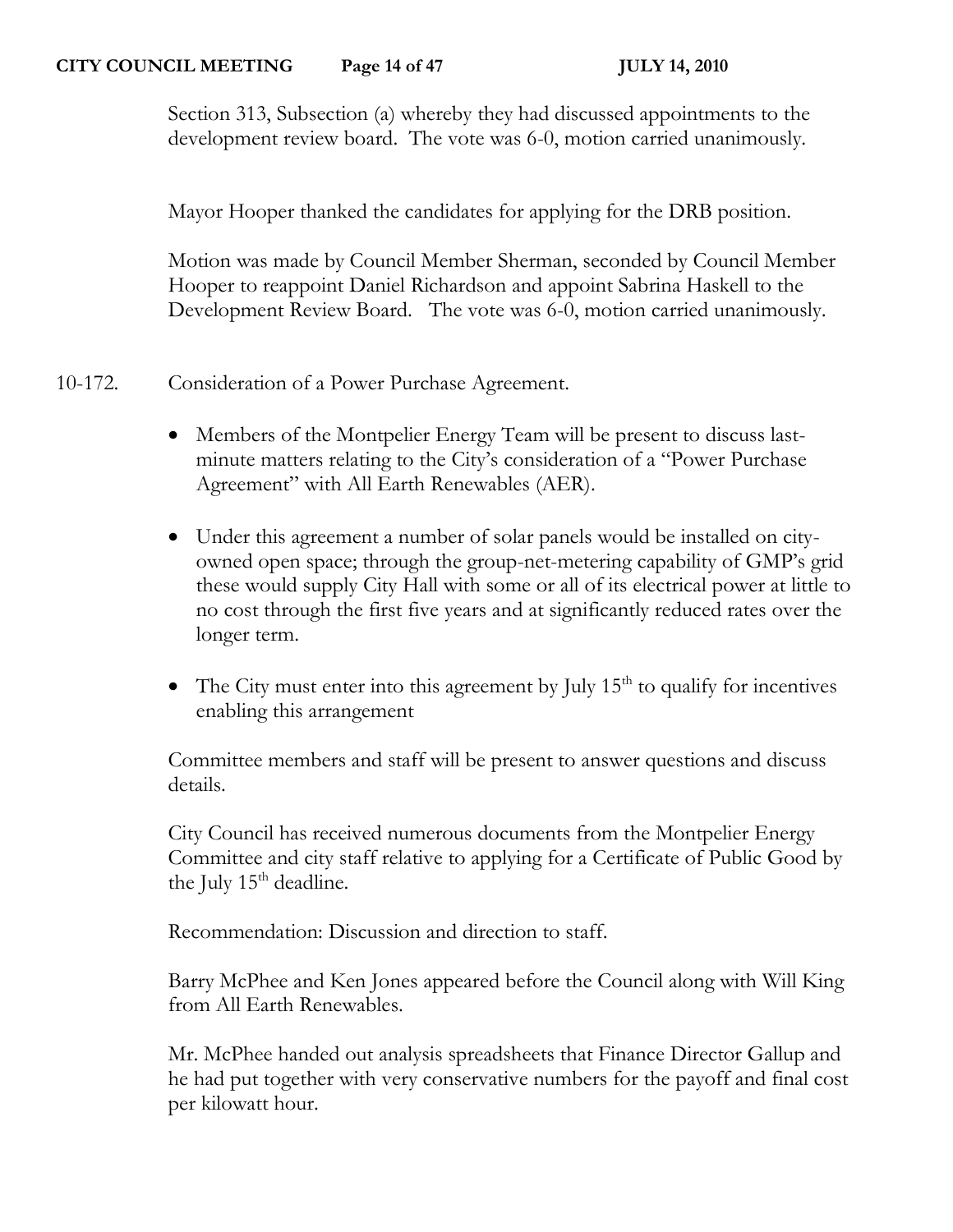## **CITY COUNCIL MEETING Page 15 of 47 JULY 14, 2010**

Mayor Hooper said Barry McPhee and Ken Jones are with the Montpelier Energy Team brought this proposal to her at the end of May and she and the City Manager have had some conversations with some members of city staff. On June 9<sup>th</sup> they asked the Council if this was an initiative they would like to proceed with and they said yes.

Barry McPhee said he learned about this one day meeting with Kate Stevenson who is Executive Director of Yestermorrow which recently had an installation done by All Earth Renewables called a power purchase agreement. This is an arrangement that depends on a group net meter grid.

The place to begin is to describe a group net meter grid. A group net meter grid allows someone to supply energy at one point into the grid, have the energy be measured that is being piped into the grid, and has other points on the grid draw from the energy credit that is being built up at the first point. There is Point A which is a solar panel or turbine feeding energy in, and you have Points B, C, D, E, etc. which can be designated as being allowed to draw any of the power that is being piped in from Point A.

All Earth Renewables has put some together on the Purchase Power Agreement in which if a client can identify an open unshaded piece of land they will install one or more of these all sun trackers which is a type of solar panel that precisely tracks the sun. All Earth Renewables owns the panels. They own the power and sell the power back to the client at a rate of 19 cents per kilowatt hour. The client gets back 19.05 cents per kilowatt hour between the standard rate of 13.05 cents per kilowatt hour plus 6 cents per kilowatt hour from GMP's Solar Program which is an incentive program to incentivize as many landowners as possible to supply power into its grid because it costs more for Green Mountain Power to go out and buy additional power during peak loads. This is one of the ways in which this works on both sides.

The proposal for Montpelier was originally to have the maximum number of panels possible which would have been 26, but the land available for Montpelier looks like it can only accommodate 10 of the sun tracker panels. The power that these will be able to supply to Montpelier will equal somewhere between 35 and 45 percent of City Hall's annual energy use. The way they have submitted an application for a Certificate of Public Good, which is step one in this project, is that they have designated City Hall as being the Point B on the grid to the Point A which is the piece of land adjacent to the water treatment plant up on Paine Turnpike.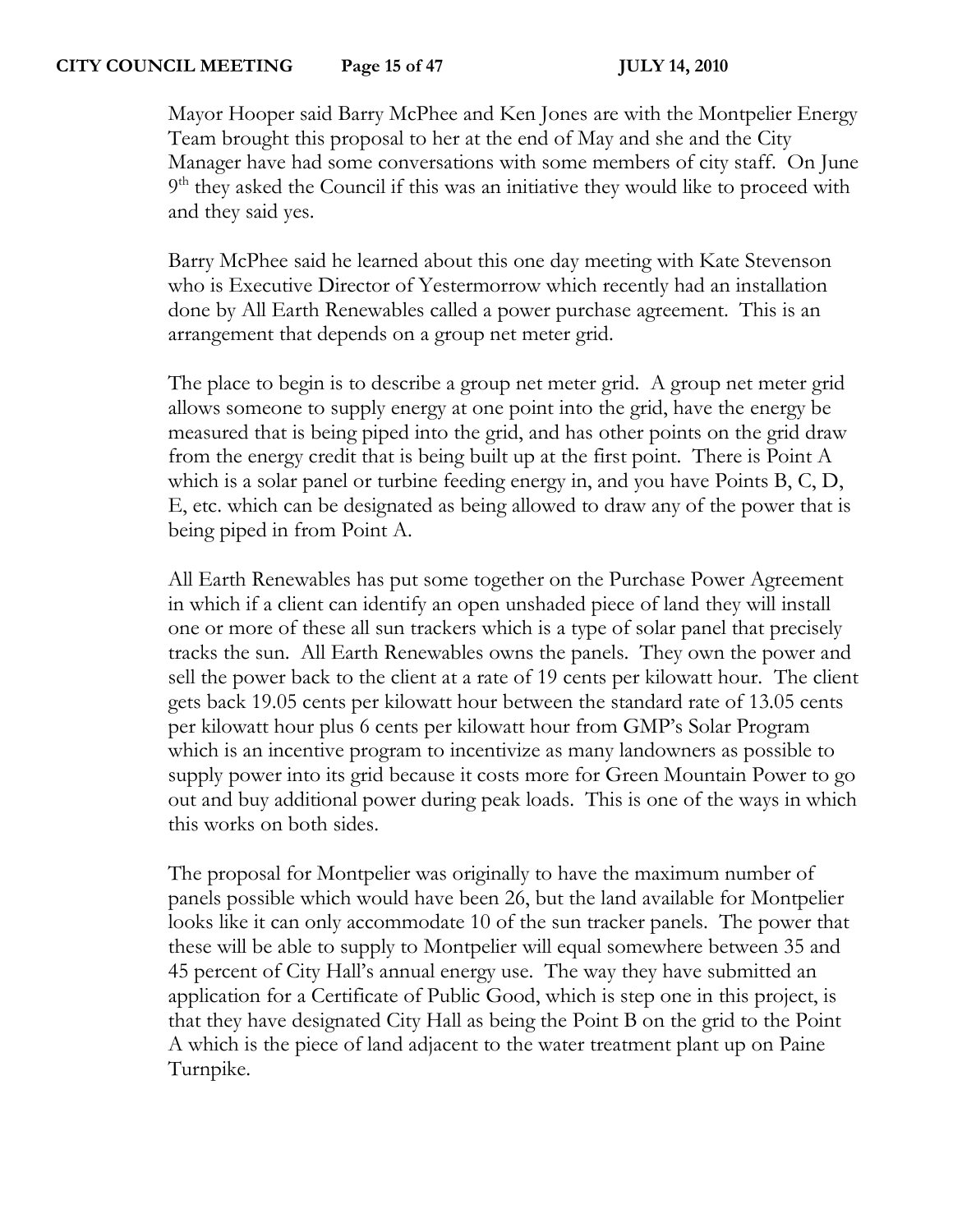They have submitted the Certificate of Public Good. The next step is signing an agreement with All Earth Renewables. Normally that happens during the 45 days of processing the Certificate of Public Good.

Planning Director Hallsmith said she didn't learn about this until today. She understands they need to use the net group metering allocation that is allowable under the state statute for municipalities to use. The way they get into this project is through group net metering under the municipal part of that statute.

Mr. King said it is set up as straight group net metering. The reason it is important to do it as group net metering for this project is because most likely City Hall is on what is called a time of use rate structure so you pay a very low per kilowatt hour price but you have a high demand charge, and also because there is no room for sun tracker so it has to be at another location. Using group net metering they can be anywhere in GMP's territory and then you can designate who you want to benefit from the power. In addition, if they set it up as group net metering the Public Service Board's rule is that the credit for the all kilowatt hours it produced are credited at GMP's general rate at 13.05 cents. You are actually getting more value for each kilowatt hour than if you were to directly connect to a building and offset it per kilowatt hour.

Planning & Development Director Hallsmith said she understands there is a limit to the amount of group net metering that any individual applicant can use. Under the current law it is limited to 250 kilowatt hours. That is the group net metering limit that we have been working with on the energy plant because the District Energy Plant is proposing to generate electricity as well.

Mr. King asked if they were talking about kilowatt hours or installed watts.

Mr. McPhee replied kilowatts.

Mr. King said there is a limit on the size of the project. The project has to be 150 kilowatts installed or less, or it is subject to a very different permitting process. That is why the original size of this project was the 26 because that is right under that threshold. This project is only about 58,000 installed watts or 58 kilowatts. That is where the limit is and not in the amount of power production itself which is the kilowatt hour.

Planning & Development Director Hallsmith said it is very important to have the Energy Committee look at these things comprehensively because they have been looking at group net metering for the electricity they are going to be generating in the cogeneration capacity with the district energy plant. They have been struggling with the 250 kilowatt limit. The state's facilities use 400 kilowatts, and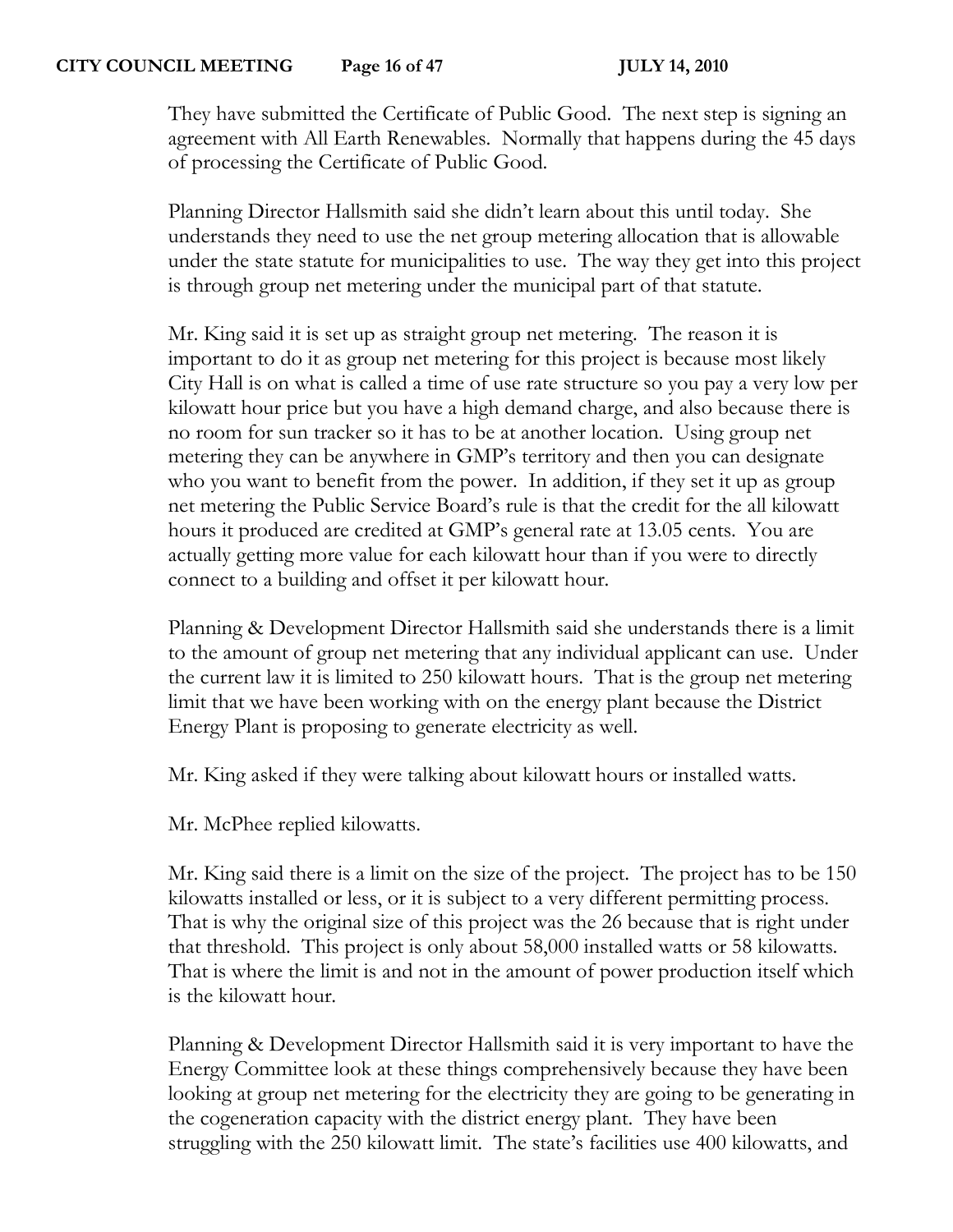that is what they are targeting now as their generation capacity. She doesn't know the answer as to how this project would interact with that project and whether or not the 58 he is describing would limit them even more.

Mr. King said they are doing this in Hinesburg right now. They have a full 150 kilowatt project in a field in Hinesburg and they are putting a second one right next to it, so even though they are right next to one another they are designated as two completely separate projects and they are benefitting separate folks.

Planning & Development Director Hallsmith said if the district energy plant is benefitting the City and this is benefitting the city, would the two projects trip over each other under the 250 kilowatt limit?

Mr. King said there are 2 million kilowatt hours per year if you lump everything in for the city so the odds of being able to put together projects that would probably reach even 50 percent of that be very slim.

Mayor Hooper said the district energy plant they are talking about is a municipal project and this is a municipal project. Will the combination of the two projects push us over some sort of threshold? If we sign up for this do we lose our ability to participate in the district heating project?

Planning & Development Director Hallsmith added or even lowers the amount of the electricity we could sell under the group net metering. She would like the answer to that question before any other projects are approved because it is one of the critical pieces in their project that makes it economically viable.

Mr. King said their understanding is if they are separate projects they don't limit one another but that can certainly be confirmed.

Finance Director Gallup said she was stunned because of the new spreadsheet. They have had quite a series of spreadsheets. What this new one involves is a lot of questions she had about insurance costs, finance costs and additional maintenance costs. She told the Council in her memo that the first five years she felt comfortable that the numbers were solid and a pretty much break even with revenue and expenditures they could count on and project with quite a bit of accuracy but they didn't have the after five year numbers. Even if they purchase the solar panels for \$134,920 in year five, financed it over 10 years at 3 percent and insured them we would probably have a break even in year 14. As they get further out she gets a little unsure. At the end of five years there is an option to buy it at what they project will be 30 percent of the cost of the solar trackers.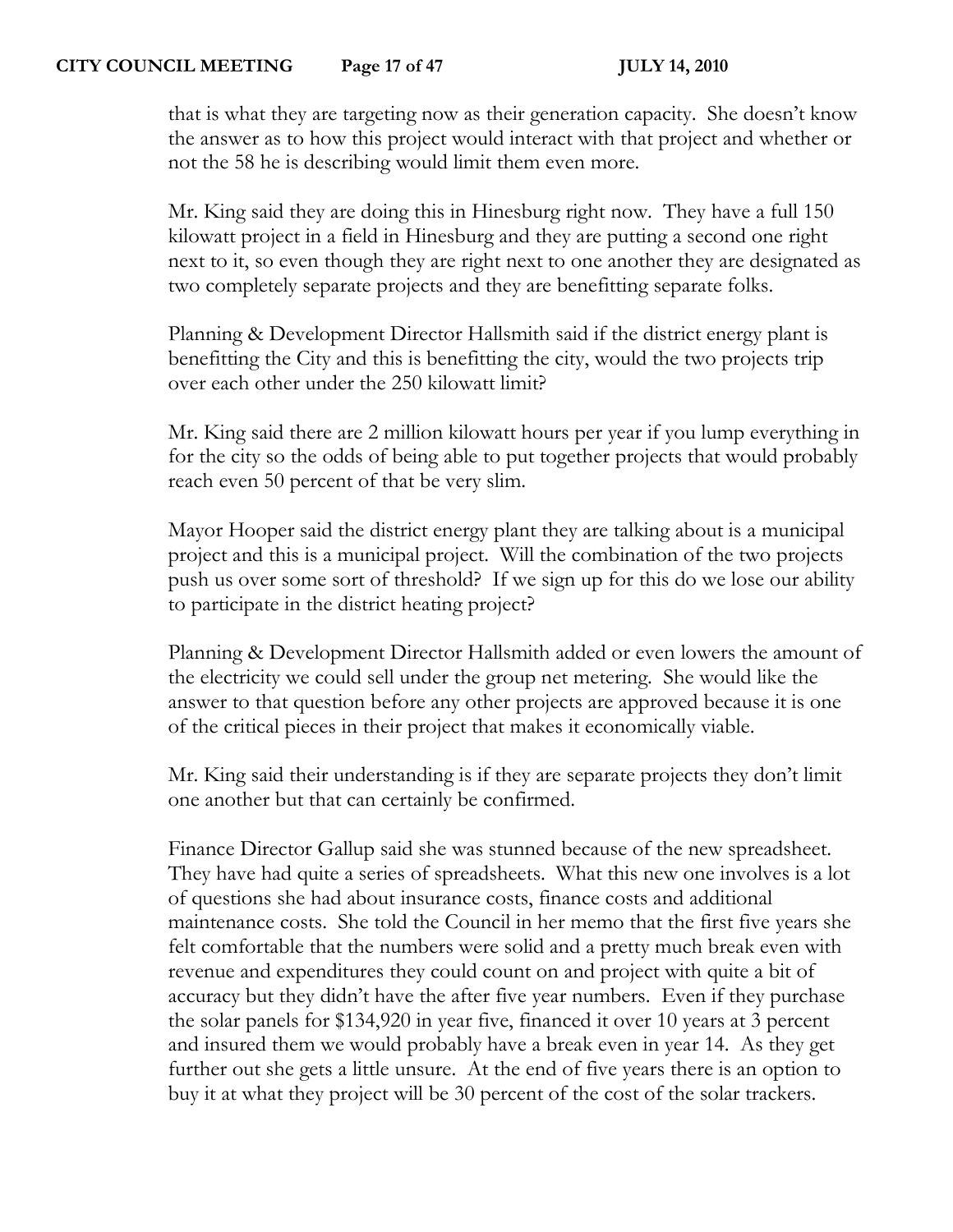Mr. King said the cost is fixed in their mind. The language in the power purchase agreement because of IRS rules makes them say fair market value, and in their mind it will be that price. The city is somewhat in the driver's seat because they don't have to purchase them.

Finance Director Gallup said the other option is to renew the purchase agreement with a revised rate of Green Mountain Power's new residential rate plus 4 cents per kilowatt hour. She isn't sure how they feel that is an option.

Mr. King said it is an option if the town can come up with the money to purchase the panels after five years.

Finance Director Gallup said it isn't financially in the city's favor.

Mr. King said financially he doesn't think it works out to be any more than what they project what the standard Green Mountain Power rates will be at that time.

Finance Director Gallup said the third option is the solar trackers are performing but they just decide they don't want to purchase them or lease them there would be a \$3,000 removal charge per tracker, which is \$30,000, to remove them from the site. That is the end of the five year options.

Mr. King said if they aren't producing though they are removed for free, so if they don't hold up their responsibilities there is no charge to have them removed.

City Manager Fraser said during the first five years the city gets the benefit of the reduced cost. These things send money to the meter and GMP buys and essentially pays for the power it gets, and it pays for it by reducing the city's electric bill at City Hall.

Mr. King said essentially. The city gets basically whatever kilowatt hours are produced. They take that number times the 6 cents times the 13 cents and monetize it as a credit on the bill.

City Manager Fraser said they essentially buy the power by giving the city a credit. The city then turns around and takes that amount of money and sends it back to All Earth Renewables as a lease so the city's electric bill doesn't change over the five years.

Mr. Kings said the only savings they would see in the first five years is already affixed at 19 cents so as GMP raises rates the city saves.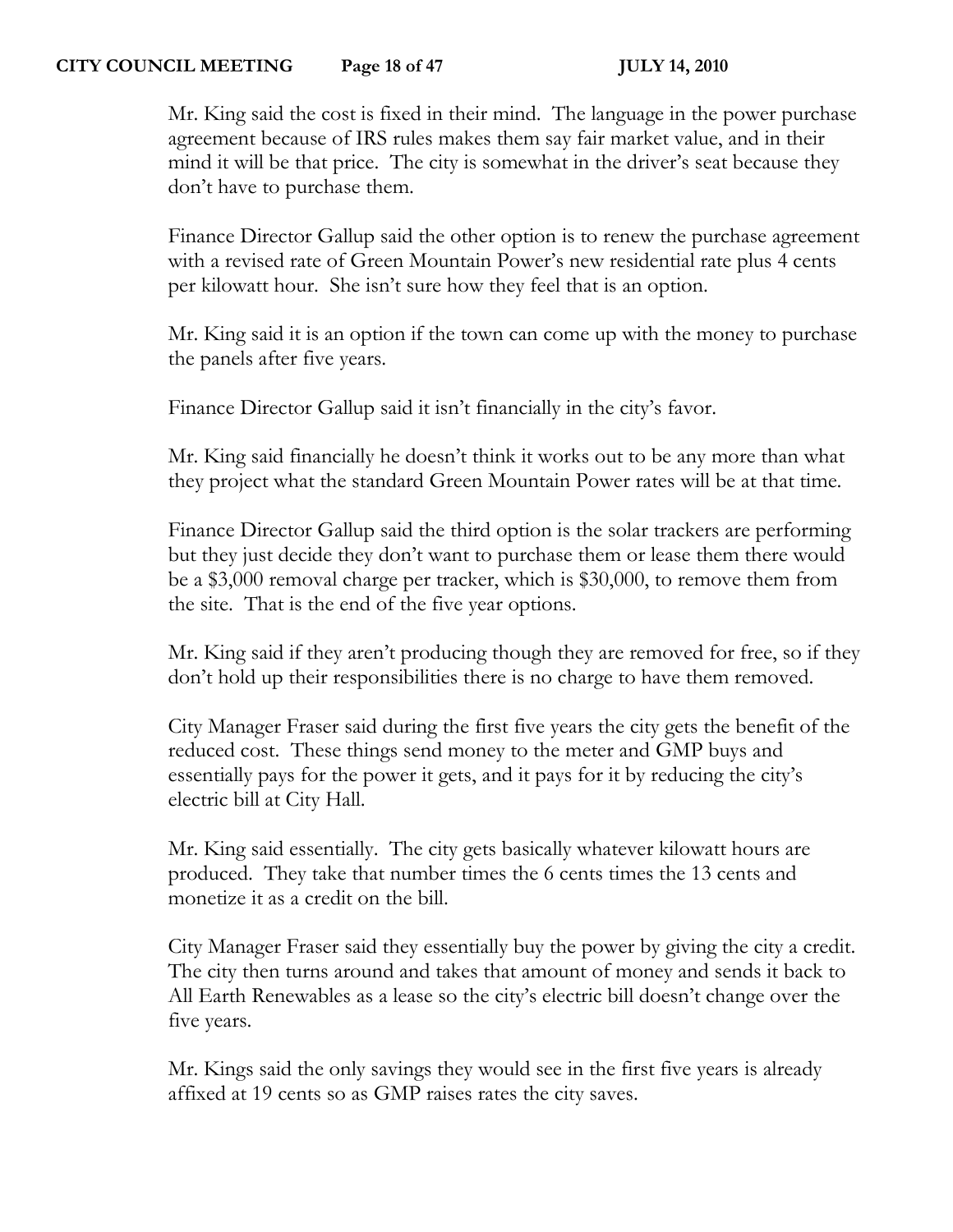City Manager Fraser said then at the end of five years we still have to pay All Earth Renewables \$30,000 to take the equipment off the city's property. Is that what is being proposed?

Mr. King said the economic value of this in the first five years is positive economic value. It is dependent upon the increasing rates at Green Mountain Power so the city gets the wedge. As Green Mountain Power's rates increase the cost for the electricity generated here is going to stay fixed. If rates go down the city will be liable for that wedge. Most thoughts are that electricity rates are going to be increasing over the next five years and this is a fixed price power purchase agreement. The city gets the economic benefit of whatever that increased rate is. The decision five years from now is if you want to continue owning and gaining the solar panels or not. If the city agrees at that point they do not want the solar panels, then that \$30,000 is going to eat into whatever that benefit is.

Mr. McPhee said also during the first five years a net cost per kilowatt hour is zero. You are paying 19 cents and getting 19.05 cents back per kilowatt hour.

Mr. King said in terms of the removal fee everyone needs to go into these agreements for it to work. Thinking at the end of five years if things went well the city does want to purchase them you need to look beyond the first five years and really through the full 25 years. If folks just change their mind even though they produced what they said they would produce that puts them in a very difficult position so there is no fee if they don't work. With the kilowatt hours they are paying us for they do an audit at the end of the year, so if they made less during those five years than what is in the contract the city gets credited back money; you only pay for exactly what they produce so there is very little risk in those first five years. They just need to protect themselves after the five years.

City Manager Fraser said they should look at this as a 25 year project. Do we have assurances that the rates are going to stay low for 25 years? Do we expect that these will still be state of the art solar technology in 14 or 25 years? Are these designed to last this long?

Mr. Jones said from his perspective it is very difficult and people have lost their shirts trying to speculate what the future of energy is going to be, but in terms of the technology they are pretty confident that they know the production that is going to come out of a solar facility today. Could there be advances in technology so that it is significantly better? Yes, but the fact is you essentially have these in place with a known purchase price and with an unknown but a ballpark of what the cost of electricity is going to be in starting in five years and moving out. Even if the price of electricity doesn't escalate from five years to 25 years you'll have a known amount of production and a range within this 13, 14, 15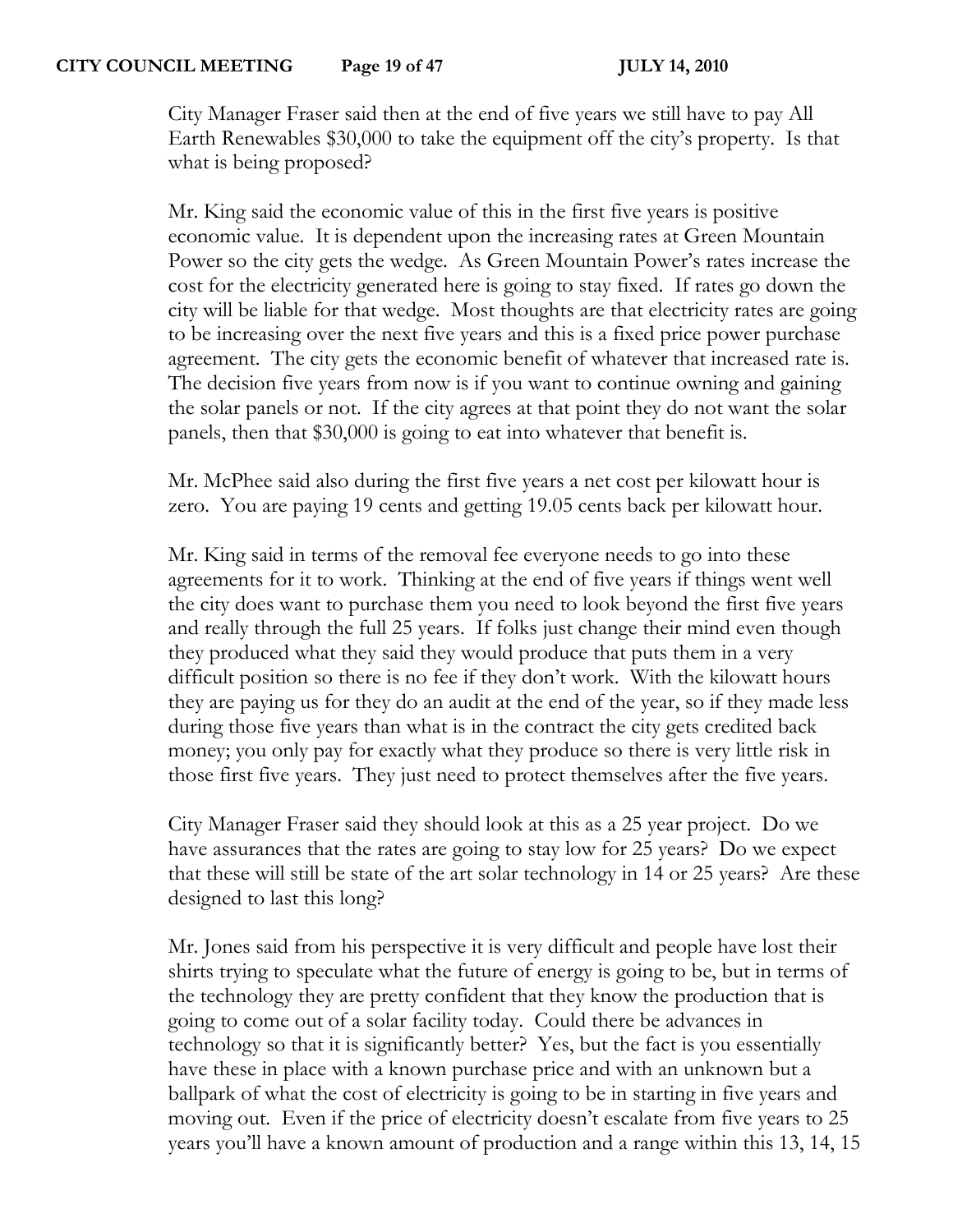cent per kilowatt hour of what it would cost to purchase electricity. There is not much thought right now that there is going to be a technology break through that will drive down the price of electricity significantly because the days of large base load plants, especially in the northeast, are not there. There is a lot of energy going to wind power, but the costs for wind power are not at the sort of level of base load plant. If we can't put new base load plants in we are going to see increases in the prices. These systems in place with known production and you balance that with what you think the prices are going to be that gives you some certainty of what their value is over time. You care about the price per kilowatt hour.

Mayor Hooper asked if they could invest more wisely in a few years in something else.

Council Member Golonka said he isn't really comfortable with this back end charge. He would rather see more years tied on as a guarantee contract. If it isn't working after the first period his concern is they are buying into a partnership. He read something a couple of weeks ago that sun power comes out with a tracker that is about 24 percent efficient in terms of conversion. What would their panels be with regards to conversion rates? What would the city be getting with regard to conversion rates?

Mr. King said their panels are around 17 percent efficient, and the more efficient the panel the more you pay per watt. Everything in solar is watt. For that panel it will be a higher price per watt so you would have to look at whether the percentage of efficiency paid off.

Council Member Golonka asked why should the City of Montpelier partner with All Earth Renewables.

Mr. King said they were founded in 2005. This power purchase agreement works because of their relationship with NRG. The main credits that are available to offset the price of solar are tax credits so one of the reasons this is such an attractive proposition for municipalities because you are not a taxpayer. When looking at a renewable energy project you are typically having to finance the whole price or find investors who want to take those tax credits. Originally they started as Earth Turbines and the focus was more on wind turbines. They have a lot of experience with solar because NRG has solar trackers and sensor based trackers in front of the building, 36 of their trackers in a field and affixed with a roof. They have seen a real burst of activity, part of it because of the specific standards that are in place. They feel pretty good about where they are going. They have been developing this product since about 2006 so there have been ones out for 24 or 25 months now through several winters and several cycles.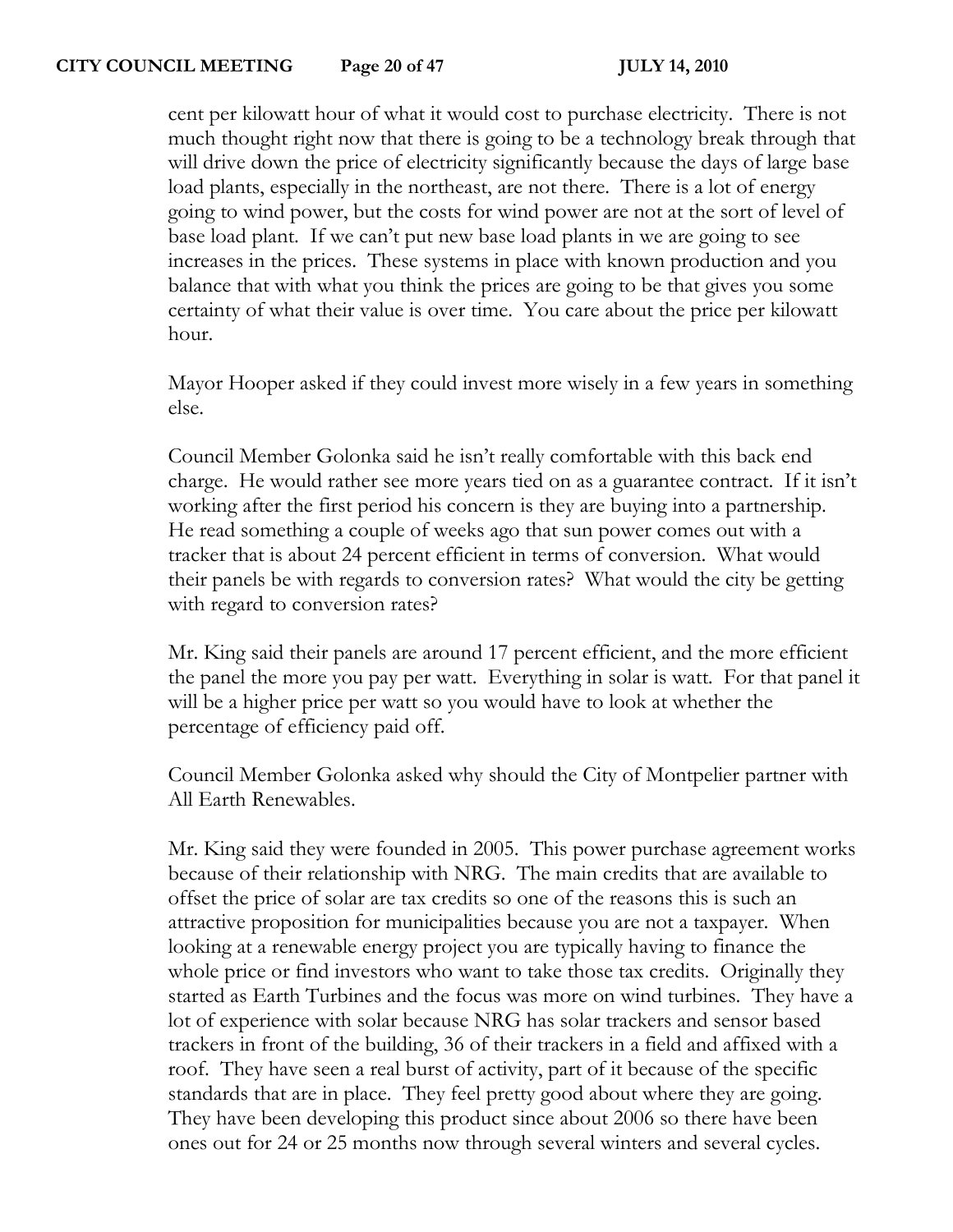## **CITY COUNCIL MEETING Page 21 of 47 JULY 14, 2010**

They are involved in a 2.2 megawatt project in South Burlington and there will be 380 of the trackers here. The Town of Starksboro at Robinson School, the Town of Groton, Town of Waitsfield, Town of Hinesburg, the Episcopal Diocese at Rockpoint, and there are a lot of projects potentially in the works. It will be interesting to see where they are this time next year.

City Manager Fraser asked Barry McPhee and Ken Jones if they solicited proposals from these companies. Normally, we would have some type of procurement process. How is it we are looking at a contract with All Earth Renewables? What was that process?

Mr. McPhee said the process was what he described at the outset. He heard about it from somebody who runs a school who just had it installed. There are other solar companies in the state that are doing some version of taking advantage of group net metering for solar electricity installments, but none of those have the reach and put together in a way as comprehensive as All Earth Renewables that bring in all of the incentives. This is more ambitious in taking advantage of group net metering plus existing incentives than any of the other companies.

Ken Jones said he tries to keep his fingers on the pulse of the solar installations around the earth and what All Earth Renewables can offer is this relationship to municipalities. Most of the work right now with the tax incentives and the standard offer are funded by, owned by, operated by and the energy is used by folks that need a specific tax liability. Because municipalities don't have to have this kind of partnership, this is the only partnership of this magnitude that reaches out to folks who don't have a tax liability but still can take advantage of the low impact technology.

Council Member Weiss thanked Finance Director Gallup for her memo of July 9<sup>th</sup> in which she closes "We may have the award of this tax credit if we vote to go ahead with the program." What is the status of receiving this tax credit?

Finance Director Gallup said her understanding is that Bev Hill delivered an application so our application for a Certificate of Public Good did go in. She talked to Mr. King earlier and he said there was \$9.4 million in tax incentives and 25 applications for that funding.

Mr. King said they are in a queue that is fairly lengthy to install this arrangement and we may not make the cutoff point.

Council Member Weiss said if he understands correctly the 10 panels will be installed in Berlin.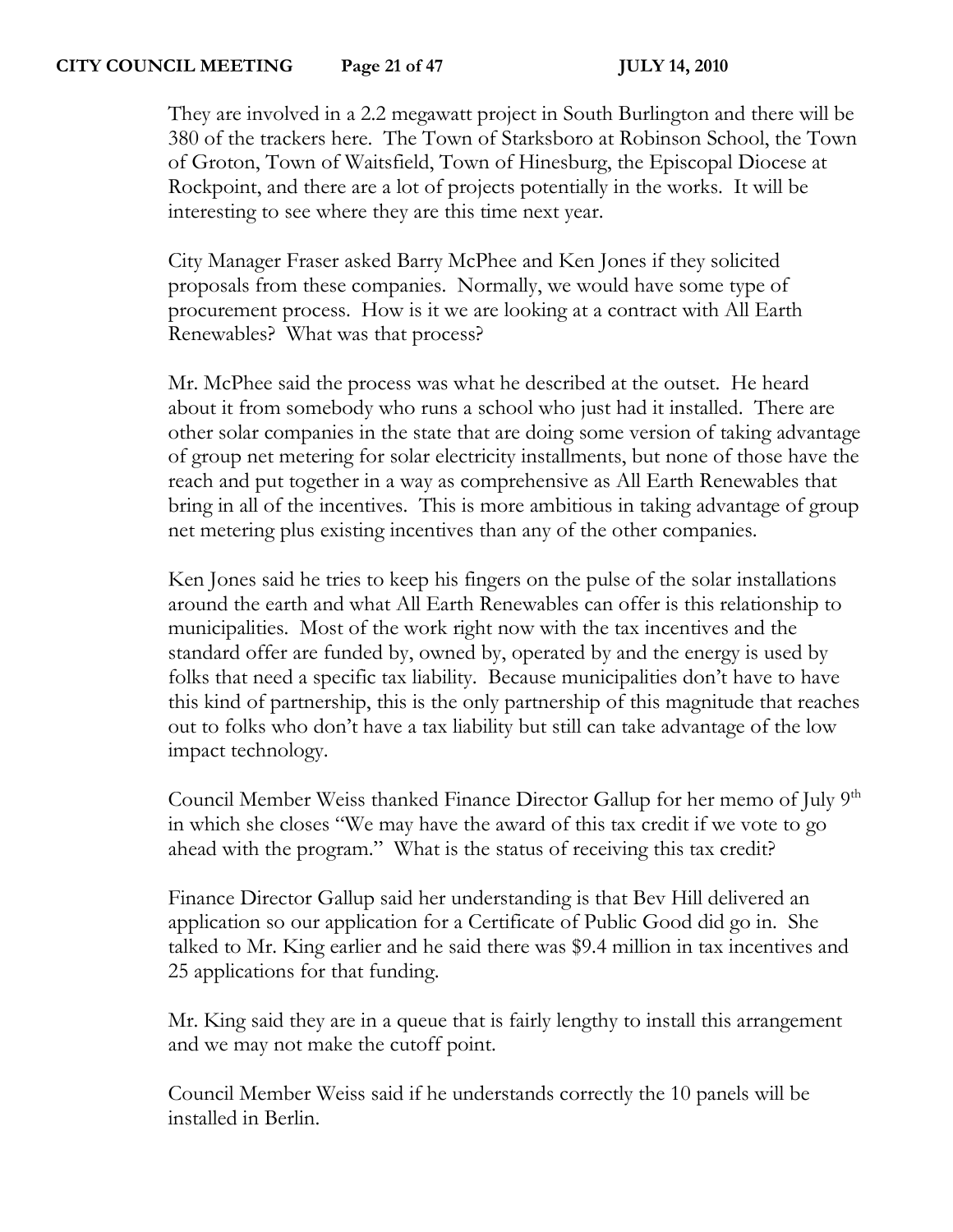Mr. King replied yes.

Council Member Weiss asked what permits this project has to obtain from the municipality of Berlin.

Mr. King said because of the size of the project Vermont made a decision to make the permitting for renewable energy at the state level; it's the Certificate of Public Good. Because the project is under that size requirement that is the only permit required. The Town of Berlin is notified, the Public Service Board, the Agency of Natural Resources, adjoining landowners, City of Montpelier, and there is a 30-day window of opportunity for folks to object or ask questions about the installation. If that arises the Public Service Board has a quasi hearing to hear all sides and then a determination is made. The only permit required has been filed.

Council Member Weiss said is he correct that the only folks during the appeal period are residents of Berlin.

Mr. King replied all of the adjoining landowners are in Berlin.

Council Member Weiss said therefore a Montpelier project going up in Berlin no one from Montpelier will be able to testify one way or the other on the project.

Mr. King said the City of Montpelier was a notified party and with a lot of towns they have worked with they have held separate public or open meetings for community members to come in and hear about the project and voice their concerns or support.

Mr. Jones said a Certificate of Public Good, because it is this regulated electricity generator, will allow essentially any customer of Green Mountain Power that will also affect to participate. They have to have a reason to participate, but because Montpelier is certainly a significant customer that is another reason. This, as any power plant because it will affect ratepayers the door is open for a lot of folks to participate.

Finance Director Gallup asked what he was saying about property taxes for solar panels.

Mr. King said so far solar installations had no impact on property taxes.

Finance Director Gallup asked if Montpelier has solar panels on land in Berlin is Berlin going to tax us for it.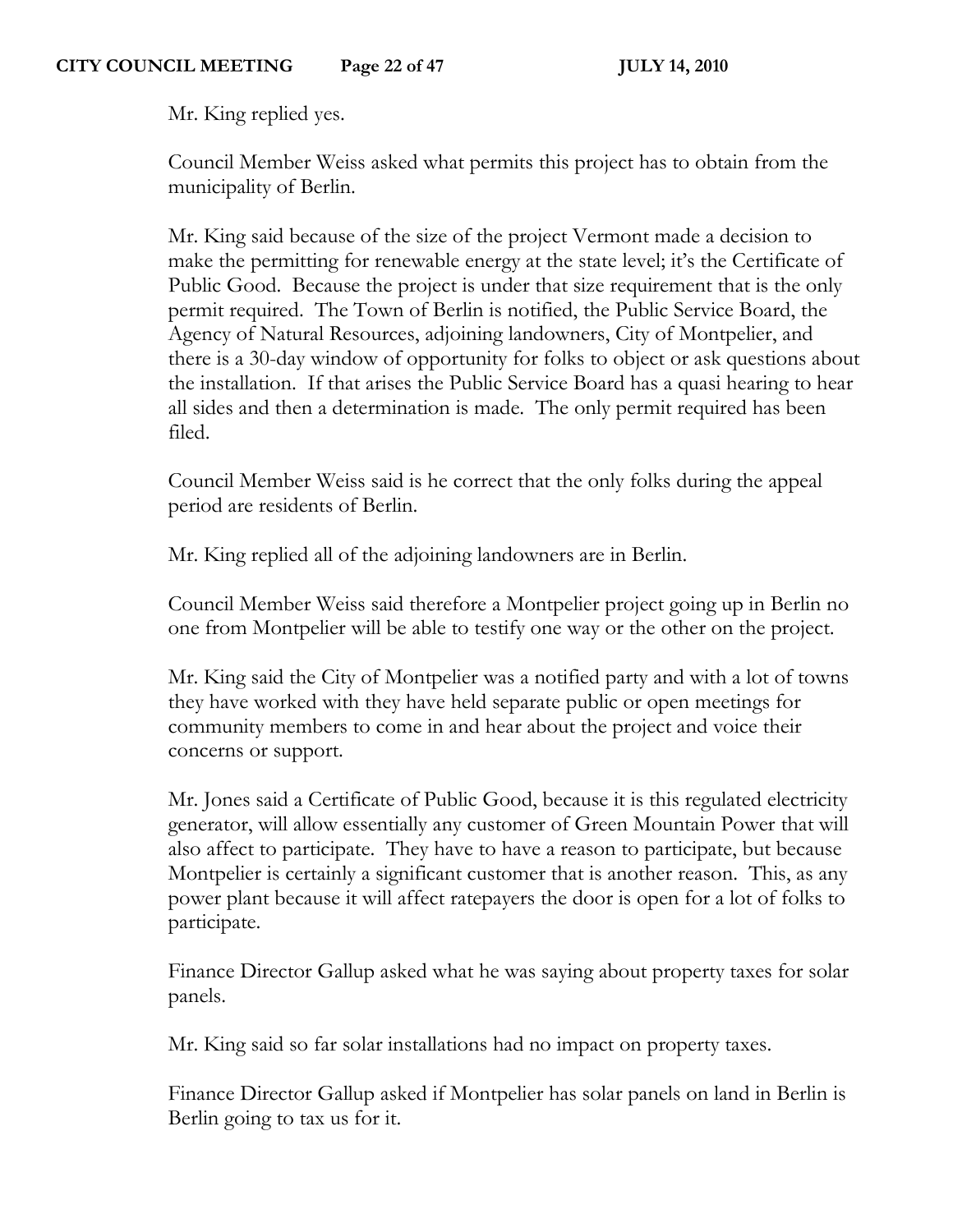Mr. King said to date that has not happened.

Mr. Jones said he works at the Tax Department and this is a question that is current up there because this can be considered personal property because you can in fact move them. In this case he doesn't believe Berlin taxes personal property; a very small number of towns do. That is certainly a topic that is current, especially with some of the very large installations going in which have the potential to have significant impacts on the grand list.

Mayor Hooper said the city has submitted provisionally the application for the Certificate of Public Good. What are the next steps the city has to take? What is the timeframe?

Mr. King said in normal circumstances, and this is a little abnormal because of the state ruling in the last week or so regarding the state tax credit – there was a state tax credit that makes all of this work on the books for 2010 only. The state determined to revoke that tax credit mid tax year so effective July 15<sup>th</sup> no more permits. You need to get your permit filed by July  $15<sup>th</sup>$  in order to even be eligible. The second problem is that any time one of these projects happens any lost tax revenue, the 30 percent tax credit; the state is reimbursed for that loss of tax revenue from the Clean Energy Development Fund. That pool is the \$9.4 million and there are currently many more projects so it is unclear right now how the state is going to handle that, whether they are just going to go in the order of when things were installed and permitted and at a certain point there are just no more funds left. They are working to get an answer on that and have filed all of the paperwork necessary. They like to do the other steps during that 45-day window of waiting for the permit to come back, but this is a little different because they aren't sure of the timeline from the state.

Mayor Hooper said if the tax credits aren't available then it doesn't work financially.

Mr. King said in its current form it does not. They are certainly working on figuring out a way. There is still a 7 percent state tax credit that is still on the books and there is a renewable energy RERC rebate so they are seeing if there is a program they can develop that would utilize those two things in a way that comes back to folks who are interested. That program has yet to be determined. It would essentially halt things in their current form.

Mayor Hooper said if the City of Montpelier wanted to go forward with this, when do we have to sign the agreement?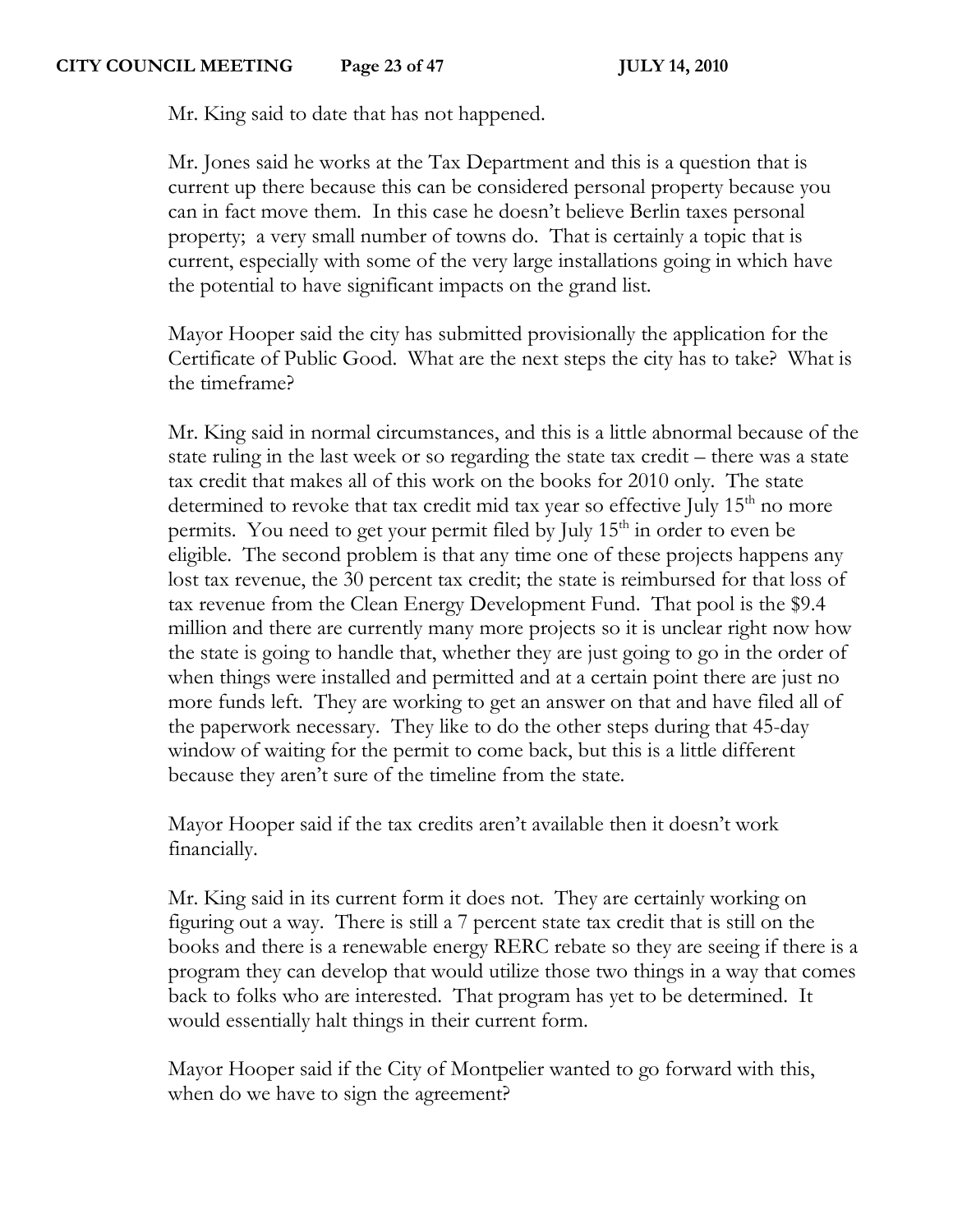# **CITY COUNCIL MEETING Page 24 of 47 JULY 14, 2010**

Mr. King said if the tax credit is there ideally within those 45 days because that would allow them to move quickly in terms of the installation, and things have to be installed, energized by the  $1<sup>st</sup>$  of next year. It has to be in this year and energized and producing power to qualify for that credit.

Mayor Hooper said 45 days would put them at the end of August. Is it possible to do that work?

Mr. King replied most definitely.

Mayor Hooper said the application is in so they have time to continue to seek more information to help them understanding the project.

Mr. Jones said it may very well be that the Clean Energy Development Board is going to have to extend some of their decision making because they are inundated with applications and they have to make their decision with regard to the tax credit in order for the full sequence of events to fold out so we should know in about a week as they assess the volume of their work.

Council Member Weiss said there have been no discussions about maintenance costs to the city and there has been no discussion about what permitting would be needed in Montpelier if we are going to install panels.

Mayor Hooper said there is time to do some more analysis. There are some significant questions that have been raised including what are the additional costs.

Finance Director Gallup said we need to review our purchase agreement also.

# 10-170. Senior Center

a) Staff is requesting approval to apply for a Vermont Community Development Block Grant for 58 Barre Street. A combined application for both the housing portion and the MSAC. Public hearing to be held the week of August 23, 2010. Estimated total of \$550,000 with the maximum amount allowed for MSAC being \$300,000. Amounts to be determined once final insurance settlement is made.

Recommendation: Authorize the application for the Vermont Community Development Block Grant and for the City Manager to sign the necessary documents.

b) Review and discussion of draft document prepared by Council Member Jarvis.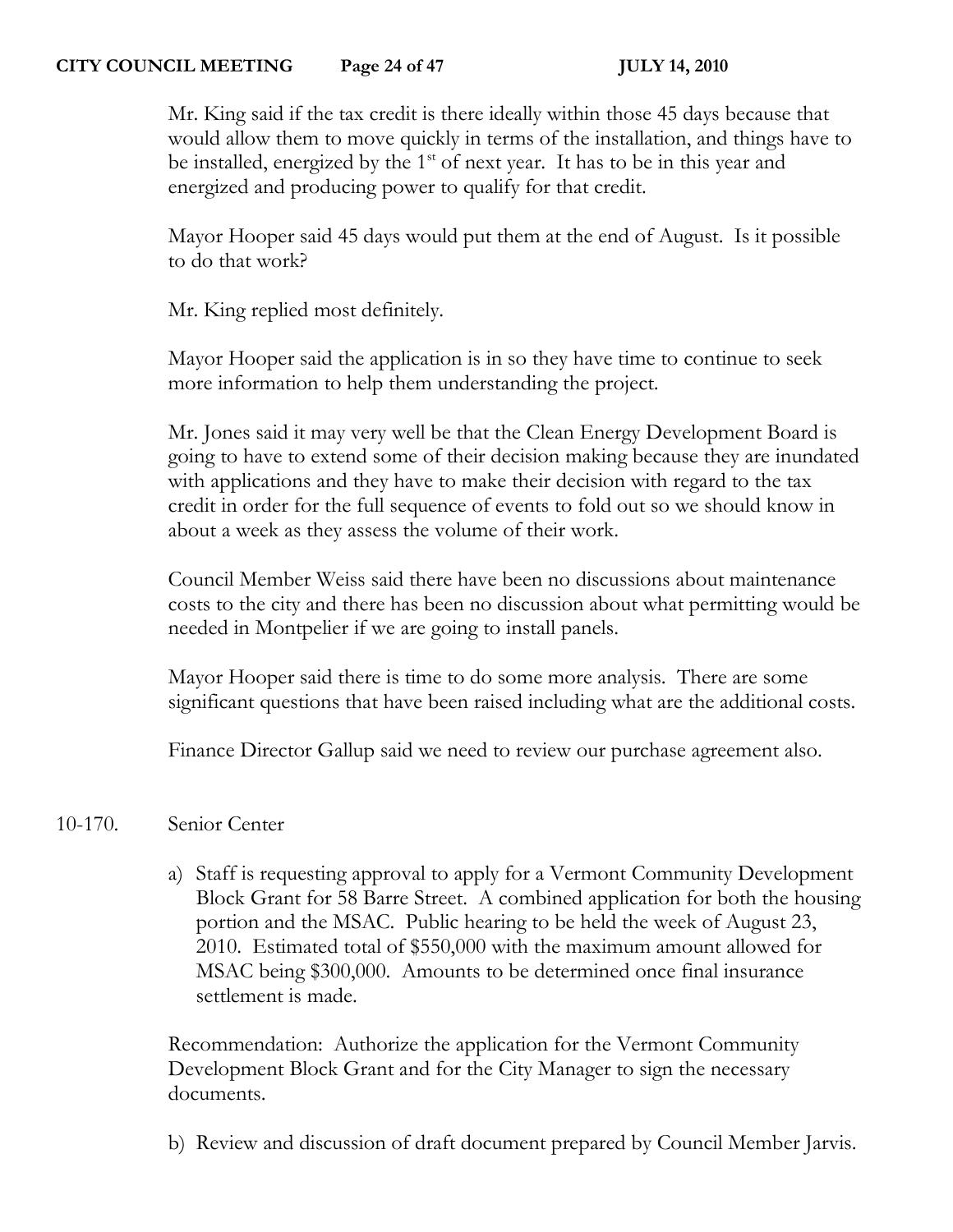Recommendation: Authorize grant application. Provide additional direction to staff as necessary.

Garth Genge said Jeff Kantor and he had met with VCDP staff last week about the timely schedule for the housing and the Senior Center. The October 2nd Board meeting for the VCDP is part of the appropriate application period. The public hearing has to be held the week of August 23rd with 15 days notice prior to that. He is hoping to get permission to make the application. It will be a joint application for both the Senior Center portion and the housing. Right now there is a question with the Senior Center funding around the insurance so they aren't sure of the actual size it will be. The maximum available form VCDP for public facilities is \$300,000 so that would be the portion that would be going directly to the Senior Center. Right now they have allowed up to \$300,000 for the housing also. They have met with staff and it is positive, and they think it is a strong project and they would like permission to make the application and put the notice out.

There would be one grant application. The allocation of the dollars would be accordingly. They can only do \$300,000 for public facilities. They can get up to \$1 million from them but only \$300,000 can be applied for the public facility, the Senior Center portion. The application will be for a total of \$600,000.

Assistant City Manager Hill said when they hear on the insurance piece, will that \$300,000 be reduced depending on the insurance amount?

Mr. Genge said it could be reduced. At this point he would go for the full \$300,000 because that is less that the city would have to come up with. He thinks the \$300,000 for the Senior Center would be acceptable at this point.

Council Member Golonka said they are actively willing to sell St. Michael's facility. In fact, they have received permission from the Diocese to actually sell it. With this application that pushes back potentially renovating this space next year. What is the lease we have with the St. Michael's facility and what are our Plan B options?

Assistant City Manager Hill said there is no Plan B, and it is a month to month lease. It is a very informal lease.

Council Member Golonka said that is a concern on the timing issue.

Assistant City Manager Hill said Garth and she will be meeting with some people who are interested in that building and possibly participating in some portion of this other project.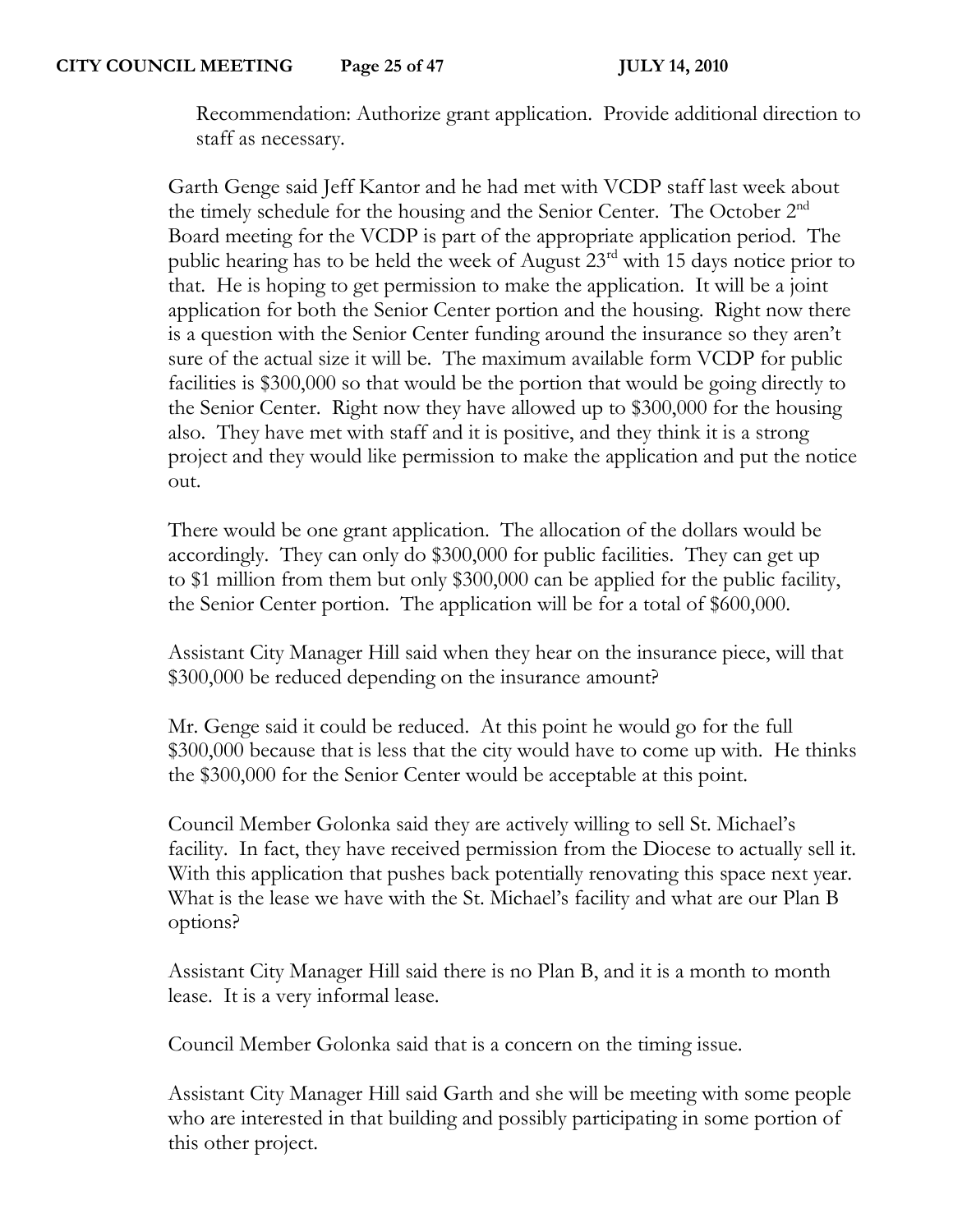Mayor Hooper said the question before them is whether they will authorize going ahead with the grant application for the two portions of the project.

Motion was made by Council Member Weiss, seconded by Council Member Sherman to authorize staff to submitted the application for the Vermont Community Development Block Grant and authorize the City Manager to sign the necessary documents. The vote was 6-0, motion carried unanimously.

Mayor Hooper said the Council needs to talk about the draft document that was prepared by Council Member Jarvis. They received feedback when it was presented at the Annual Meeting of the Senior Center awhile ago.

A letter had been received from Rebecca Sheppard, 6 Winter Street which was read into the record. The letter is attached to the minutes.

Council Member Weiss said regarding the advisory boards he thinks the Council might be wise to wait until they review the Section  $501(c)(3)$  application because it will require a board. He would prefer to see what the application contains regarding a board.

Mayor Hooper asked if the Senior Center Advisory Board had taken a position on the proposal.

Assistant City Manager Hill replied no, they meet every other month and the next meeting is scheduled for August. Numerous members have talked about it individually. She is concerned there is some misunderstanding of what this was. She felt Sarah had explained explicitly that she did not want to dilute the Senior Center Activity Center. It was to keep that intact and to see if there were other resources needed by seniors in the city that could be provided by the city in some other way maybe in conjunction with the Activity Center or separately. The plan for the Activity Center will contain a resource room that can be used by the various agencies. Even with the little expanded area that has been planned for the redeveloped center space it is still very limited.

Elizabeth Dodge, a member of the Advisory Board but speaking for herself, said with a  $501(c)(3)$  is to keep them separate because they cannot have the Senior Center and the  $501(c)(3)$  organization intermingling. She basically has problem with another board. Who is going to direct that? Do they then not have a Center Director?

Mary Alice Bisbee, a resident of Montpelier, said she was very pleased with the idea of a new board. She thought of it more as being like an education board that has a little more authority than an advisory board. Advisory boards don't have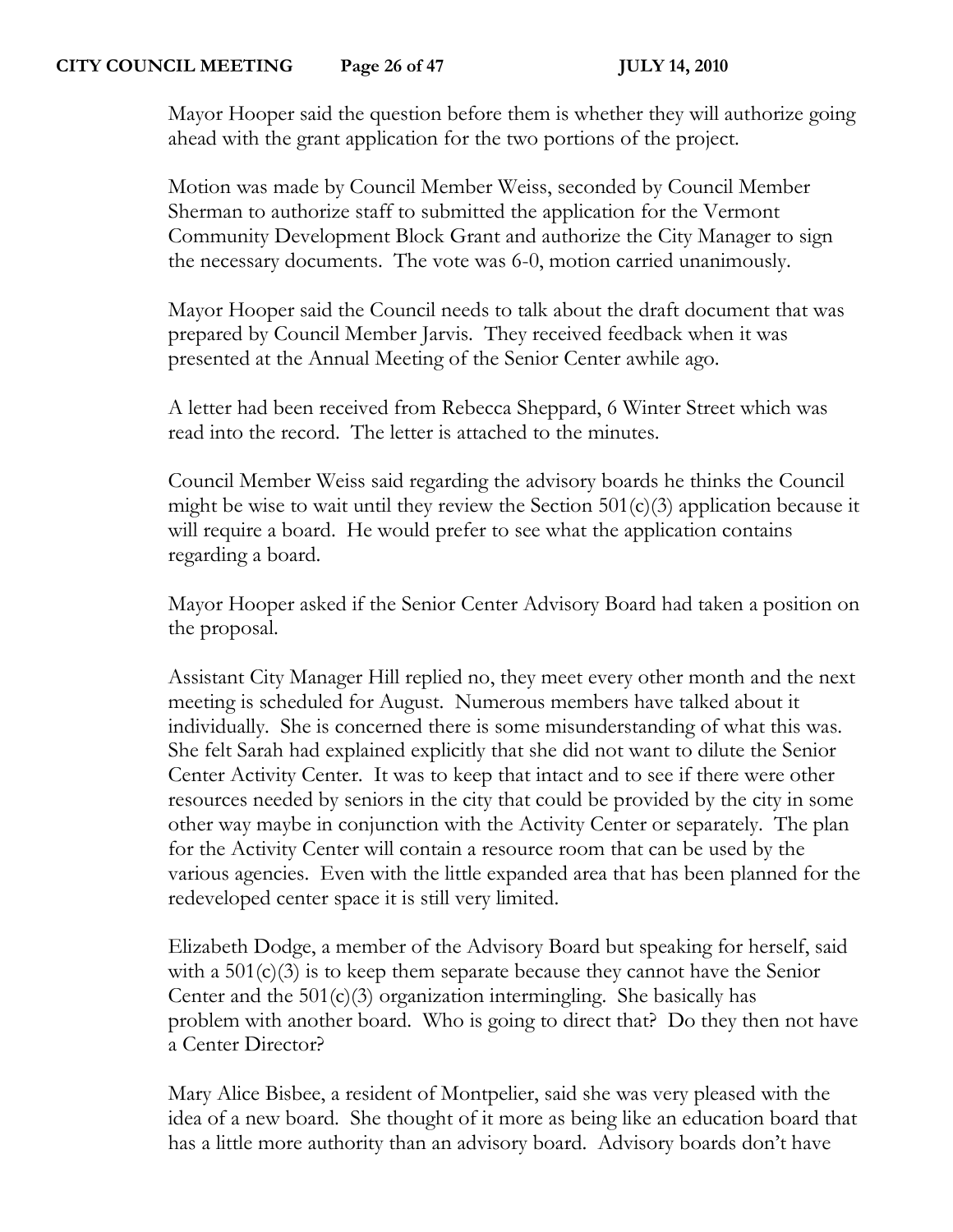any authority at all. She would like to see it include the housing and all of the problems with seniors. She is a member of the Council on Aging Board. She thinks the Advisory Board might eventually just disappear and use the larger board to address the needs of all Montpelier seniors. It could be an elected board and very democratic. It is a good prospect for the future. There are a lot of problems right now with the feeling that the Senior Center is a bit of a clique. They play bridge; they go on trips. There isn't much there for lower income people and not much of an information center and there is no nutrition program. That is something for the future that is very important. This center is different from every other center in the state of Vermont in that it is connected with the city and not under the auspices of the Council on Aging or any other Area Agency on Aging. They receive no federal money. There are other organizational structures that might be a lot better than having it under the city government.

Jane Osgatharpe, a resident of Montpelier and a member of the Senior Center Advisory Board, said speaking for herself she wanted to give a little bit of personal reaction. At their Annual Meeting on June  $16<sup>th</sup>$  they heard for the very first time the proposal from Sarah about a Senior Center Board which would contain representatives from city staff, City Council, Senior Center Advisory and representatives from outside agencies and/or community members. This was a great shock because they had not been consulted and she has no clue about what is the rationale or purpose of accomplishing this. It seems from what she is reading into all of this is there are two competing issues for the Montpelier Senior Activity Center. One is maintaining it as is and the other would be a global senior resources center, which is a wonderful concept, and something much broader than they have ever talked about. If they are talking about anything for the next five years she thinks from what she knows about available resources they have to stay with the model we have. If we want to look very long term, then something much broader for the whole community could potentially be figured out but it would be a huge endeavor and take many hours of planning and coordination between many different already existing programs. It doesn't seem to make sense at the moment, and it was done in a vacuum.

Jean Curran, a resident of Montpelier and an employee of the Central Vermont Council on Aging, said she would like to clear up what Mary Alice said that other senior centers are under the auspices of the Council on Aging. That is not true. They contract with senior centers to run the nutrition programs. It is true that Montpelier does not run a nutrition program and the Meals on Wheels Program in Montpelier are a separate entity. She as a resident of Montpelier applauds what the Senior Center has done. She is thrilled by what Sarah has put forward because it is at least exploring the possibility of broadening what the Senior Center has to offer, and that is not merely activities but reaches out to other seniors in the community who are not being served. What she finds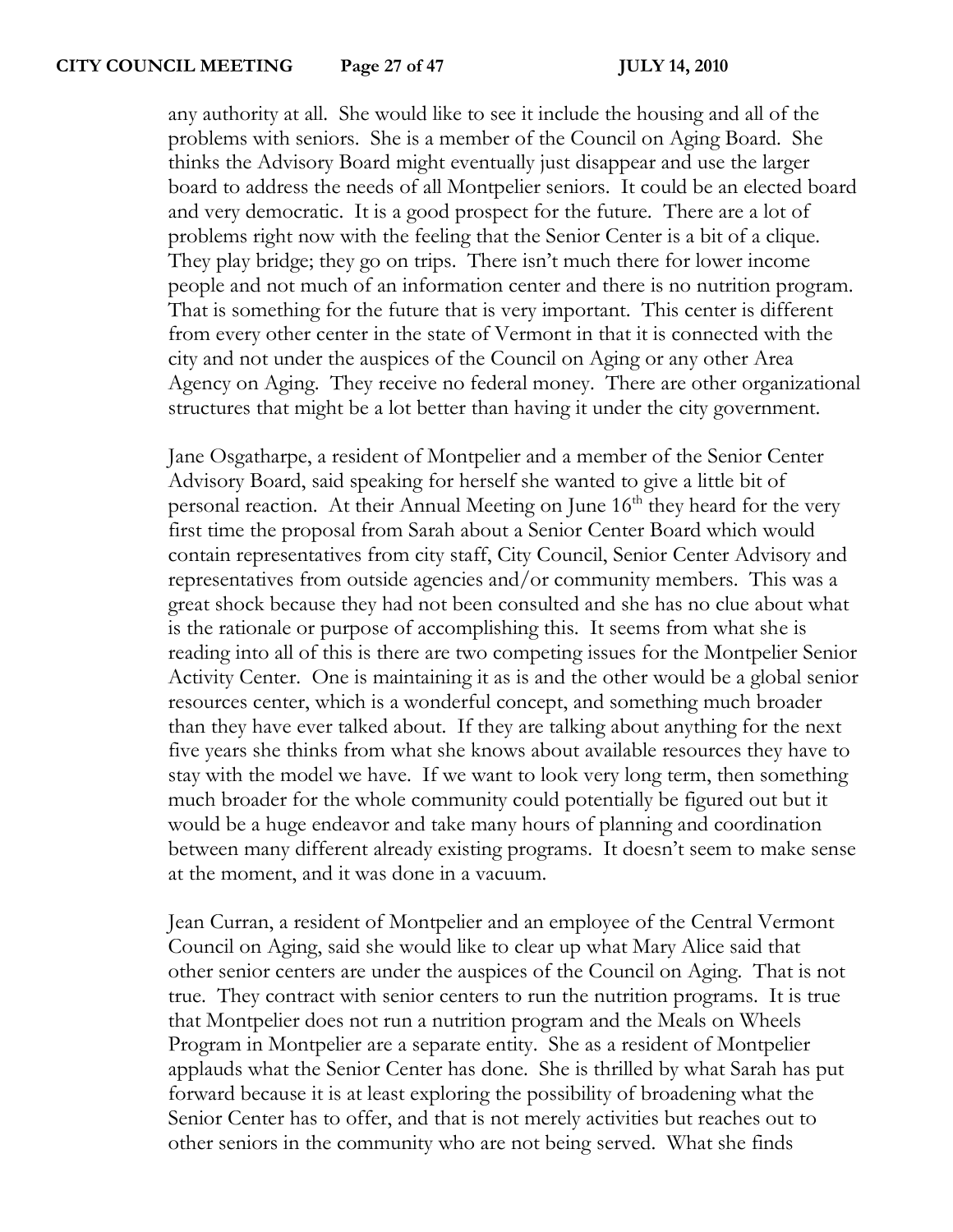disturbing as a resident is every year we continue to vote more and more for the Senior Center. As someone who works in elder services she realizes the importance of the Senior Center and what it has to offer. What she finds disturbing is how little of the city's resources go to funding Meals on Wheels. Meals are an essential part of senior services. She is glad that Rebecca has mentioned that she is open to that idea as it moves forward. She realizes that any city has a limited amount of resources, but when you see more and more resources going to activities for people who are able to get to them and an extremely limited amount of resources going to people who cannot get there and are in need of services such as Meals on Wheels, and you see that the city is not stepping forward but expecting agencies to do that. Frankly, their agency can't do it alone. They serve 53 other towns and need the support of the Montpelier community. She as a resident would like to see the Senior Center move forward and broaden what it does. What they do is wonderful and would like them to continue it, but she would also like to see it broadened. She doesn't think any agency like the Council on Aging wants to come in and say you have to do it a certain way, but they would like to be able to sit down with the city and the Montpelier Senior Activity Center and explore the unmet needs. At the round table it was brought forth by many people that meals and nutrition is an unmet need. It was also brought forth that when we talk about the senior population we are talking about the majority population of the city of Montpelier. It was also brought forth that the city of Montpelier has three times the national average of folks 55 and over, many of them who may need Meals on Wheels. Right now they have the opportunity to look at what you have done well and also to look at what maybe is not being done well or not being met and ask what can you do. Can you do everything for everyone? No, but we could do better in some areas and hopefully this is an opportunity to address that.

Mayor Hooper told Jean that she said other municipalities are doing more to support their Meals on Wheels Program.

Ms. Curran said how other senior centers work is that many of them sponsor the Meals on Wheels Program. The Council on Aging contracts with them to sponsor the Meals on Wheels. They don't contract for senior centers to do activities. The funding they receive is federal funding and that gets contracted out to the senior centers for Meals on Wheels and for congregate meals. Many of those senior centers what the Council on Aging reimburses them is approximately half the price of the meal so those senior centers in those communities have to fund raise to provide the other portion of the funding. She as a citizen is upset every Town Meeting Day when they vote over \$100,000 for the Senior Center and just within the last few years they have come up with \$5,000 for Meals on Wheels. There is a waiting list for Meals on Wheels. If an elder is being discharged from the hospital and needs meals they can't rely calling the Meals on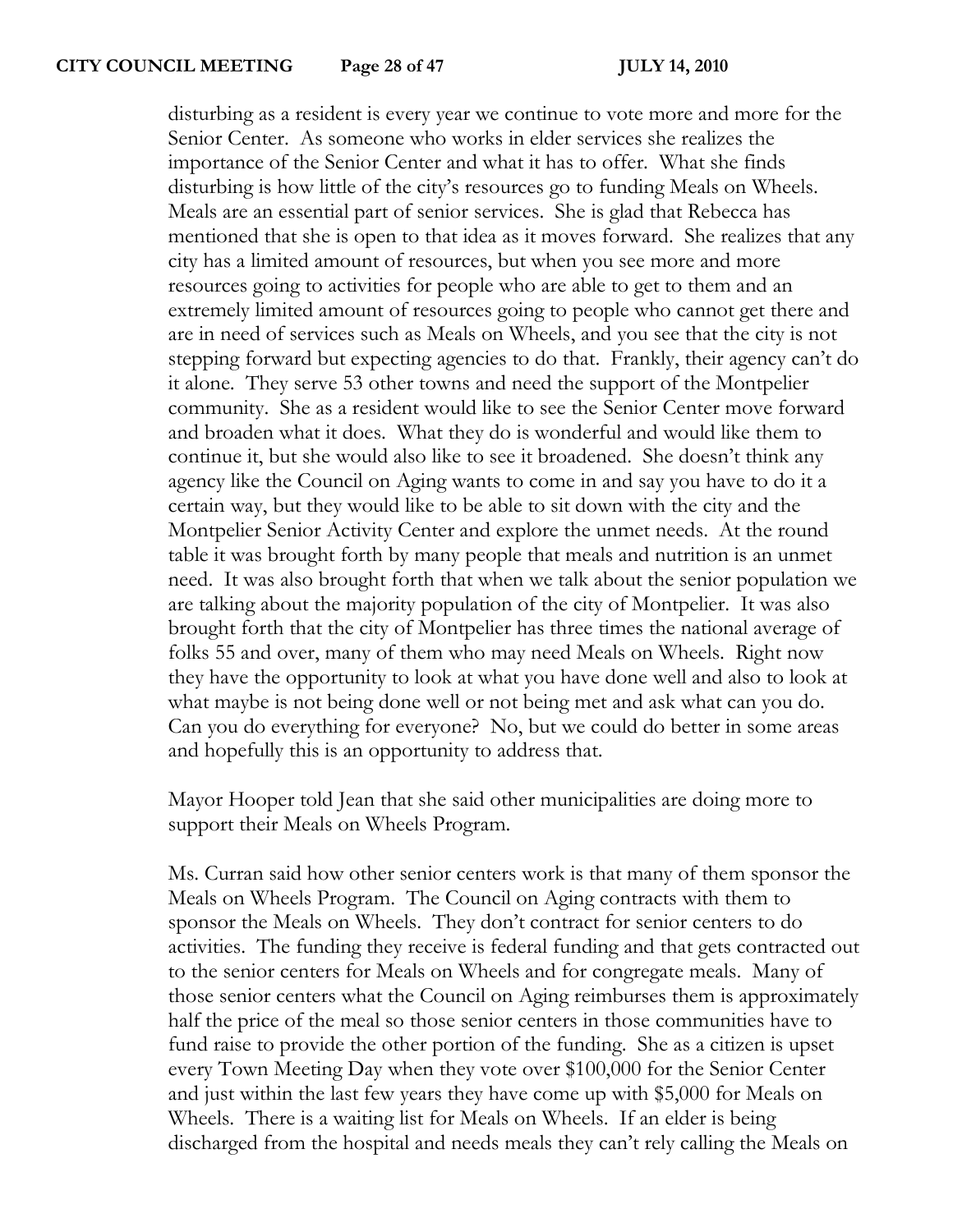#### **CITY COUNCIL MEETING Page 29 of 47 JULY 14, 2010**

Wheels and know they will receive a meal because they may not be able to. The Council on Aging just found out there are 13 people on the waiting list. This year they may be able to come up with the funds so there are no folks on the waiting list, but they may not be able to do that next year. What is the City of Montpelier going to do to help?

Mayor Hooper said her question is what are the towns of Berlin, East Montpelier and Middlesex doing to support that?

Ms. Curran replied there are many gap areas and they work with any group that is willing to try to meet those needs. Some of those communities may be able to get their meals through one of the other senior centers and they contribute towards the senior center. It came up at the round table as an unmet need and she for one is grateful that we are at least discussing it and hopes they go forward. She applauds what Sarah has put forth in her statement.

Assistant City Manager Hill said she is concerned about the implication that Montpelier doesn't work with Meals on Wheels. She is of the understanding that the Council on Aging contracted with NECI at National Life. The city does contribute \$5,000 and she isn't sure that all 16 people on the waiting list are Montpelier residents because the NECI meals prepared at National Life services just more than Montpelier. They service Berlin and Middlesex as well.

Mayor Hooper said she thinks the relationship with the group for Meals on Wheels contracts with NECI, both the National Life meals group and the other meals group. Montpelier contributes more than anyone else in the region.

Council Member Sheridan said Sarah's statement is very open ended. It allows for the possibility for the Senior Center to become more than what it is but it doesn't dictate that it has to. It wants to keep open the possibility of exploring it and if we can make it more to more people without burdening the budget, especially through partnerships, it is a very worthwhile goal to look into. There is a lot of fear about change. He attends the Center just about every day and talks with people in all kinds of programs there. There is some truth about what Mary Alice said about it being weighted toward seniors with disposable incomes. All you have to do is look at the newsletter and look at how many pages are devoted to trips to understand that is definitely something that is weighted to people of means. It's tough when you are in a situation of a set income, and he can speak from personal experience, that there is not a lot at the Center living on \$1,100 or \$900 going toward utilities and rent that he can really afford to do. He is interested in looking at what these partners can bring to the table and add. He isn't interested in what they want to come and dump because their budgets are being slashed and there are things they can't do any more. He is interested in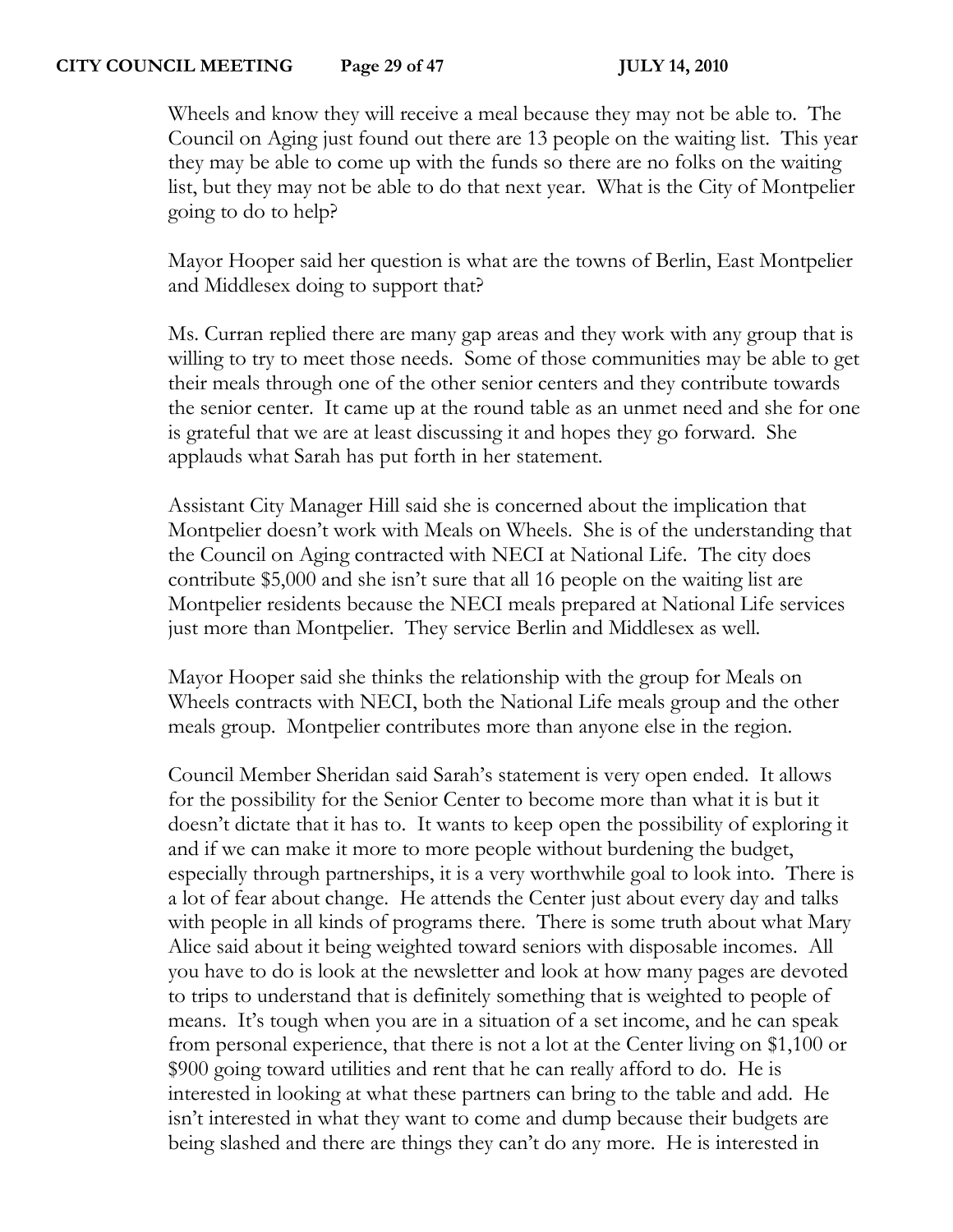what they can bring to help us make this a senior center that does reach out to more people. It may not come to pass they can do anything but it may be that what it is will be all that it can be for the time being. We owe it to everybody in the city, especially those with less means, to see if we can make it more without breaking the bank or adding more people. There may be ways to get more volunteers involved. There needs to be an Advisory Board meeting to talk about what this means and have it flushed out. If the building is going to house a couple of condominiums they will need some group to manage that because issues will come up. What if someone in an apartment is a problem to the Senior Center or there is a problem with the trash or parking issue. Who is going to settle these things? He doesn't think the Senior Center Advisory Board wants to do this. What Sarah really tried to do is to lay out an open minded future that isn't set in concrete and see how we can move forward. He sees a lot of fear developing that some people don't want their little club to change. It is tough to do things there if you are a person with limited means. He likes what Sarah wrote. He knows it is unsettling to some people, but it isn't cast in stone at this point and we need to look at this.

Council Member Jarvis said she wanted to explain the rationale for why she drafted this. It came out of her frustration about the lack of any decision making at the round table. She is on the Facilities Committee for 58 Barre Street and it seemed very clear that some serious decisions needed to be made about the future of the Senior Center, both the physical building and what is going on inside of it and these decisions needed to be made quickly because they are really trying to fast track the facility renovation. When she attended the round table discussion in May her hope was they had convened the Senior Center folks, community members, service organizations and make some decisions about the future of the Senior Center and be able to push those forward in our capital campaign and make decisions about the building. The meeting was very interesting with a great group of people and lots of ideas but there were no decisions. In her mind she saw just a continuation of what has happened in terms of interaction of the Council, or what hasn't happened really, since we took over the responsibility for the Senior Center, and she saw this going on and on and on without anybody making any real decisions. Basically, she made a decision to write something that people could react to. This is not a decision. This is a proposal, and this is exactly what she hoped would happen. The core of it is the decision about whether the mission of the Senior Center changes. Is it the Senior Center Advisory Committee that makes that decision? Is it the City Council that makes that decision? Is it the whole community? She doesn't know the answer, but somebody has to step forward and make a proposal and try to get a decision to be made. Going back to the facility because our timeline is pretty quick in terms of applying for grants and also for fundraising her thought was to make a short term decision, which is basically no changes and the Senior Center Activity Center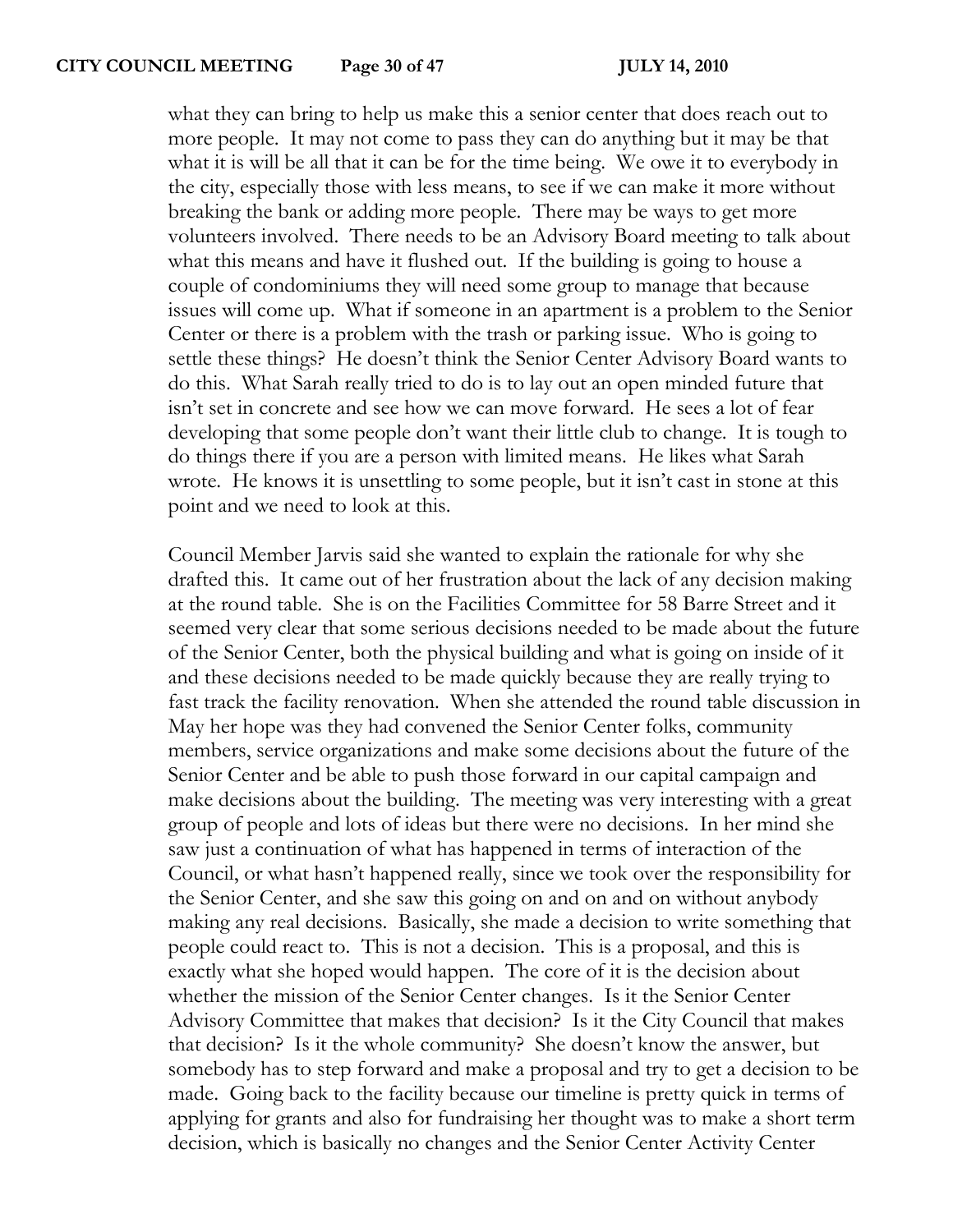will continue as it is with its mission as it is doing classes and social interaction and trips, but let's explore the future possibilities.

Mayor Hooper said she was unaware that the Advisory Board had not formally looked at this and she thinks they certainly should have an opportunity to do that.

Garth Genge said the decisions on the timeline specifically for the capital campaign and the facilities they need answers for the applications for some of the funding. The capital campaign has to start because according to the timeline they need to know where they are at by December.

Council Member Jarvis said the need for the capital campaign in her mind is that this is a major fundraising activity and we need to be able to present to future donors this is what we are raising money for. Right now in the short term we are raising money for an activity center but we may be a center that expands. We are going to explore whether they should offer other resources. Although they would like to have a formal reaction from the Advisory Board she thinks pretty quickly they need to be able to tell the capital campaign folks this is what you should say to your donors.

Council Member Sheridan asked the Advisory Board not to meet until after the Council meeting so they could hear what was said here and discuss that as well as what Sarah wrote. It is hope they will meet as a Senior Advisory Board very soon, maybe within the next two weeks, to talk about this meeting, what Sarah wrote and what everybody thinks the future should be and how we should move forward.

Assistant City Manager Hill said one of the discussions they will have going forward deals specifically with the nutrition and meals part of the facility and whether or not that will continue. They assume there will be a kitchen, but how they will operate that and whether they will do it as they have in the past by hiring their own employee and running their own program or contracting with some other entity to run the program, or whether there will be a combination of funding to build the kitchen and how it is used and run in the future. That is part of the planning process they are going through.

Mr. Genge said the  $501(c)(3)$  application is fairly lengthy and the capital campaign is almost a given entity and how it is formulated, and that can be discussed and worked out as they go along but he would like to give the attorney the permission to start the application.

Mayor Hooper said they approved that at the last Council meeting.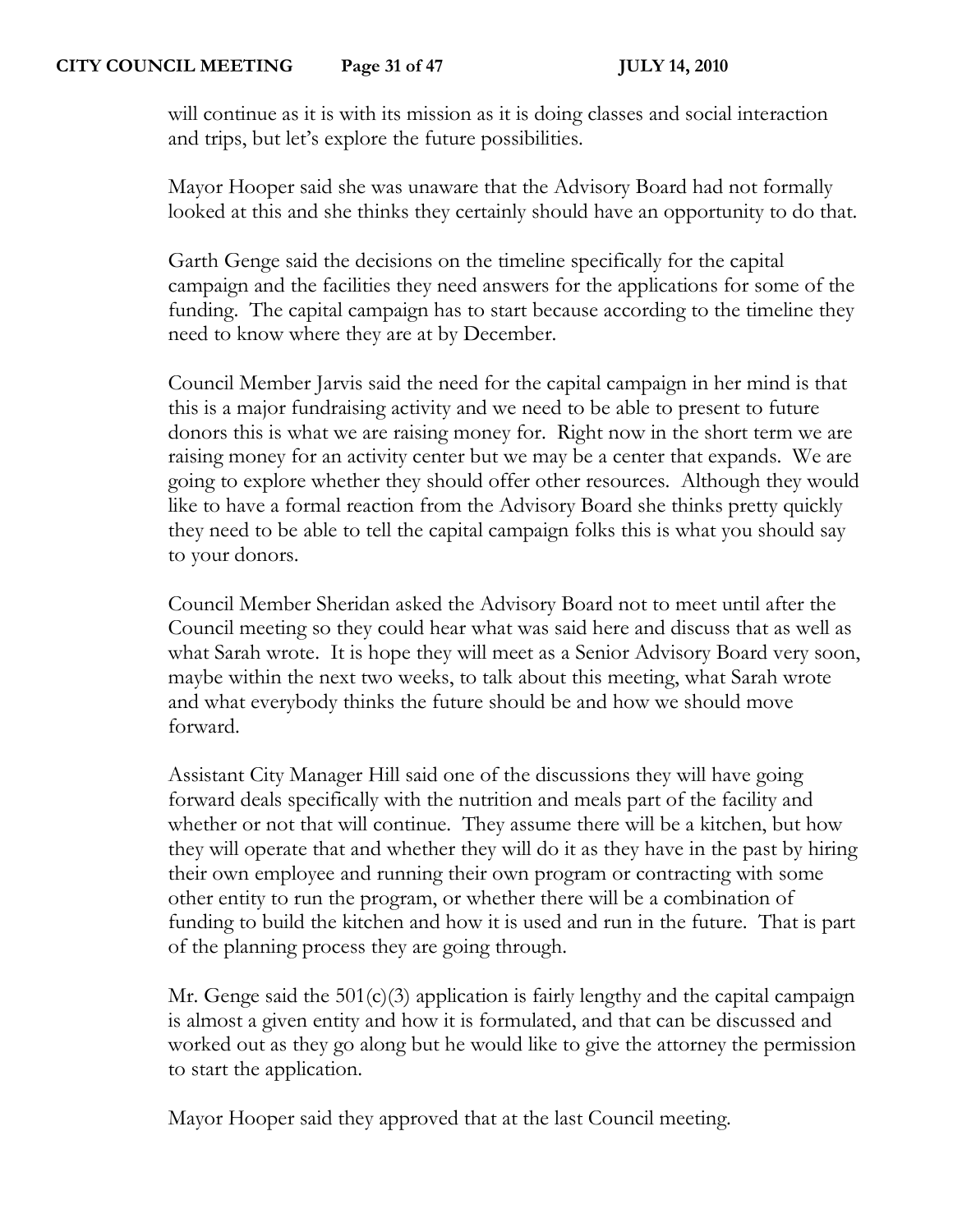# **CITY COUNCIL MEETING Page 32 of 47 JULY 14, 2010**

Ms. Osgatharp thanked Sarah and told her that helped her understand her proposal. She is doing the capital campaign for the Senior Center and has been waiting for the same kind of clarity before they put things out there because they need to be able to tell people what they want the money for and she wanted guidance from this meeting.

Mayor Hooper said they are at the point where they can settle on what it is and how they will move forward. The biggest disservice they have done to the Senior Center is not get clear about who is responsible for what, when, where and how, and that was part of the effort to get at the governance issue.

Council Member Weiss said the discussion about food activities, insurance, etc. is basically not germane problem right now. The problem they are going to face is if people give money to  $501(c)(3)$  foundation in the year 2010 they expect a tax write off. If the IRS does not approve the application until the year 2011 he isn't sure how that works out.

Council Member Jarvis said it is retroactive for six months.

Assistant City Manager Hill said she would include that in the Council Members' packets this week.

Council Member Jarvis said the capital campaign has got to get started as quickly as possible because they are talking about wrapping it by the end of this year so there are only five months left. Are we waiting now for a reaction from the Advisory Committee to make a decision about the capital campaign?

Assistant City Manager Hill said that was fully covered in the June 23<sup>rd</sup> meeting.

Council Member Jarvis said what is stopping the capital campaign from getting started is you don't have a vision to present to donors. Have we made a decision that yes in the short term the Activity Center stands as it is but we are exploring a change or expansion of the Senior Center? That is a decision we have to make before the capital campaign starts. Should we just make that decision right now? Or, are we waiting for feedback from the Advisory Board? Is the Council comfortable making that decision or do we want to hear from other folks first?

Council Member Sheridan said he is comfortable making it, but if they could meet within a week or two then we could hear what the Senior Center Advisory Board thinks.

Council Member Jarvis asked if it would come back to the Council on August 11<sup>th.</sup> Now we are talking about the end of August.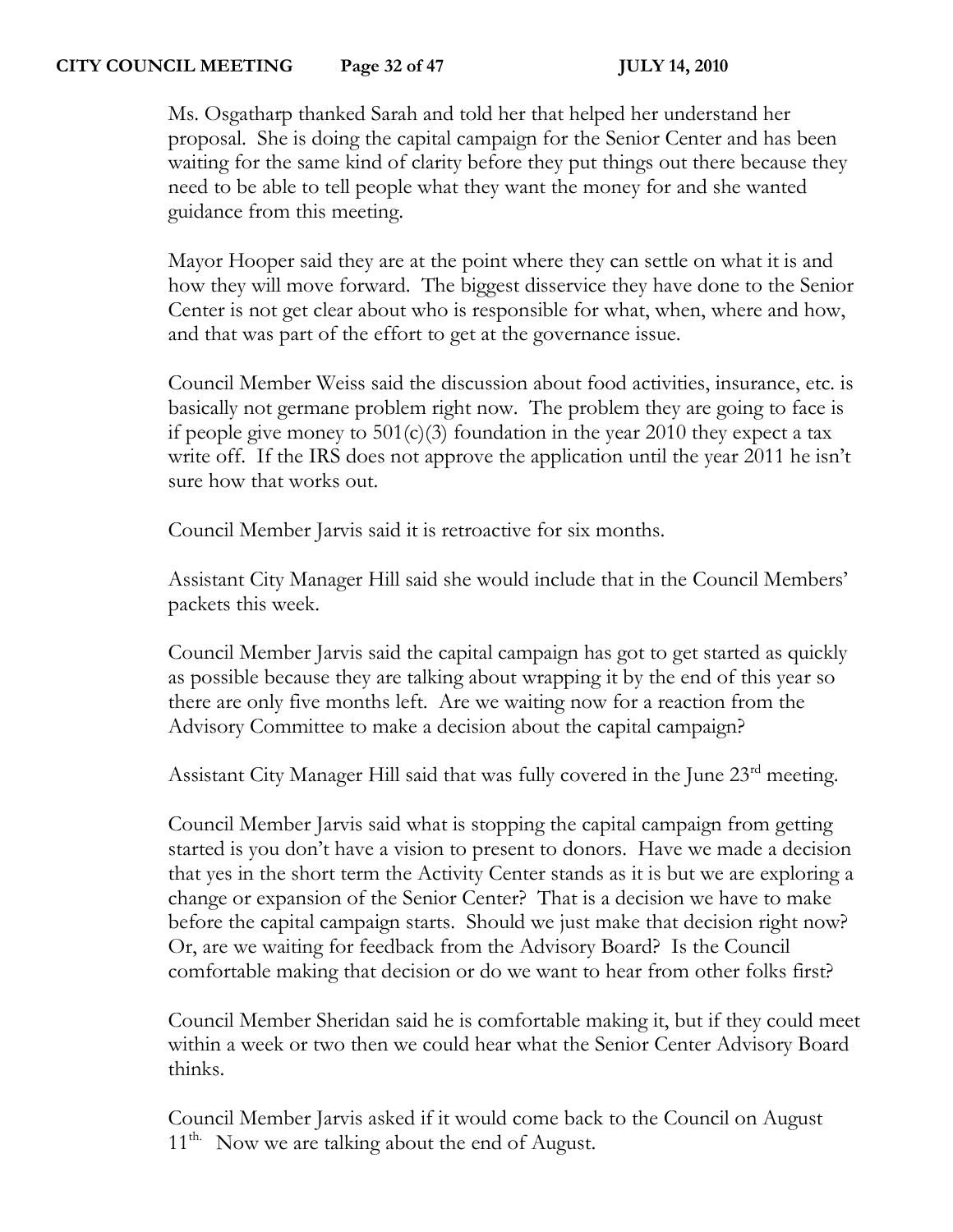Council Member Sheridan said he thinks they should meet special just for this one agenda item so the next time the Council meets it can have an answer, which is July  $28^{\text{th}}$ .

Assistant City Manager Hill said she believes some of them believe they can raise that amount of monies for the center as it presently exists under its present mission. If a general letter went out saying we are going to rebuilding our center that was destroyed by fire and as part of that rebuilding we have agreed to a capital campaign to raise \$50,000 or more. She doesn't know that the people contributing to that would require the knowledge about whether or not we are going to expand services in the future.

Mayor Hooper said the bottom line for her is going forward she believes the Senior Activity Center has to be more than what it is today. We are all in agreement that there is a need within this community. We very much want it to be what it is, but we also have needs that we have to meet. She would not be comfortable saying the only thing we are going to do in that building is exactly what we have always done in that building. If that comes back to the Council as a proposal from the Senior Advisory Committee she is going to have a hard time seeing her way to voting to support city funds going exclusively to that. She will be direct and clear on that one. She would hope they could find a way to have it all, and we are very clear that we intend to support the Senior Activity Center as it is today but we want us to find a way to also provide these other important needs within our community. And it is not just the ones we have talked about today. It would be very unfortunate if the Advisory Board came back to the Council and said we are just doing what we are doing today and not do anything else. We have to do more than this.

Mary Alice Bisbee said she wanted to mention they need a draft document that the Advisory Board presents after our meeting, a draft of what the Advisory Board will recommend.

Ellen Carroll from Montpelier said she agrees they can leave things as they are for now, but she does believe in change. At the present time she doesn't see well, doesn't walk well and doesn't drive, and she doesn't have the opportunity to go to the Senior Center because the bus is not being used to pick up people. She would like to see that changed before she dies. She agrees with Jim Sheridan that too many trips. Too much time is spent on planning trips and having trips, and that really makes it an elite club.

Garth Genge said he has talked to a few people who were involved in the development of this and \$50,000 would be a very low number.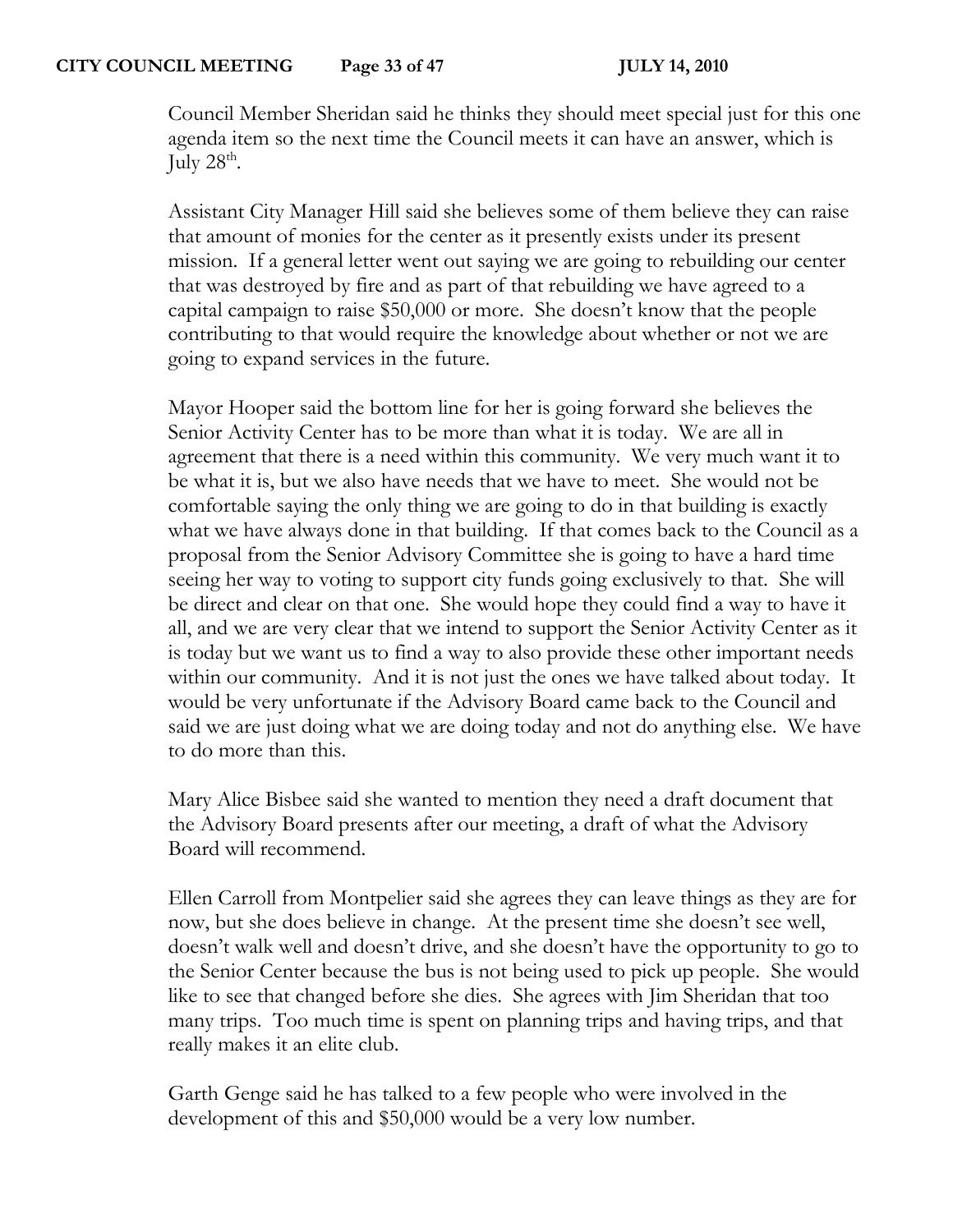#### **CITY COUNCIL MEETING Page 34 of 47 JULY 14, 2010**

Council Member Golonka said he is concerned they are trying to do too much in too short of a timeframe. There is an urgency here to get it back to where it was, and he doesn't even know if they can get it back to where it was. You are talking about expanding it, and he thinks they need to focus on getting it back to where it was first. If those expanded services go regional he won't support it. If they go to Barre and Berlin and East Montpelier and suddenly we are footing a bill for a regional center he can't support that. He knows expanding services in Montpelier makes a lot of sense and incorporating our Meals on Wheels for Montpelier residents does a lot of good for Montpelier but as soon as it starts breaking that barrier down he doesn't think he can support it. He wants to be on the record on that.

Assistant City Manager Hill said the one thing she is slightly optimistic about at the detriment of the selling of the church is that without our working with them over the parking issue the sale of that building is going to be a convoluted long term project. She believes that before the St. Michaels building can be sold a parking arrangement would have to be worked out with the city.

Mayor Hooper said she hopes they have provided some interaction and clarity here.

Mayor Hooper called for a short break at 9:20 P.M. and the meeting was reconvened at 9:28 P.M.

10-167. Berlin Pond: Health Order, Ordinance and Trespass Order – Second Reading.

Council will reconvene as the Local Board of Health.

Local Board of Health takes up the draft ordinance relating to the protection of Berlin Pond. A motion must be made to accept the findings and to enact the ordinance as a health order.

After this motion is concluded, a motion must be made to reconvene as the City Council.

The City Council will conduct the second reading of the proposed ordinance. Amendments may be considered leading to a motion to approve the ordinance as amended and directing the City Clerk to distribute copies of the ordinance in accordance with Section 7-612 after its effective date.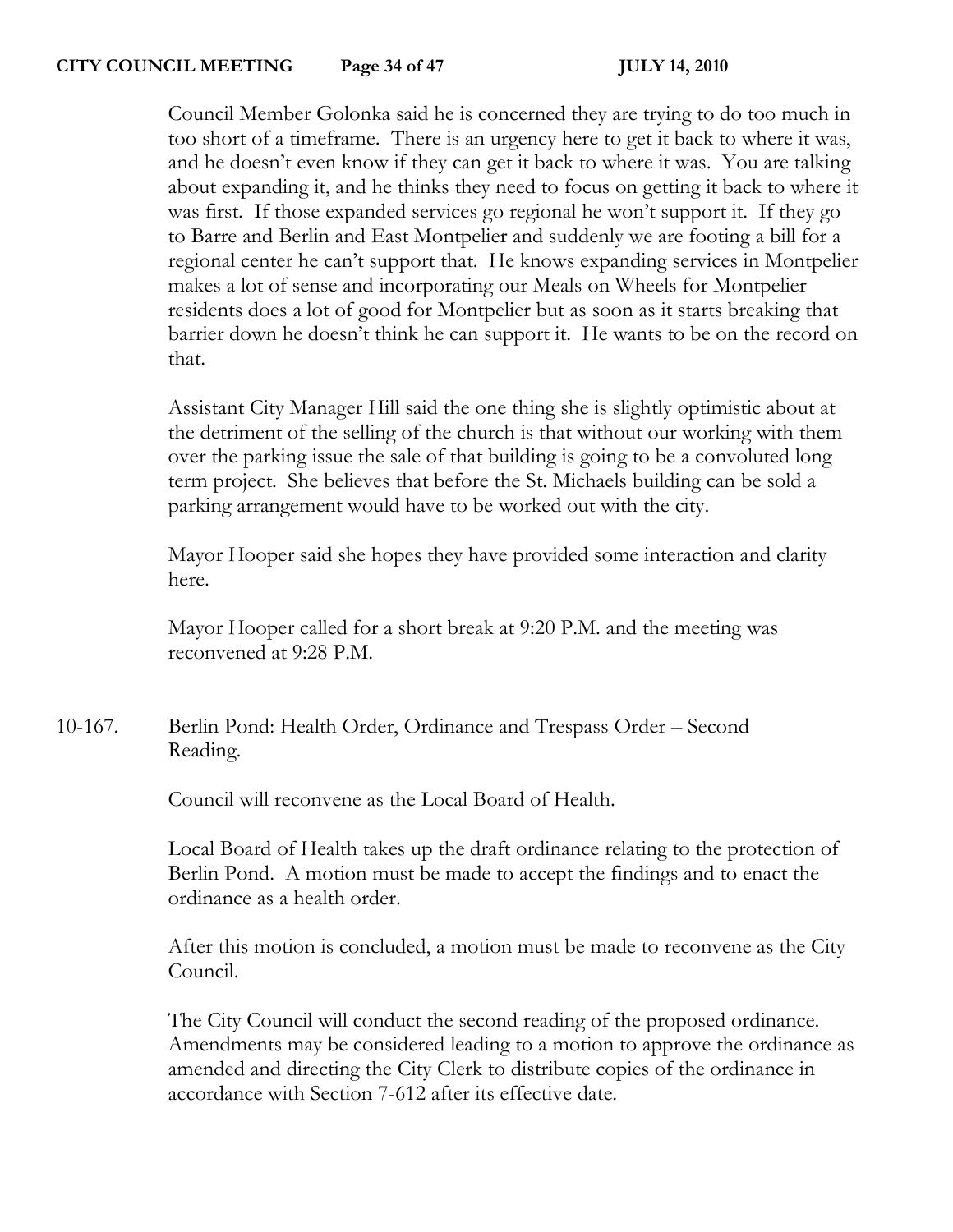Trespass Order – Conduct the second reading and consideration of any amendments.

Council Member Weiss said the Council tabled that on the  $23<sup>rd</sup>$  of June so we have to take it off the table for discussion.

Motion was made by Council Members Jarvis, seconded by Council Member Sheridan to take the Berlin Pond: Health Order, Ordinance and Trespass Order – Second Reading off the table. The vote was 6-0, motion carried unanimously.

City Manager Fraser said for this discussion the Health Officer is a member of the Board of Health and can participate in the discussion as the Health Officer.

Mayor Hooper said she has asked they look at reorganizing the Health Order and the Ordinance that is in front of them. They need to issue something cleanly as the Health Order. We need to write the ordinance as it relates to protecting the uses within the pond area. She believes the trespass portion of the ordinance is ready to go. The question before the Council is, do you agree? If you do agree, then should we leave everything on the table pending additional information from our attorney who can be present at the next meeting? The second choice would be to just leave on the table the Health Order and the Pond ordinance as it relates to the protection findings, which is Section 6, but continue with the trespass. The other choice is to take everything off the table. The Council doesn't have to be a Health Board for the trespass portion.

Motion was made by Council Member Golonka, seconded by Council Member Jarvis to table the Health order and the ordinance. The vote was 6-0, motion carried unanimously. .

Mayor Hooper opened the public hearing on Chapter 13 which relates to trespass on Berlin Pond or any tributary of our land adjacent thereto at 9:32 P.M. Since thee was no one that came forward to testify that Mayor Hooper closed the public hearing.

Motion was made by Council Member Sheridan, seconded by Council Member Sherman to approve adoption of the trespass portion of the ordinance at its second reading. The vote was 6-0, motion carried unanimously.

Council Member Hooper has left the council meeting.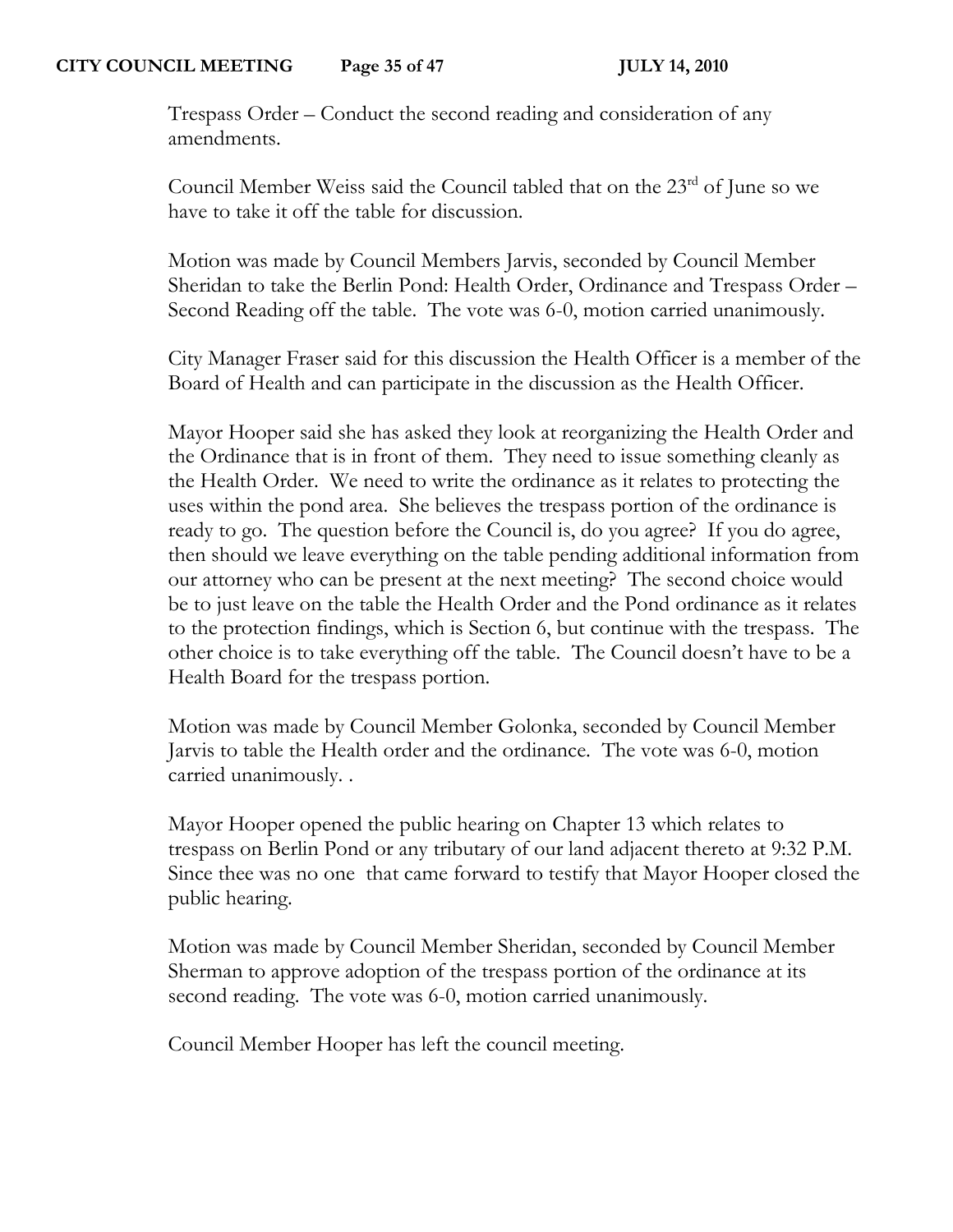#### **CITY COUNCIL MEETING Page 36 of 47 JULY 14, 2010**

10-171. Expansion of Justice Center Re-Entry Program.

The Montpelier Community Justice Center is seeking approval to submit a grant for expanding its Restorative Reentry Program in response to this RFP. While

the proposal has not yet been drafted, the Directors of the Montpelier Community Justice Center and the Greater Barre Community Justice Center have met with Joanne Pereira and Tom Dunn of Probation and Parole, the Montpelier and Barre Chiefs of Police, and State's Attorney Tom Kelly to determine their priorities regarding who to serve. The consensus was to develop a program for offenders reentering the community from prison that would be less intensive than the current Circles of Support and Accountability (COSA) and more intensive than the Reparative Probation Program that would help people become productive citizens, cease causing harm, and work their way back into the good graces of the community. Department of Corrections, police and the State's Attorney also feel it is important to serve people throughout the county and use the results to develop support for the CJCs from other communities.

Recommendation: Discussion and direction to staff regarding a possible grant application.

Yvonne Byrd, Director of the Montpelier Community Justice Center, said the Legislature authorized \$650,000 for Community Justice Centers and that was contingent to go through an RFP process. The Department of Corrections issued an RFP basically looking for proposals for offender reentry and keeping people from entering the adult criminal justice system. The Director of the Barre Community Justice Center and she met about two weeks ago with the folks from the Department of Corrections Probation and Parole along with the State's Attorney and the Police Chiefs from Barre and Montpelier. There are a number of choices about what kind of program they can propose to do with the money which might be \$50,000 per Justice Center. It was a lively discussion with a number of different ideas. By the end of the meeting the consensus seemed to be to use it to do more reentry programming. Right now Montpelier and the Barre Justice Centers have transitional housing grants that were awarded for FY 10 and will have for FY 11. This program is working with people coming out of jail and doing really intensive services so they are safely in our communities and become productive citizens. Their hope was we could do more of that. What she is looking for is City Council approval for the city to apply for this grant which is due a week from Friday.

Mayor Hooper inquired if there was a local match.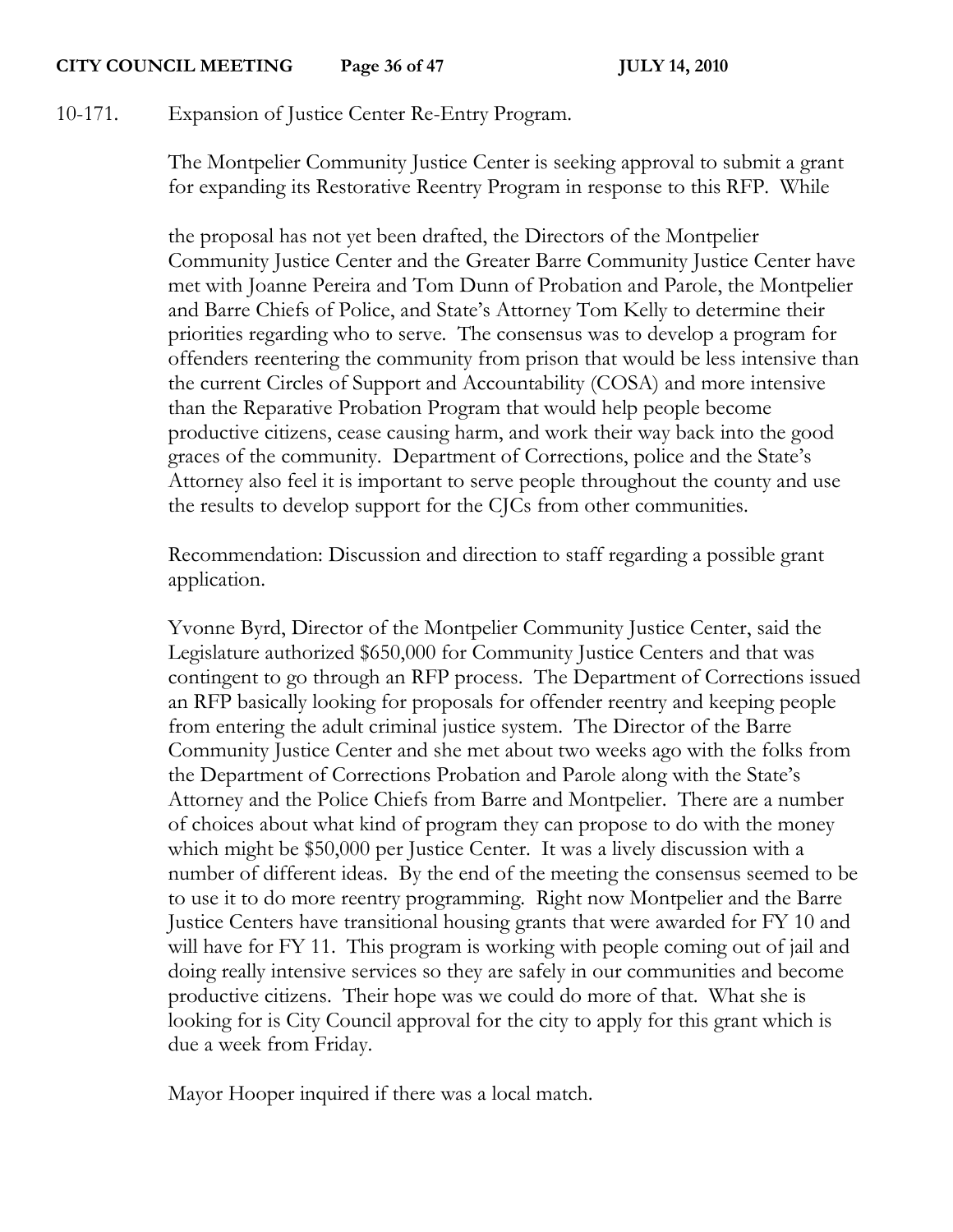# **CITY COUNCIL MEETING Page 37 of 47 JULY 14, 2010**

Community Justice Center Director Byrd replied there was no match. They aren't looking to restrict who they work with other than they be people coming out of jail and under the Department of Corrections supervision for a year. The two Justice Centers serve people throughout Washington County. They are looking at house people in the communities they are from. For example, right now with the

FY 10 grant they are working with three people, two clearly from Montpelier and are living in Montpelier. One is from Northfield and is living in Northfield. In the transitional housing grant proposal for FY 11 they have been using the COSA model. She is looking to do it a little bit differently than with COSA. She thinks they could do some things that raise the accountability.

Council Member Sheridan asked if they would have to hire new people to do this.

Community Justice Center Director Byrd replied they would. They are totally tapped out right now in terms of support.

Council Member Sheridan asked how they are going to pay for their benefits, etc.

Community Justice Center Director Byrd said the grant would cover the pay and benefits..

Council Member Sheridan said on Attachment C it says no employee benefits.

Community Justice Center Director Byrd explained that means through the Department of Corrections. That is the standard state contract language. It just means anybody who is a contractor with the Department of Corrections doesn't get benefits from the Department of Corrections.

Council Member Golonka said back in December they were going through the budget process and there were some shortfalls in her budget which she was going to fill with grant money. How do you accomplish that? Does any of this money go towards that?

Community Justice Center Director Byrd replied yes. The amount of the FY 11 transitional housing grant is not totally nailed down. She has submitted the budget asking them to pare down the numbers and that should be covered.

Council Member Golonka asked when she anticipated having a proposal. He doesn't like approving proposed grants without content.

Community Justice Center Director Byrd said it would probably be done the day before it is due because she doesn't know how to get it done any sooner.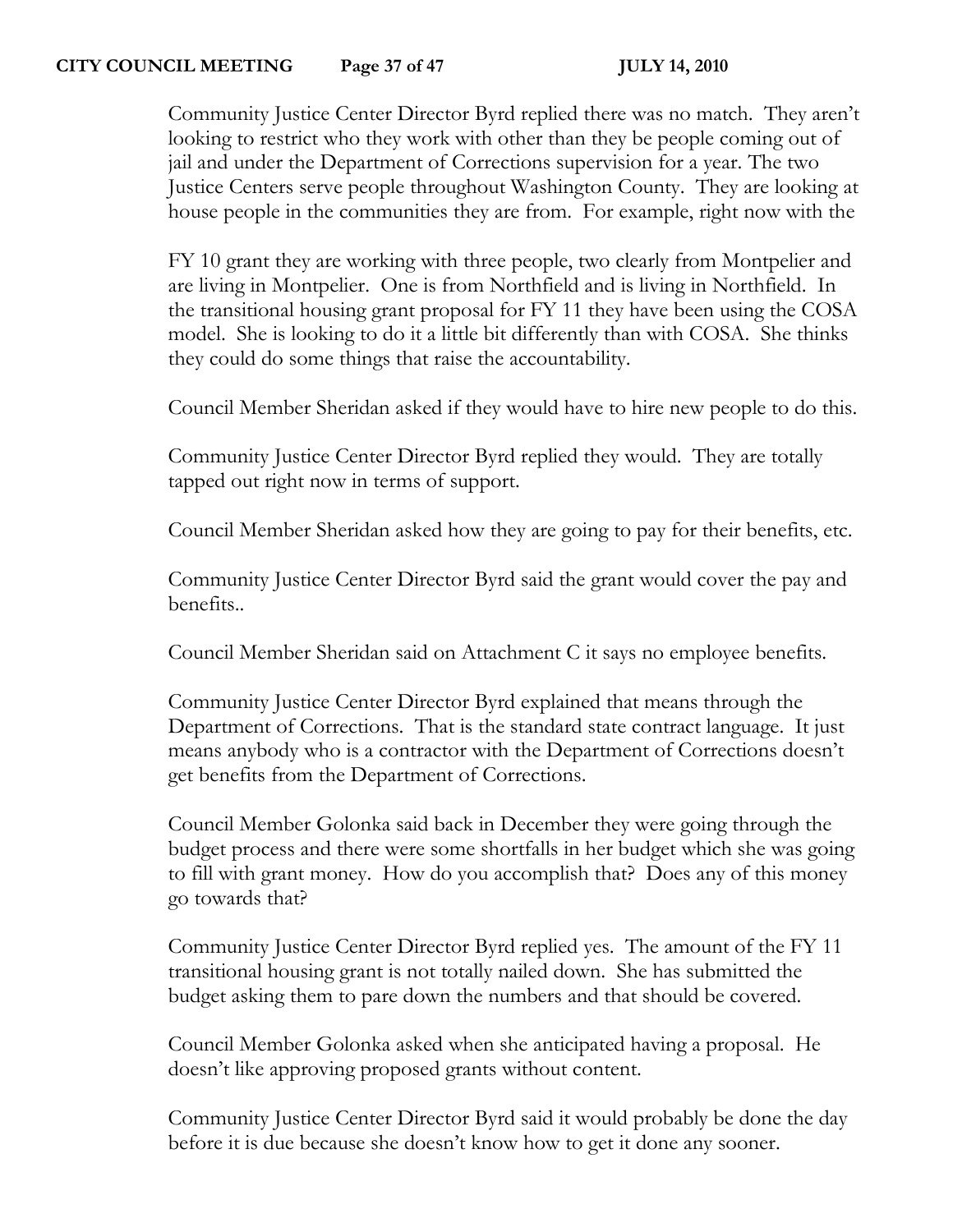## **CITY COUNCIL MEETING Page 38 of 47 JULY 14, 2010**

Council Member Golonka said in terms of state grants, are there any strings attached in regard to retaining the program after their funding is cut off. That's his concern with all of these grants. They fund them for a short amount of time and then we are expected to pick them up and continue using Montpelier money.

Community Justice Center Director Byrd said all she knows is the Legislature put out \$650,000 this year earmarked for Community Justice Centers. If there are people who think this is a good idea and want it to continue the hope is it will continue. Her hope is that all of the people they have served so far would have gotten the benefit they are expected to have from the program and we're all better off for it.

Council Member Jarvis said this is a way for us to try to use some state funding to fill some of the gaps that are left by the state.

Community Justice Center Director Byrd said she would like to see them receive this additional capacity because it would allow them to staff what they are doing differently and hiring someone close to full time. They would let us merge the two programs in terms of delivery.

Council Member Sherman asked how many people she thought this would allow them to serve.

Community Justice Center Director Byrd said right now they have five with the other and they could probably serve another four.

Council Member Sherman asked how long the services continue.

Community Justice Center Director Byrd said the hope is they work with people for a year. She is aware that as they get toward the end of the year if the money goes away, but those people who are towards the end of the program need a lot fewer services.

Council Member Sherman asked it if was primarily one on one.

Community Justice Center Director Byrd replied no, instead of each person having their own COSA group they would have a community board of four volunteers who would each follow three people. There would still be a fair number of meetings and would be similar to our reparative program but with more structured kind of meetings and working with people the first few months just around stabilizing their lives and picking up life skills. They would meet with the panel to identify what they needed to do and contract activities to do that and be hooked up with services. A second phase which is essential would be a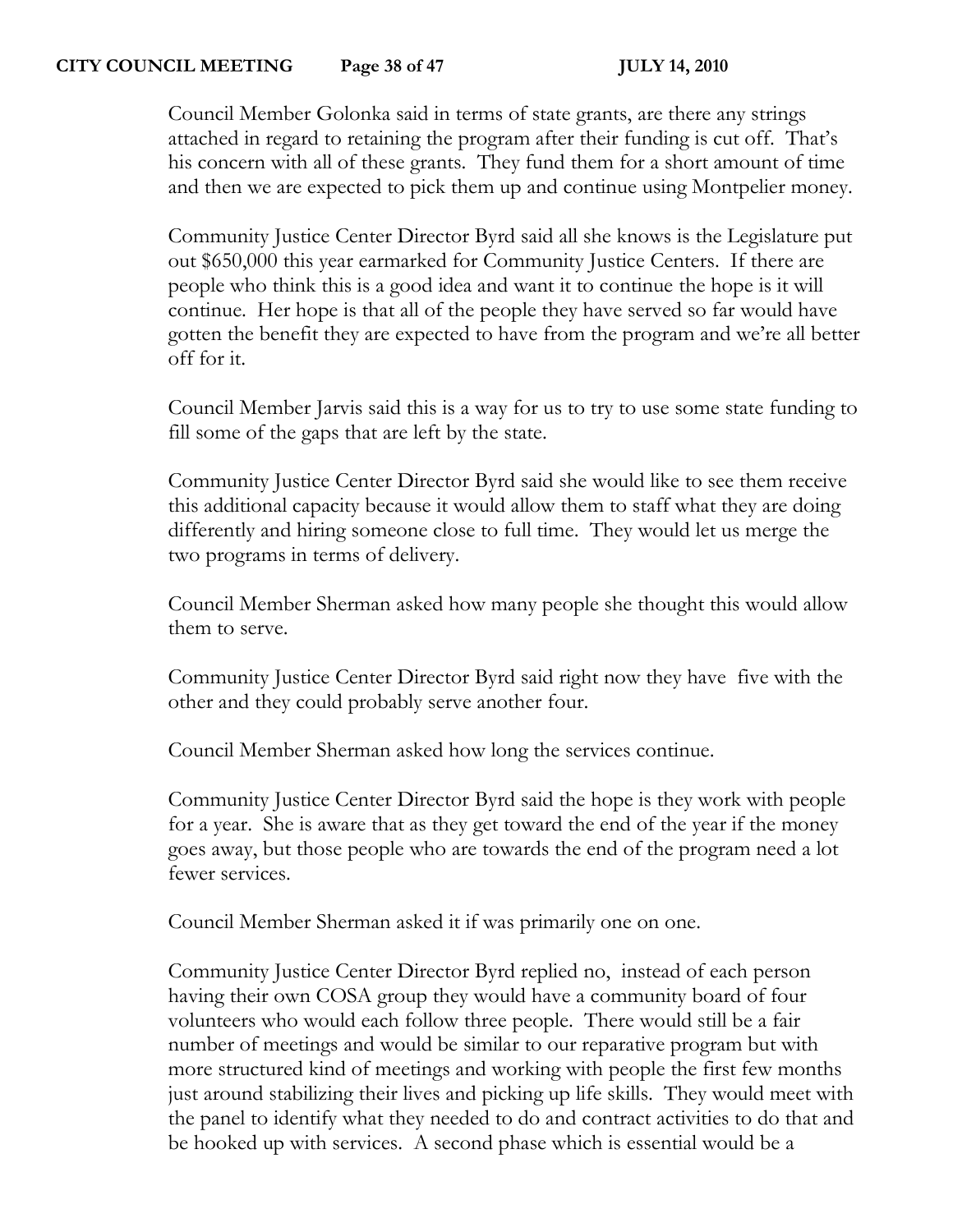restorative justice piece where it would be activities around learning and developing and understanding empathy about the harm they have done. The other piece would be life planning to live a different life. The community panel would be where this would all be talked about and activities were identified and contracted for.

Council Member Sherman asked if they helped them finding jobs and housing.

Community Justice Center Director Byrd replied the housing would be the carrot for someone signing on with us.

Council Member Weiss said within the RFP the first question states the transmittal letter and it states has sole and complete responsibility for the completion of all services. In the discussion she has had with other community leaders who is going to sign the transmittal letter?

Community Justice Center Director Byrd said it would have to be Bill as City Manager.

Council Member Weiss asked if Montpelier would take the lead on this.

Mayor Hooper said they would for the city's grant. This is our Justice Center. Yvonne has been working with the Barre folks and Barre and Montpelier are going to submit their own grants.

Council Member Weiss said the second piece of this is the RFP states specifically on page 4 there has to be participation of host communities. Who are those host communities and what responsibility as a signer of this do we have?

Community Justice Center Director Byrd said the host community would be Montpelier. That is the case with our basic grant from the Department of Corrections.

Mayor Hooper asked if they are trying to create a nexus between the Justice Center and the municipalities so the Justice Centers aren't a free floating entity.

Community Justice Center Director Byrd said they always support Justice Centers in the connective live-in municipality. That might be in there because they can offer these grants to other organizations in communities that don't have Justice Centers. For example, in Bennington County if an organization was applying for this they would have to have an endorsement of their community.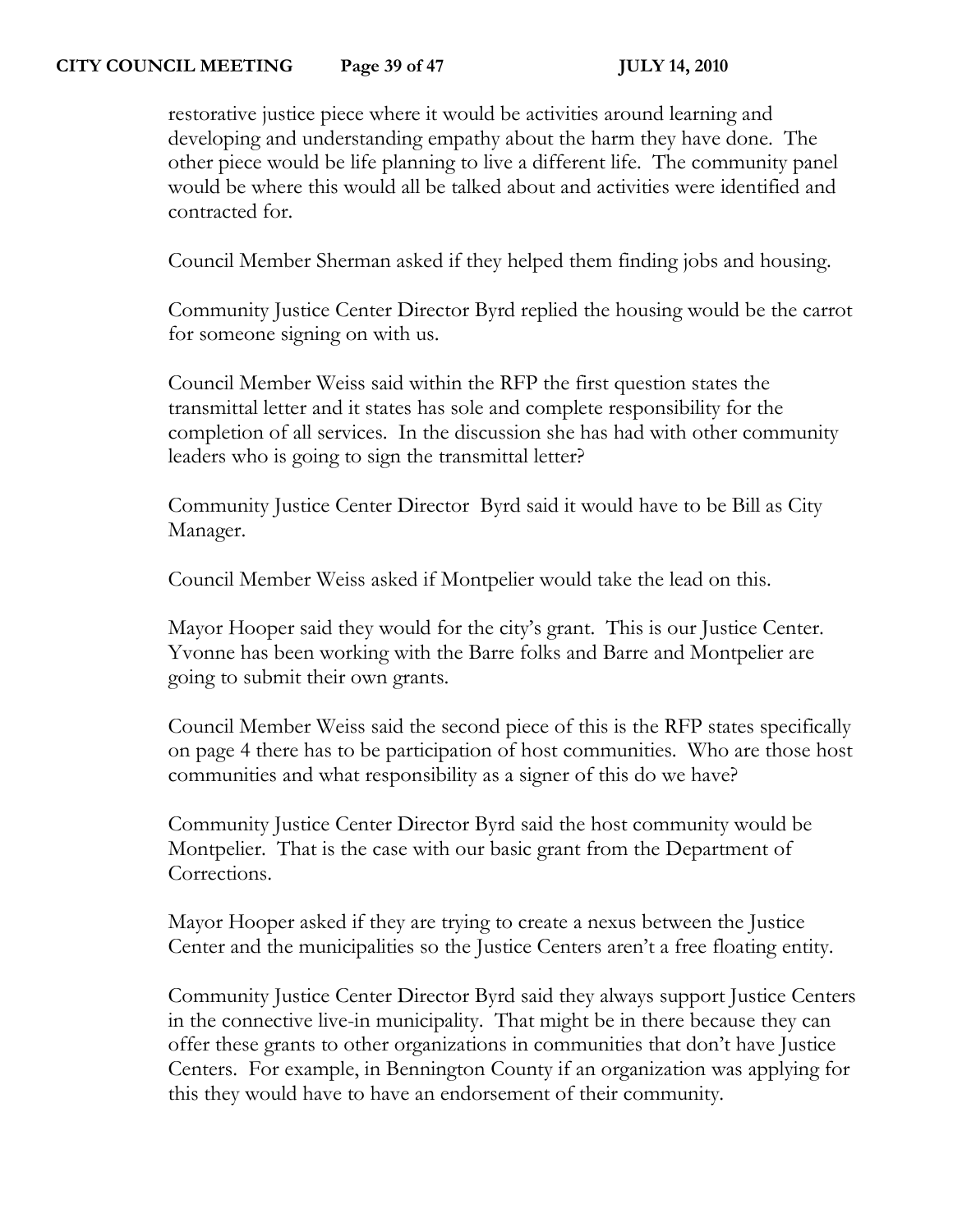#### **CITY COUNCIL MEETING Page 40 of 47 JULY 14, 2010**

Council Member Weiss said he has another question relating to the budget. How much money will be included in the budget to reimburse the City of Montpelier for direct and indirect costs?

Community Justice Center Director Byrd replied a little. There is that budget item that is in all of the department budgets around allocations. It is a percentage for FTE so that would be between \$2,000- \$4,000.

Council Member Weiss said we are going to add employees. We are going to add costs for telephone, TV, computers, etc. and the city is just going to absorb that in this project.

Council Member Jarvis said the employee gets paid out of the grant.

Council Member Weiss said the city is providing private space, furniture, telephone, use of the copy machine, use of all of the IT equipment, postage. In preparing the budget will there be an allocation for the city to cover the direct and indirect costs? If the answer is no, it isn't favorable.

Community Justice Center Director Byrd said for their basic grant they do have the requirement of an in kind match which is mostly in kind which covers those indirect costs they enumerate. Will they increase with this? Not really. She sees a negligible increase in utilization.

Council Member Sheridan asked Council Member Jarvis opinion as she was the closest to the organization.

Council Member Jarvis said she certainly would support this. The COSA Program that the Justice Center does is one of the most important functions it performs. She spoke about organizing volunteers and training them to work with offenders coming out of the Corrections system and helping them become productive, safe and integral members of the community is valuable. They have seen so many cuts in the state's Corrections budget we are going to see a lot more people getting out of jail and if we can play some part in helping those people be integrated into our community, and maybe some won't live in Montpelier, but they will work here or shop here and visit here, this is a great opportunity.

Council Member Sheridan said he agrees with all of that. If she thinks it is something the Justice Center can take on.

Council Member Jarvis said she does. She is heartened to hear they may be able to do some shifting of responsibilities so the new employee will be able to take on some of the existing COSA responsibilities.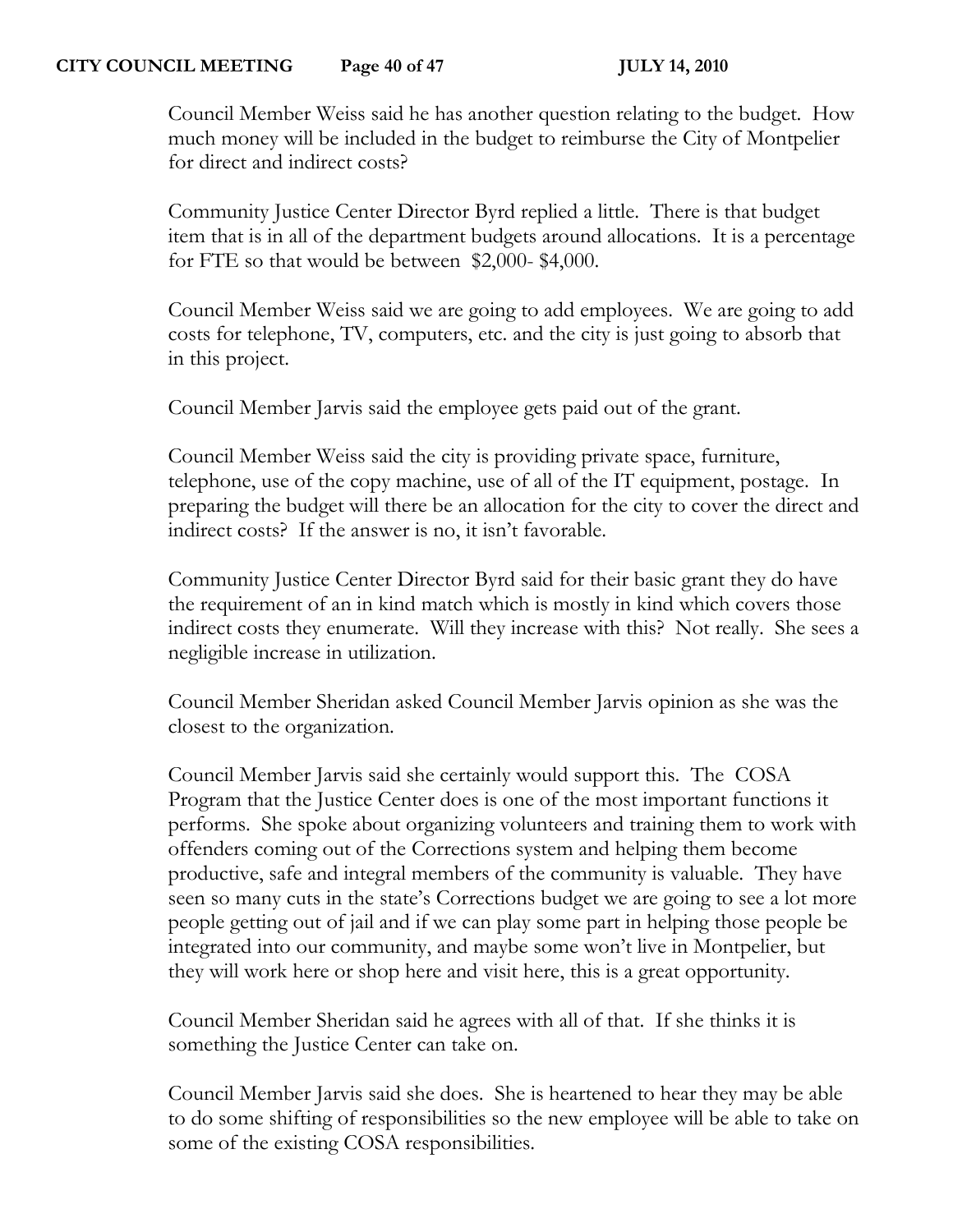#### **CITY COUNCIL MEETING Page 41 of 47 JULY 14, 2010**

Community Justice Center Director Byrd said what Police Chief Facos and Police Chief Bombardier suggested doing was writing a letter of support for this grant application for both Justice Centers. They would seek to have the police chiefs from all of the towns in Washington County sign.

Mayor Hooper said she would remind the Council that this state allocation was made available to the Department of Corrections specifically in response to

communities saying we are deeply concerned about the effect of offenders reentering our community without any sort of support system, that the costs they are trying to save by reorganizing the Corrections system cannot be shifted to the communities. This is an effort to prevent that cost shift.

Council Member Weiss said the question continues, if we get \$50,000 how much of it will actually go into the program as compared to salary and benefits and travel?

Council Member Jarvis said it is a service program so most of it will go to salary. That is what the program is.

Community Justice Center Director Byrd said most of the money will be for salaries. The operational expenses will be paid directly for services that we work with like grants, bus uses, loans for getting utility hookups, etc. and mileage going to meet with people in jail before we decide to take them on. The bulk of it is staff time.

Motion was made by Council Member Sherman, seconded by Council Member Sheridan to direct staff to proceed with writing the grant. The vote was 4-1 with Council Member Weiss voting against the motion.

10-169. Request for approval for preliminary application for HUD/DOT Grant.

Staff is requesting approval to submit a preliminary application for a TIGER II Planning Grant along with a Community Challenge Planning Grant.

Council has been provided an outline of these grants and the types of projects it could be used for by the Planning Director.

Recommendation: Approve city staff submission of the preliminary application for the JUD/DOT Grant and authorize the City Manager to sign the necessary documents.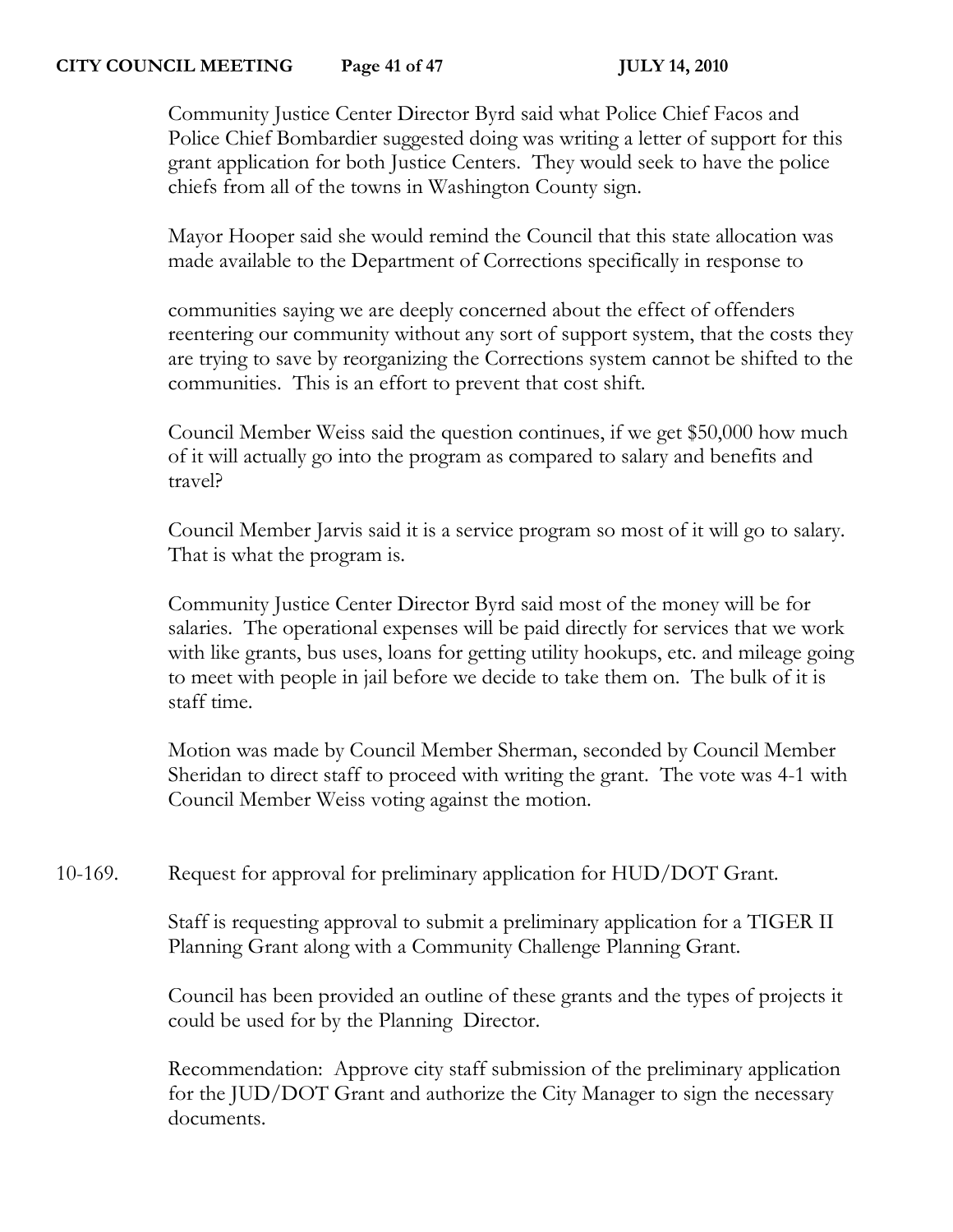Planning and Development Director Hallsmith said this is another grant opportunity and is not developed anywhere near to the point of applying for it yet. She learned about it last week. It is a federal grant, and as with all of the federal grants it means we have about a month to respond. Garth Genge and she have been watching this come along for awhile and have been anticipating it because the federal government made a commitment to have agencies work together on some projects. This is the result. It is a combined grant solicitation from HUD (Housing and Urban Development) and DOT (Department of Transportation) to support sustainable community development. They haven't seen these particular kind of grants come out of the federal government for awhile. The maximum you can apply for is \$3 million. The combined grant category is what caught her attention because it seems like an opportunity to address some of the real concerns we have about the issues associated with the increased train traffic through town and with some of the problems we are having with the Carr Lot project. On the back page of the memo she gave them if they combine the TIGER II Planning Grand and the Community Challenge Planning Grant activities, number 2 talks about planning activities related to the development of the freight corridor that seeks to reduce conflicts in residential areas with passenger and non-motorized traffic. DOT might fund the transportation planning activities along the corridor and HUD might fund changes that help with housing. She is meeting with the state staff tomorrow because they have HUD and DOT counterparts at the state so she will learn more then about what exactly eligible activities are and whether some type of work at the Barre and Main Street intersections would be appropriate for this grant. If it did work that it would be appropriate that using a grant like this to reorganize the property on that end of Main Street might be a good way to go. By reorganize she means essentially taking down the M&M Beverage building and the Association for the Blind building and perhaps building a new building on the end of the downtown block where they would move those two uses with housing upstairs. That would enable us to land the bicycle and pedestrian bridge that has been holding up our FONZI on the Carr Lot project with the Highway Administration. We have now lost our FONZI on the transit side because of the floodway issues, but we never had it with the Highway Administration because the bike and pedestrian bridge that was designed to cross over the North Branch River from the Carr Lot didn't have any place safe to land. It is a very constrained site and you can't land bikes and pedestrians in a parking lot according to the highway rules. That is one of the issues they have been struggling with on the Carr Lot. When it was redesignated a floodway our attention shifted to the floodway issues.

She has talked to the owners of the two buildings and has not been able to reach the owner of the lot, and they both share our concerns about access and parking and some of the disruption that the train is going to cause them. The cancellation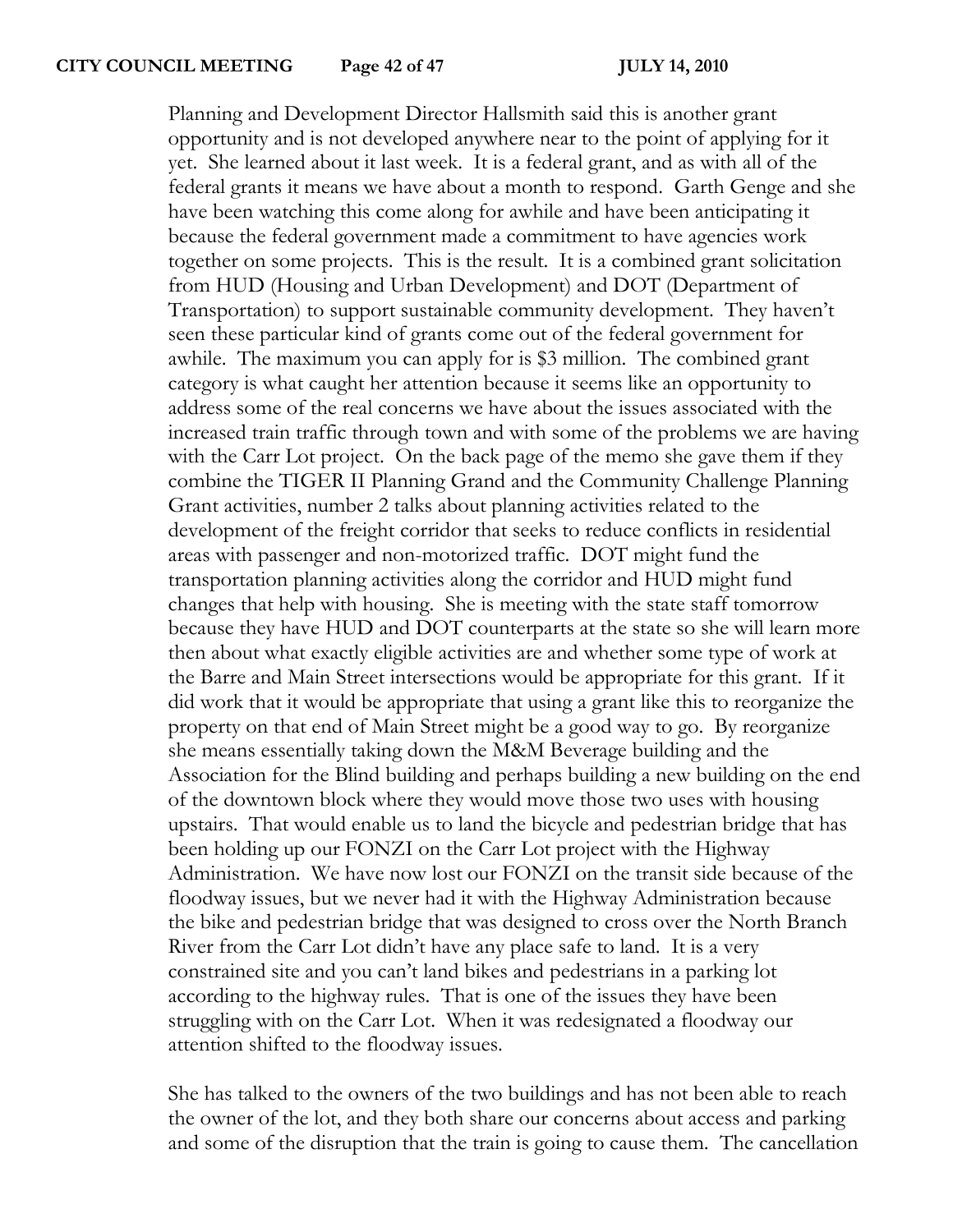## **CITY COUNCIL MEETING Page 43 of 47 JULY 14, 2010**

of the leases along there have made it difficult for M&M to operate and will also take up a lot of the parking for the Association for the Blind building. The Manager of the Association for the Blind even went so far to say they would be willing to write us a letter of support for the grant to do this urban renewal project because that is essentially what it would be, moving buildings around and changing configuration of that corridor.

City Manager Fraser said when the Act 250 application for Sabin's Pasture was submitted one reservation it had toward the development was the traffic at that intersection. In addition to meeting improvements in that intersection we could also be allowing for development of housing down at Sabin's Pasture.

Planning & Development Director Hallsmith said there is a lot of transportation and housing that hang on this application. That Barre and Main Street intersection is a big obstacle to a lot of different projects.

Mayor Hooper said she is seeking the Council's blessing to going ahead with the grant application with the notion there would be time to deal with the final application.

Planning & Development Director Hallsmith said it is due August 23rd. The preliminary application is due by July  $21^{st}$ . It is more than a Letter of Intent. If the Council likes this general concept she wants to check with the state tomorrow to see if this money could be used in that way and see how we can recruit them to help be part of the grant writing team because federal grants do tend to require a number of people working on them to get them done on time. If the Council likes the concept and it is eligible to move forward with at least the preliminary application she could then come back at another meeting before August 23<sup>rd</sup> with a final application. It looks like there is no match required. We are considered rural and we are a place under 50,000. There is a 20 percent match required on all of these grants but not in rural areas so it may be a matchless grant which would be good.

Council Member Weiss told Planning & Development Director Hallsmith that she finds these great federal funds and gets excited about them. In all fairness you bring it to the attention of the Council to see whether or not they may support them. On a scale of 1 to 10 what number of enthusiasm does she have for this proposal at this time?

Planning and Development Director Hallsmith said she thinks that intersection in this area of town is a big problem and if we could fix it we could achieve a lot of the growth goals we talked about earlier. It is a bottleneck. Now it is not only a bottleneck but a hazard, a public and safety hazard as these trains increase. Any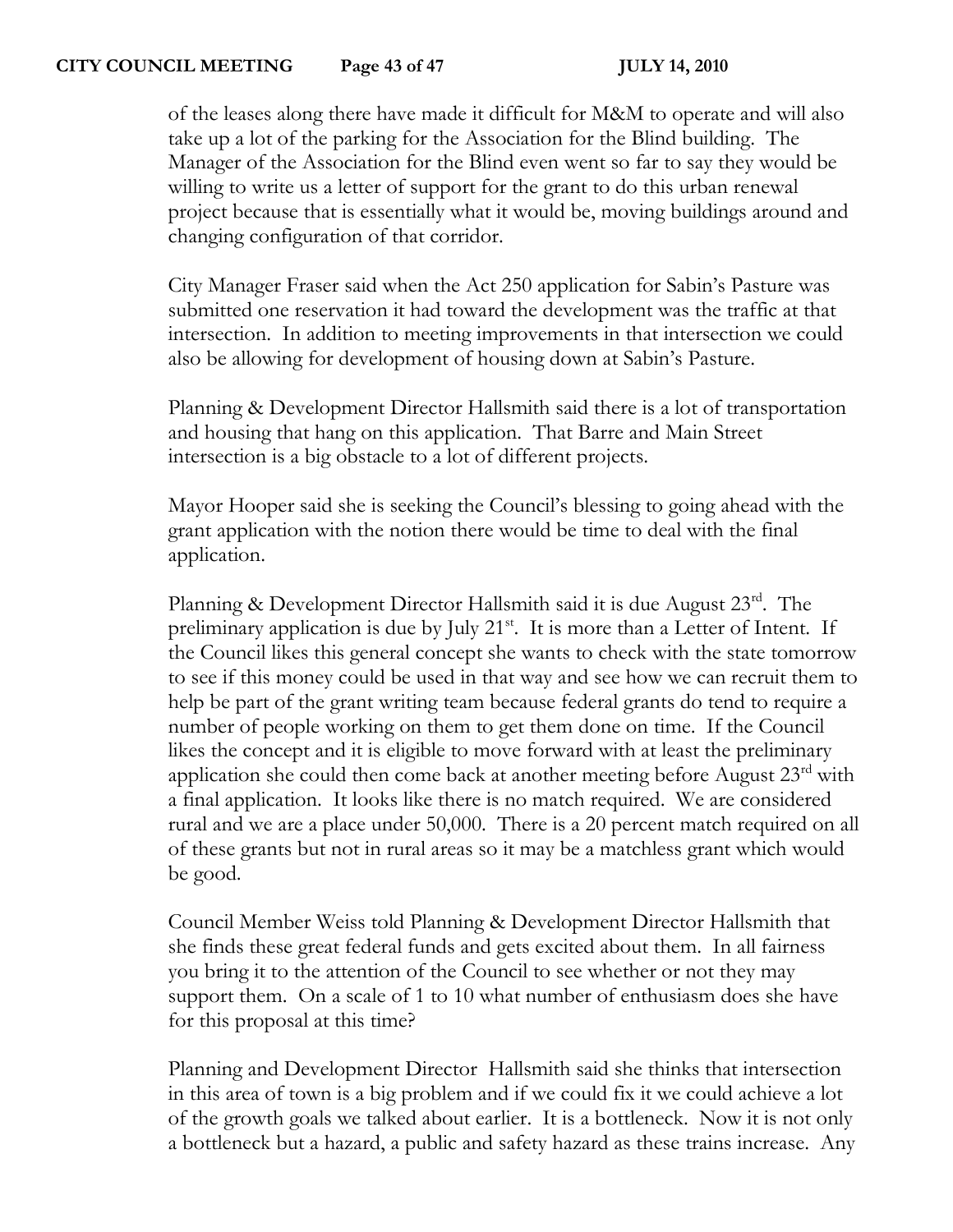other time of the century would we get these building owners writing us letters of support to tear down these buildings, maybe not, so it also has that opportunistic aspect to it, that because of the increased problems there we may have support for real changes that we might not have otherwise. That is another good reason to go for the grant.

Council Member Weiss moved approval for submission of the preliminary application for the HUD/DOT grant and authorize the City Manager to sign the necessary documents. Council Member Jarvis seconded the motion. The vote was 5-0, motion carried unanimously.

10-176. Agenda Reports by City Manager:

• Set date for Master Plan Hearings

City Manager Fraser said for the Master Plan the Council needs to hold two public hearings. Both have to have at least 30 days notice, so if they warned them tomorrow they could hold them on August  $16<sup>th</sup>$  or  $17<sup>th</sup>$  so the earliest they could have a hearing would be on August  $16<sup>th</sup>$ . Once this is done it has to go to the Regional Planning Commission for approval and they were hoping to get it in by September and certainly by October. Right now it is tentatively set for August  $25<sup>th</sup>$  and September 8<sup>th</sup>.

Motion was made by Council Member Jarvis, seconded by Council Member Sheridan to hold the Master Plan herings on August  $25<sup>th</sup>$  and September  $8<sup>th</sup>$ . The vote was 5-0, motion carried unanimously.

City Manager Fraser said on August  $3<sup>rd</sup>$  the Department of Energy is hosting a public hearing on the District Energy Grant for the environmental assessment.

Planning & Development Director Hallsmith said it is really about the process for the environmental assessment because it won't be completed by then. It is to let the public know we are doing an environmental assessment, doing the project and to please come and hear about the project.

City Manager Fraser said it is actually being conducted by the Department of Energy who is coming from Colorado to hold the hearing on August 3rd. The hearing will be held in the Council Chambers at 7:00 P.M.

Planning & Development Director Hallsmith presented a brief update on the district energy plant. They have been working on the changed pipeline routes. They have been looking at the proposed pipeline routes and felt putting them in a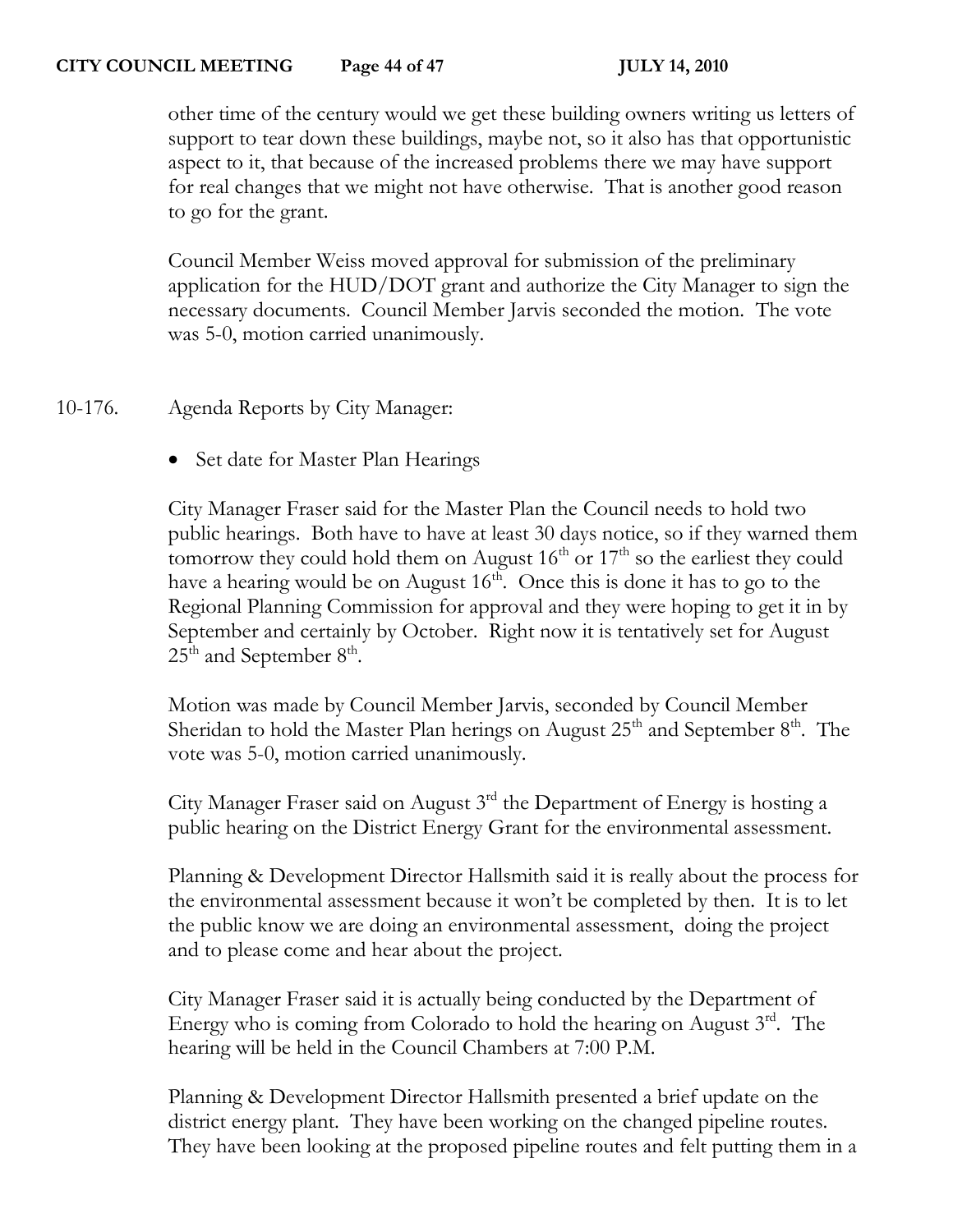different configuration in the streets as opposed to along the railroad track was the shortest and cheapest distance from the plant to City Hall but it would not be an enabling route for all of the businesses. It would make it more expensive for businesses to hook up so they readjusted the routes with their consultant. They are looking at a couple of minor issues with how that works because hanging them off any of the bridges over the North Branch was not an option, especially not the Rialto Bridge so now they are looking at drilling it under the North Branch River which is interesting and expensive. We do need to get the district energy to this part of the town. They had a good meeting about helping us put together our public information materials for the bond vote and getting the public more familiar with the project. There is a meeting scheduled next week with our partners to talk about prequalifying, bidders and doing a performance build on design build that will be done in early October, which is the goal. We want really solid prices before we post the bond vote. Right now it's not even at 30 percent for completion of the design.

# 10-173. Mayor's Report.

Mayor Hooper said she would like at the next Council Meeting agenda to have an item on Carr Lot simply because there are so many public/private conversations and statements about who has done what and where. She thinks there should be a conversation at a Council meeting rather than in another public fashion.

# 10-172. Council Reports.

Council Member Sheridan said July 3<sup>rd</sup> celebration was the best one he has seen and certainly marched by more people than he has ever marched with before. The crowd at the State House lawn was the largest he has ever seen. It was well run and well put together and nice activities with no major incidents. Alan Weiss and he attended the River Street Open House and the business grand openings and got to play Mayor for the day and take part in the ribbon cutting. They gave them a really nice reception down there and we shouldn't forget they are a part of our downtown and there are important businesses there that contribute to our community.

Council Member Weiss said at 5:00 P.M. today at Montpelier High School they dedicated the tennis courts. Let the record show that they had special commendation for Sandy Gallup who helped them with some difficult financial periods of time. Last night on the Channel 3 News was Geoffrey Beyer, our Director of Parks, with a group of 8 or 10 young people who are there from countries throughout the world and working very hard to improve the parks in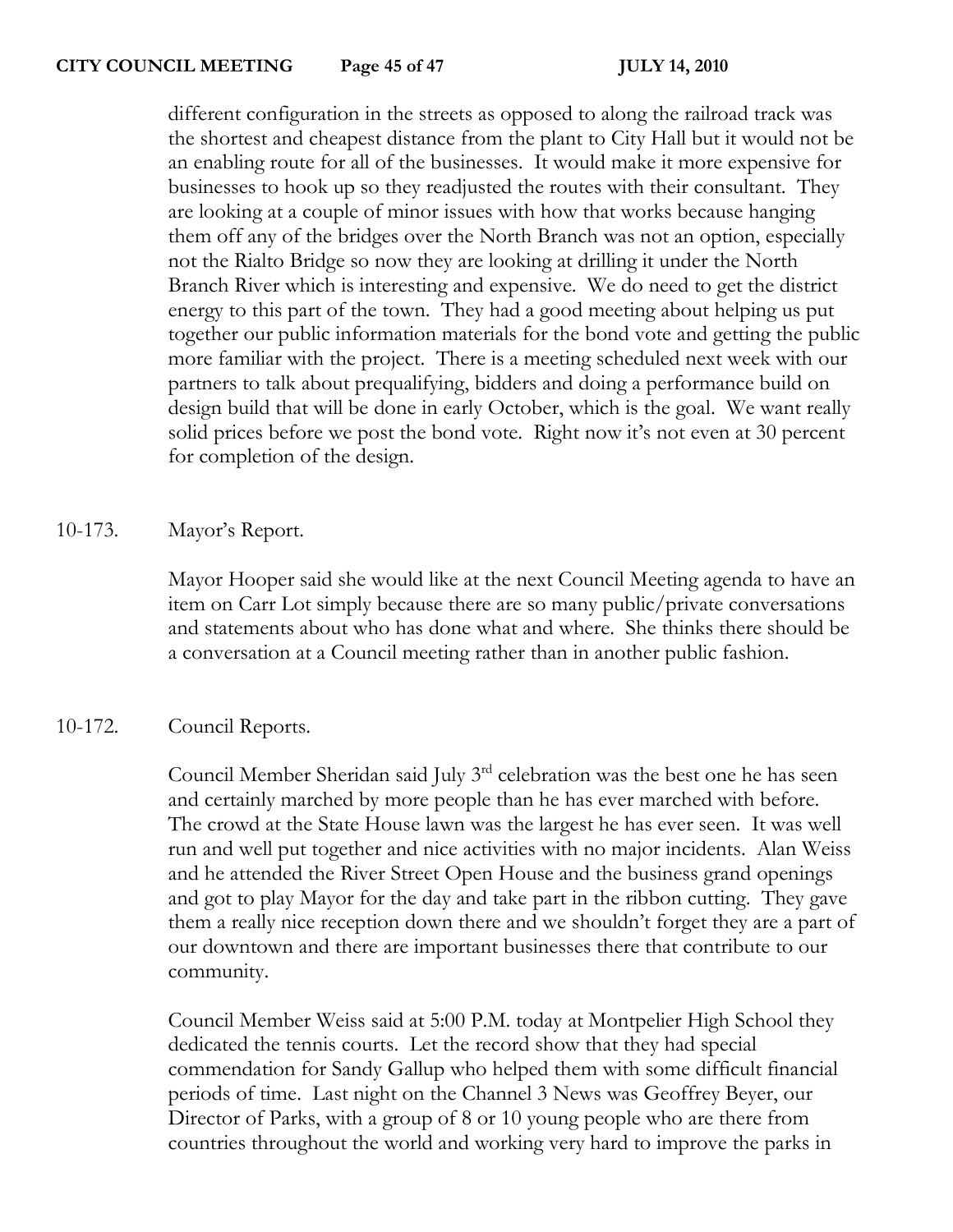Montpelier. This is the  $14<sup>th</sup>$  year in which he has done this. It is a marvelous project and he deserves our commendations. Mr. Sheridan and he accomplished quite a bit and Paul Gilles is going to work with this group to put together whatever the legal package is and whether we need to review state statutes or charters for regionalization. Barre City, Barre Town, Berlin and Montpelier joined together awhile back to look at safety matters. One of the things that were presented to the Council is as they go forward they are going to form some kind of authority we need to understand what the legalities are in forming an authority. There is a gentleman who was responsible for establishing the Champlain Water Commission who is going to talk to them about how to get different towns involved with a combined unit.

Council Member Sherman said she is glad they have the transit center on the agenda for the next meeting. They all probably saw Jon Anderson in the paper saying what he thinks should happen. She has received a request about a problem on East State Street. People think there needs to be less parking right at the corner of West Street and East State Street because visibility is very low. The yellow street markings are washed out so maybe when they do the striping they can open that up a little bit. It's great to have a grand opening for new businesses but soon that Taylor Street Bridge is going to be reopened too and we should plan to have a ribbon cutting ceremony.

10-174. Report by City Clerk-Treasurer.

City Clerk Hoyt noted that the ballots for the Primary Election were available and anyone interested in voting early could get their ballots through the City Clerk's Office.

10-175. Status Report by City Manager.

He wants to remind the council that August  $17<sup>th</sup>$  is the date of the lease cancellation and the state has given us information about public access. They told the city that on August  $17<sup>th</sup>$  you won't be able to drive past M&M Beverage because it is going to be fenced off so that access around and down behind will not be available.

He noted the change in the Fire Chief Schneider's schedule.